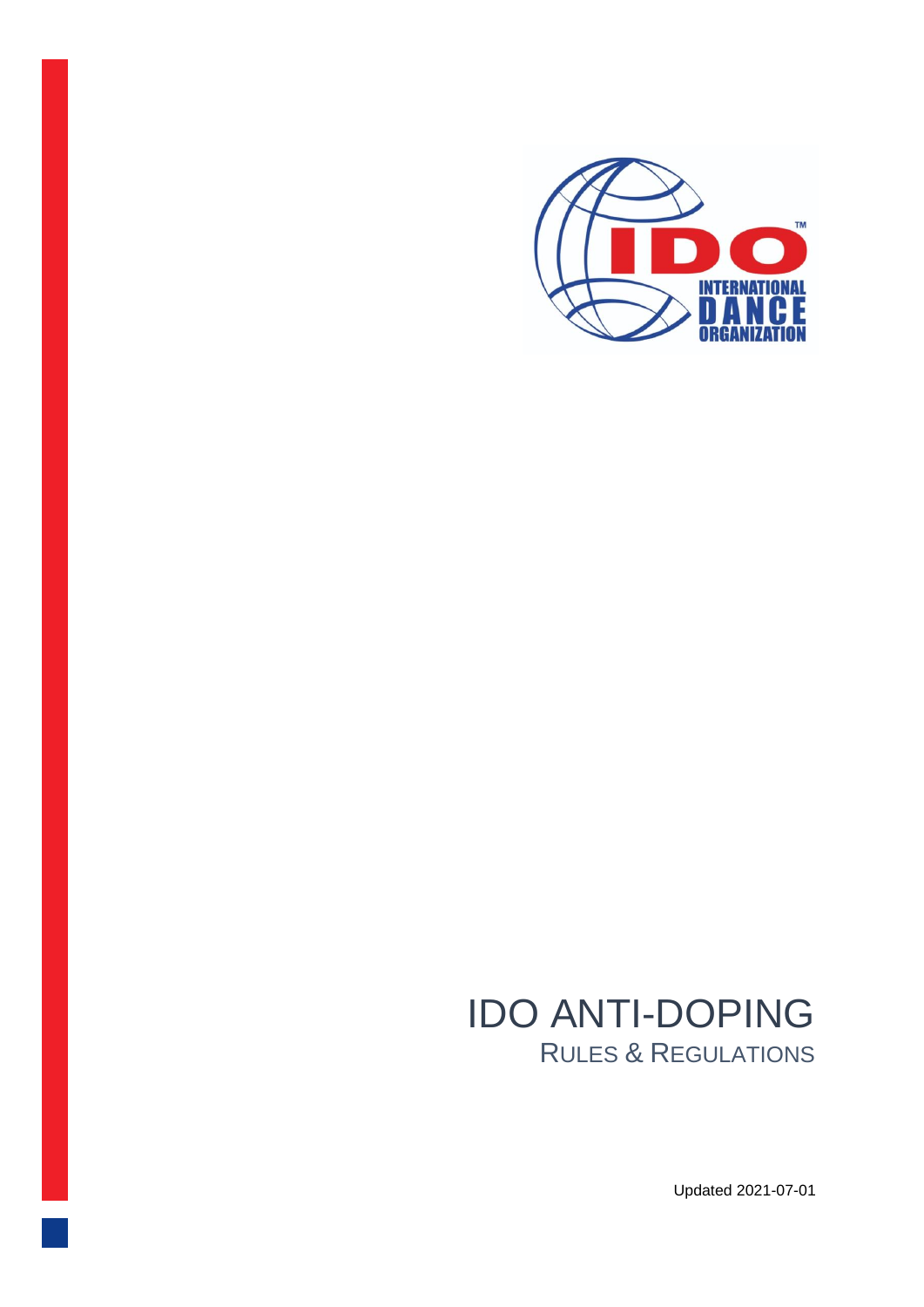# Table of Contents

| ARTICLE 9 - AUTOMATIC DISQUALIFICATION OF INDIVIDUAL RESULTS 20             |
|-----------------------------------------------------------------------------|
|                                                                             |
|                                                                             |
| <b>ARTICLE 12 - SANCTIONS AND COSTS ASSESSED AGAINST SPORTING BODIES 28</b> |
|                                                                             |
|                                                                             |
|                                                                             |
| ARTICLE 16 - INCORPORATION OF IDO ANTI-DOPING RULES AND OBLIGATIONS OF      |
|                                                                             |
|                                                                             |
|                                                                             |
| <b>ARTICLE 20 - AMENDMENT AND INTERPRETATION OF ANTI-DOPING RULES 35</b>    |
|                                                                             |
| <b>ARTICLE 22 - ADDITIONAL ROLES AND RESPONSIBILITIES OF ATHLETES AND</b>   |
|                                                                             |
| APPENDIX 2 - EXAMPLES OF THE APPLICATION OF ARTICLE 10  45                  |
|                                                                             |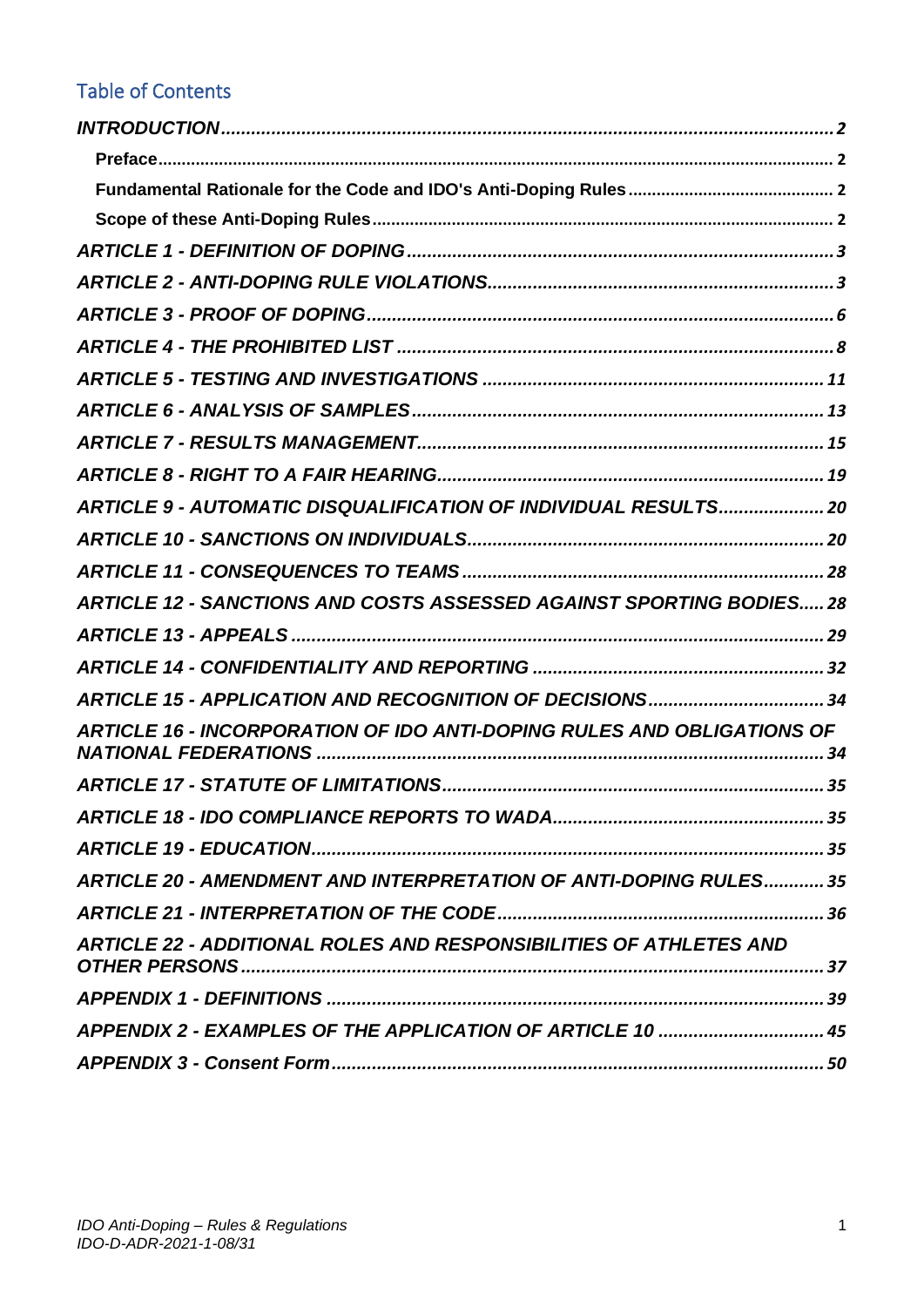# <span id="page-2-0"></span>**INTRODUCTION**

#### <span id="page-2-1"></span>**Preface**

These Anti-Doping Rules are adopted and implemented in accordance with IDO's responsibilities under the *Code*, and in furtherance of IDO's continuing efforts to eradicate doping in sport.

These Anti-Doping Rules are sport rules governing the conditions under which sport is played. Aimed at enforcing anti-doping principles in a global and harmonized manner, they are distinct in nature from criminal and civil laws and are not intended to be subject to or limited by any national requirements and legal standards applicable to criminal or civil proceedings. When reviewing the facts and the law of a given case, all courts, arbitral tribunals, and other adjudicating bodies should be aware of and respect the distinct nature of these Anti-Doping Rules implementing the *Code* and the fact that these rules represent the consensus of a broad spectrum of stakeholders around the world as to what is necessary to protect and ensure fair sport.

#### <span id="page-2-2"></span>**Fundamental Rationale for the Code and IDO's Anti-Doping Rules**

Anti-doping programs seek to preserve what is intrinsically valuable about sport. This intrinsic value is often referred to as "the spirit of sport". It is the essence of Olympism, the pursuit of human excellence through the dedicated perfection of each person's natural talents. It is how we play true. The spirit of sport is the celebration of the human spirit, body, and mind, and is reflected in values we find in and through sport, including:

- · Ethics, fair play, and honesty
- · Health
- Excellence in performance
- Character and education
- Fun and joy
- Teamwork
- Dedication and commitment
- Respect for rules and laws
- · Respect for self and other *Participants*
- **Courage**
- Community and solidarity

Doping is fundamentally contrary to the spirit of sport.

#### <span id="page-2-3"></span>**Scope of these Anti-Doping Rules**

These Anti-Doping Rules shall apply to IDO and to each of its National Federations. They also apply to the following *Athletes*, *Athlete Support Personnel* and other *Persons*, each of whom is deemed, as a condition of his/her membership, accreditation and/or participation in the sport, to have agreed to be bound by these Anti-Doping Rules, and to have submitted to the authority of IDO to enforce these Anti-Doping Rules and to the jurisdiction of the hearing panels specified in Article 8 and Article 13 to hear and determine cases and appeals brought under these Anti- Doping Rules:

- · all *National Federations*, their *Athletes* and *Athlete Support Personnel* who are members of IDO, or of any *National Federation*, or of any member or affiliate organization of any *National Federation*  (including any clubs, teams, associations, or leagues.
- · all *Athletes* and *Athlete Support Personnel* participating in such capacity in *Events*, *Competitions*  and other activities organized, convened, authorized, or recognized by IDO, or any *National Federation*, or any member or affiliate organization of any *National Federation*, wherever held.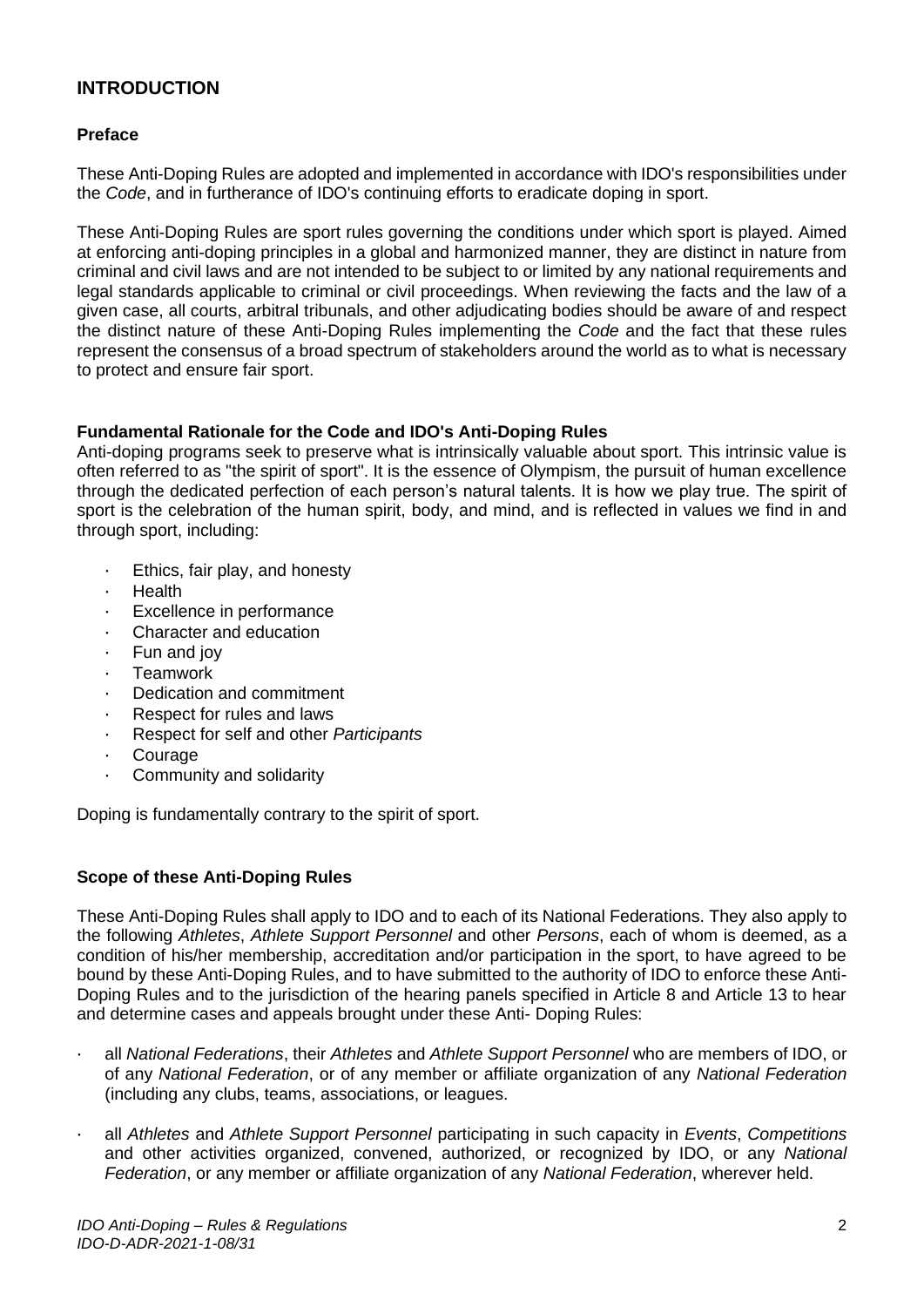· any other *Athlete* or *Athlete Support Personnel* or other *Person* who, by virtue of an accreditation, a license or other contractual arrangement, or otherwise, is subject to the jurisdiction of IDO, or of any *National Federation*, or of any member or affiliate organization of any *National Federation*  (including any clubs, teams, associations or leagues), for purposes of anti-doping; To be eligible for participation in International Events, a competitor must have an IDO license issued by his or her National Federation. The IDO license will only be issued to competitors who have personally signed the Appendix 3 consent form, in the actual form approved by the IDO. All forms from Minors must be counter-signed by their legal guardians.

Within the overall pool of *Athletes* set out above who are bound by and required to comply with these Anti-Doping Rules, the following *Athletes* are *International-Level Athletes,* for the purpose of these Anti-Doping Rules, and therefore the specific provisions in these Anti-Doping Rules applicable to *International-Level Athletes* (as regards *Testing* but also as regards *TUEs*, whereabouts information, results management, and appeals) shall apply to such *Athletes*:

· *Athletes* who participate, as representatives of their *Member Organizations,* in selected IDO International Events organized by IDO and published by IDO in its website: www.ido-sport.org

# <span id="page-3-0"></span>**ARTICLE 1 - DEFINITION OF DOPING**

Doping is defined as the occurrence of one or more of the anti-doping rule violations set forth in Article 2.1 through Article 2.10 of these Anti-Doping Rules.

# <span id="page-3-1"></span>**ARTICLE 2 - ANTI-DOPING RULE VIOLATIONS**

The purpose of Article 2 is to specify the circumstances and conduct which constitute anti-doping rule violations. Hearings in doping cases will proceed based on the assertion that one or more of these specific rules have been violated.

*Athletes* or other *Persons* shall be responsible for knowing what constitutes an anti- doping rule violation and the substances and methods which have been included on the *Prohibited List*. The following constitute anti-doping rule violations:

# **2.1 Presence of a Prohibited Substance, its Metabolites, or Markers in an Athlete's Sample**

**2.1.1** It is each Athlete's personal duty to ensure that no Prohibited *Substance* enters his or her body. *Athletes* are responsible for any *Prohibited Substance,* its *Metabolites,* or *Markers* found to be present in their *Samples*. Accordingly, it is not necessary that intent, *Fault*, negligence, or knowing *Use* on the *Athlete's* part be demonstrated to establish an anti-doping rule violation under Article 2.1.

*[Comment to Article 2.1.1: An anti-doping rule violation is committed under this Article without regard to an Athlete's Fault. This rule has been referred to in various CAS decisions as "Strict Liability". An Athlete's Fault is taken into consideration in determining the Consequences of this anti-doping rule violation under Article 10. This principle has consistently been upheld by CAS.]* 

**2.1.2** Sufficient proof of an anti-doping rule violation under Article 2.1 is established by any of the following: presence of a Prohibited Substance or its Metabolites or Markers in the Athlete's A Sample where the Athlete waives analysis of the B Sample and the B Sample is not analyzed; or, where the Athlete's B Sample is analyzed and the analysis of the Athlete's B Sample confirms the presence of the Prohibited Substance or its Metabolites or Markers found in the Athlete's A Sample; *or, where the*  Athlete's *B* Sample *is split into two bottles and the analysis of the second bottle confirms the presence of the* Prohibited Substance *or its* Metabolites *or* Markers *found in the first bottle.*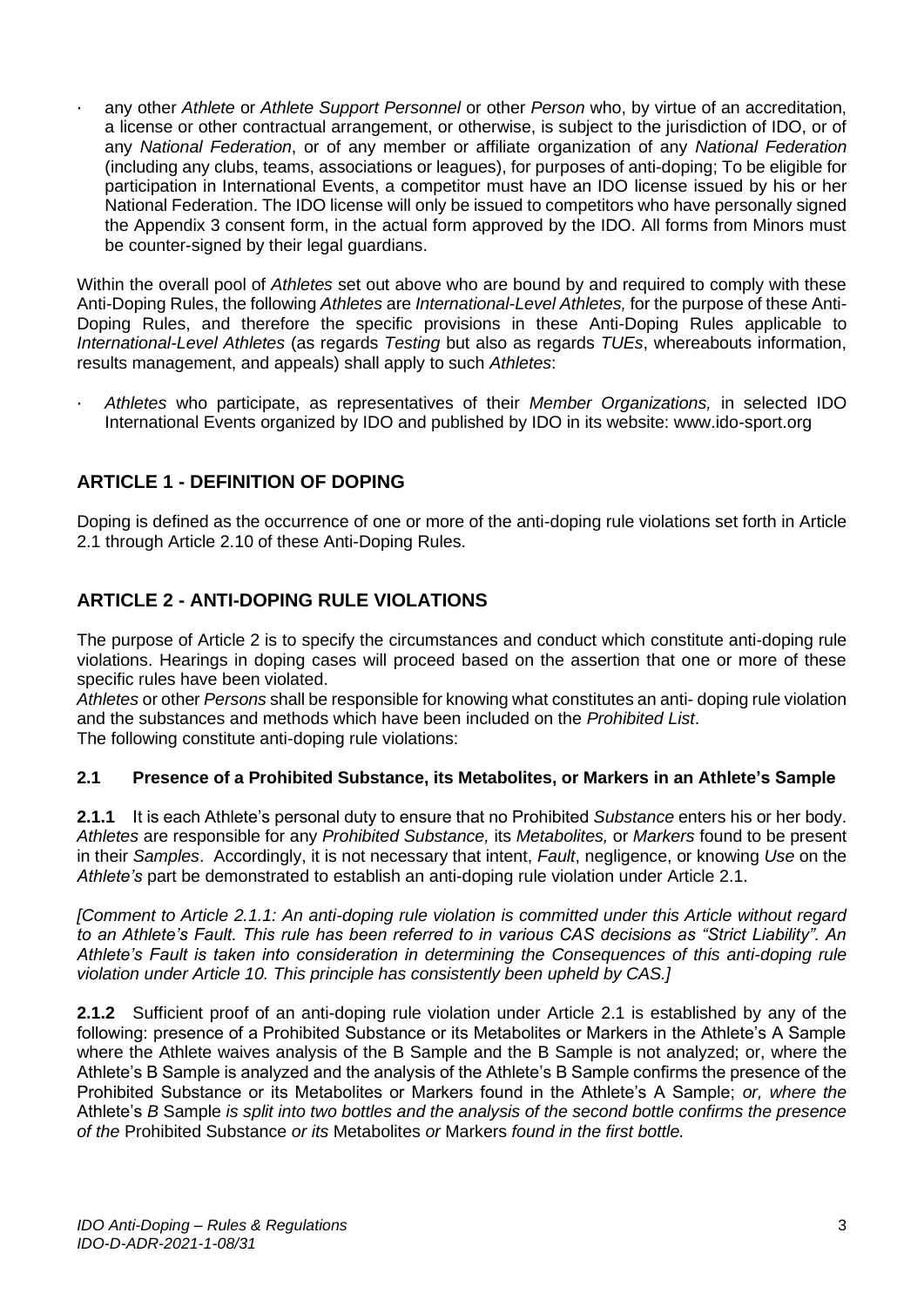*[Comment to Article 2.1.2: The Anti-Doping Organization with results management responsibility may, at its discretion, choose to have the B Sample analyzed even if the Athlete does not request the analysis of the B Sample.]* 

**2.1.3** Excepting those substances for which a quantitative threshold is specifically identified in the *Prohibited List*, the presence of any quantity of a *Prohibited Substance* or its *Metabolites* or *Markers* in an *Athlete's Sample* shall constitute an anti-doping rule violation.

**2.1.4** As an exception to the general rule of Article 2.1, the *Prohibited List* or *International Standards*  may establish special criteria for the evaluation of *Prohibited Substances* that can also be produced endogenously.

# **2.2 Use or Attempted Use by an Athlete of a Prohibited Substance or a Prohibited Method**

*[Comment to Article 2.2: It has always been the case that Use, or Attempted Use of a Prohibited Substance or Prohibited Method may be established by any reliable means. As noted in the Comment to Article 3.2, unlike the proof required to establish an anti-doping rule violation under Article 2.1, Use or Attempted Use may also be established by other reliable means such as admissions by the Athlete, witness statements, documentary evidence, conclusions drawn from longitudinal profiling, including data collected as part of the Athlete Biological Passport, or other analytical information which does not otherwise satisfy all the requirements to establish "Presence" of a Prohibited Substance under Article 2.1. For example, Use may be established based upon reliable analytical data from the analysis of an A Sample (without confirmation from an analysis of a B Sample) or from the analysis of a B Sample alone where the Anti-Doping Organization provides a satisfactory explanation for the lack of confirmation in the other Sample.]* 

**2.2.1** It is each *Athlete*'s personal duty to ensure that no *Prohibited Substance* enters his or her body and that no *Prohibited Method* is *Used*. Accordingly, it is not necessary that intent, *Fault*, negligence or knowing *Use* on the *Athlete*'s part be demonstrated to establish an anti-doping rule violation for *Use* of a *Prohibited Substance* or a *Prohibited Method*.

**2.2.2** The success or failure of the *Use* or *Attempted Use* of a *Prohibited Substance* or *Prohibited Method* is not material. It is sufficient that the *Prohibited Substance* or *Prohibited Method* was *Used* or *Attempted* to be *Used* for an anti- doping rule violation to be committed.

*[Comment to Article 2.2.2: Demonstrating the "Attempted Use" of a Prohibited Substance or a Prohibited Method requires proof of intent on the Athlete's part. The fact that intent may be required to prove this anti-doping rule violation does not undermine the Strict Liability principle established for violations of Article 2.1 and violations of Article 2.2 in respect to Use of a Prohibited Substance or Prohibited Method.* 

*An Athlete's "Use" of a Prohibited Substance constitutes an anti-doping rule violation unless such substance is not prohibited Out-of-Competition and the Athlete's Use takes place Out- of-Competition. (However, the presence of a Prohibited Substance or its Metabolites or Markers in a Sample collected In-Competition is a violation of Article 2.1 regardless of when that substance might have been administered).]* 

# **2.3 Evading, Refusing or Failing to Submit to** *Sample* **Collection**

Evading *Sample* collection, or without compelling justification refusing or failing to submit to *Sample*  collection after notification as authorized in these Anti-Doping Rules or other applicable anti-doping rules.

*[Comment to Article 2.3: For example, it would be an anti*‐*doping rule violation of "evading Sample collection" if it were established that an Athlete was deliberately avoiding a Doping Control official to evade notification or Testing. A violation of "failing to submit to Sample collection" may be based on*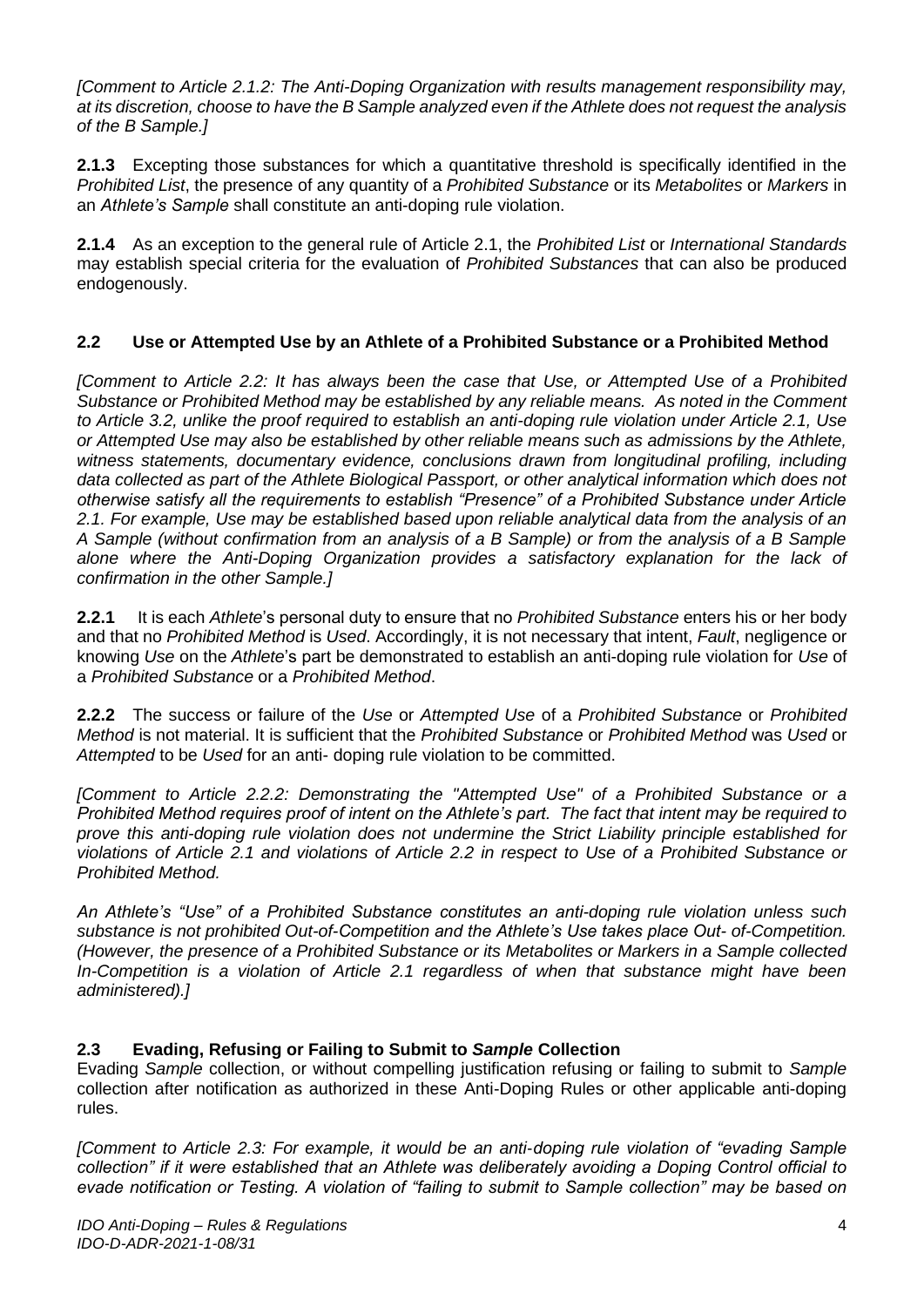*either intentional or negligent conduct of the Athlete, while "evading" or "refusing" Sample collection contemplates intentional conduct by the Athlete.]* 

# **2.4 Whereabouts Failures**

Any combination of three missed tests and/or filing failures, as defined in the International Standard for Testing and Investigations, within a twelve-month period by an *Athlete* in *a Registered Testing Pool.* 

# **2.5 Tampering or Attempted Tampering with any part of Doping Control**

Conduct which subverts the *Doping Control* process, but which would not otherwise be included in the definition of *Prohibited Methods. Tampering* shall include, without limitation, intentionally interfering or attempting to interfere with a *Doping Control* official, providing fraudulent information to an *Anti-Doping Organization*, or intimidating or attempting to intimidate a potential witness.

*[Comment to Article 2.5: For example, this Article would prohibit altering identification numbers on a Doping Control form during Testing, breaking the B bottle at the time of B Sample analysis, or altering a Sample by the addition of a foreign substance. Offensive conduct towards a Doping Control official or other Person involved in Doping Control which does not otherwise constitute Tampering shall be addressed in the disciplinary rules of sport organizations.]* 

# **2.6 Possession of a Prohibited Substance or a Prohibited Method**

**2.6.1** *Possession* by an *Athlete In-Competition* of any *Prohibited Substance* or any *Prohibited Method*, or *Possession* by an *Athlete Out-of-Competition* of any *Prohibited Substance* or any *Prohibited Method*  which is prohibited *Out-of- Competition* unless the *Athlete* establishes that the *Possession* is consistent with a Therapeutic Use Exemption ("*TUE*") granted in accordance with Article 4.4 or other acceptable justification.

**2.6.2** *Possession* by an *Athlete Support Person In-Competition* of any *Prohibited Substance* or any *Prohibited Method*, or *Possession* by an *Athlete Support Person Out-of-Competition* of any *Prohibited Substance* or any *Prohibited Method* which is prohibited *Out-of-Competition* in connection with an *Athlete*, *Competition* or training, unless the *Athlete Support Person* establishes that the *Possession* is consistent with a *TUE* granted to an *Athlete* in accordance with Article 4.4 or other acceptable justification.

*[Comment to Articles 2.6.1 and 2.6.2: Acceptable justification would not include, for example, buying or Possessing a Prohibited Substance for purposes of giving it to a friend or relative, except under justifiable medical circumstances where that Person had a physician's prescription, e.g., buying Insulin for a diabetic child.]* 

*[Comment to Article 2.6.2: Acceptable justification would include, for example, a team doctor carrying Prohibited Substances for dealing with acute and emergency situations.]* 

# **2.7 Trafficking or Attempted Trafficking in any Prohibited Substance or Prohibited Method**

**2.8 Administration or Attempted Administration to any Athlete In-Competition of any Prohibited Substance or Prohibited Method, or Administration or Attempted Administration to any Athlete Out-of-Competition of any Prohibited Substance or any Prohibited Method that is prohibited Out-of-Competition** 

# **2.9 Complicity**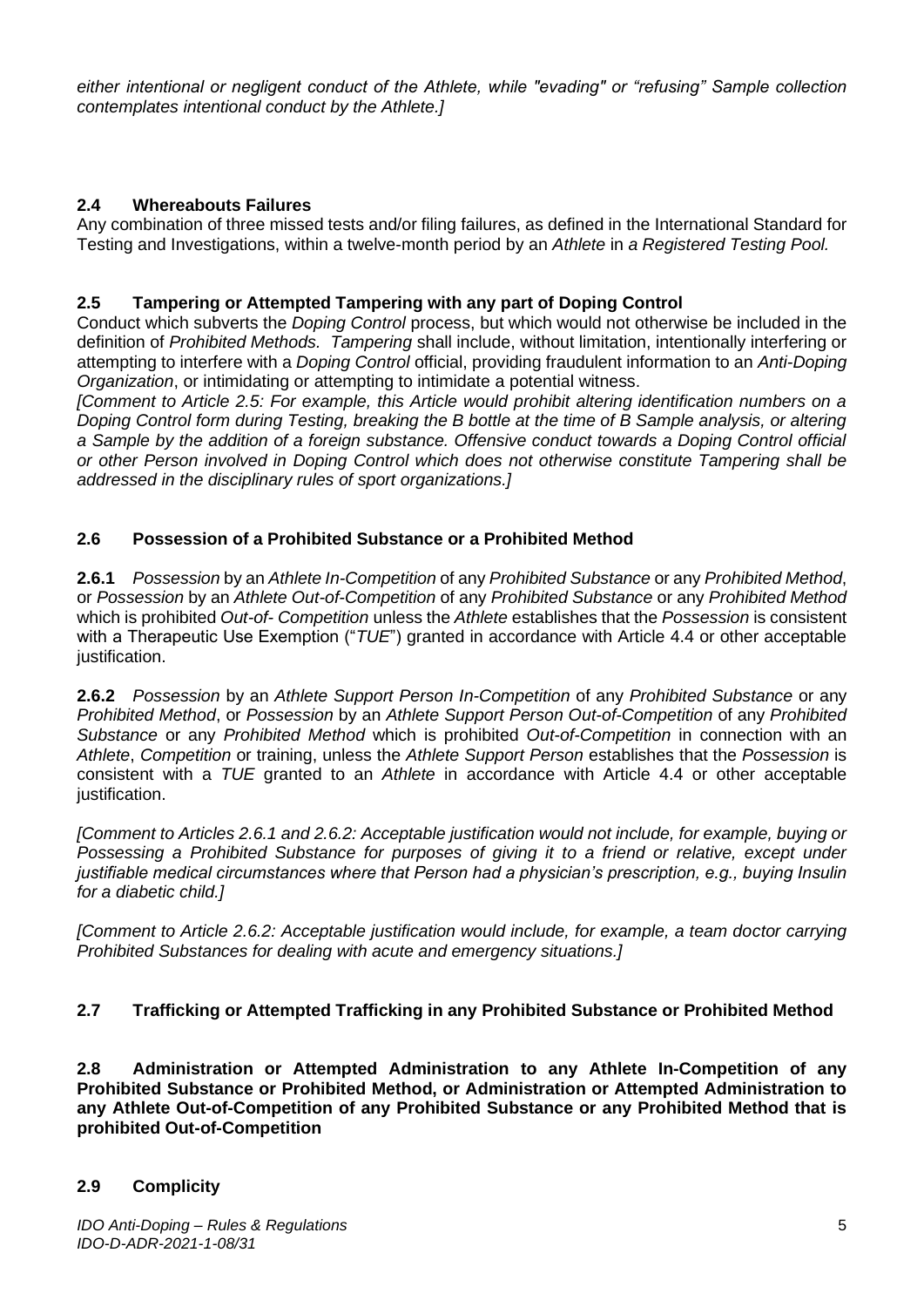Assisting, encouraging, aiding, abetting, conspiring, covering up or any other type of intentional complicity involving an anti-doping rule violation, *Attempted* anti- doping rule violation or violation of Article 10.12.1 by another *Person*.

# **2.10 Prohibited Association**

Association by an *Athlete* or other *Person* subject to the authority of an *Anti-Doping Organization* in a professional or sport-related capacity with any *Athlete Support Person* who:

**2.10.1** If subject to the authority of an *Anti-Doping Organization*, is serving period of *Ineligibility*; or

**2.10.2** If not subject to the authority of an *Anti-Doping Organization* and where *Ineligibility* has not been addressed in a results management process pursuant to the *Code*, has been convicted or found in a criminal, disciplinary or professional proceeding to have engaged in conduct which would have constituted a violation of anti-doping rules if *Code*-compliant rules had been applicable to such *Person.*  The disqualifying status of such *Person* shall be in force for the longer of six years from the criminal, professional or disciplinary decision or the duration of the criminal, disciplinary or professional sanction imposed; or

**2.10.3** Is serving as a front or intermediary for an individual described in Article 2.10.1 or 2.10.2.

For this provision to apply, it is necessary that the *Athlete* or other *Person* has previously been advised in writing by an *Anti-Doping Organization* with jurisdiction over the *Athlete* or other *Person*, or by *WADA*, of the *Athlete Support Person*'s disqualifying status and the potential *Consequence* of prohibited association and that the *Athlete* or other *Person* can reasonably avoid the association. The *Anti-Doping Organization* shall also use reasonable efforts to advise the *Athlete Support Person* who is the subject of the notice to the *Athlete* or other *Person* that the *Athlete Support Person* may, within 15 days, come forward to the *Anti-Doping Organization* to explain that the criteria described in Articles 2.10.1 and 2.10.2 do not apply to him or her. (Notwithstanding Article 17, this Article applies even when the *Athlete Support Person's* disqualifying conduct occurred prior to the effective date provided in Article 20.7.)

The burden shall be on the *Athlete* or other *Person* to establish that any association with *Athlete Support Personnel* described in Article 2.10.1 or 2.10.2 is not in a professional or sport-related capacity.

*Anti-Doping Organizations* that are aware of *Athlete Support Personnel* who meet the criteria described in Articles 2.10.1, 2.10.2, or 2.10.3 shall submit that information to *WADA*.

*[Comment to Article 2.10: Athletes and other Persons must not work with coaches, trainers, physicians, or other Athlete Support Personnel who are Ineligible on account of an anti-doping rule violation or who have been criminally convicted or professionally disciplined in relation to doping. Some examples of the types of association which are prohibited include: obtaining training, strategy, technique, nutrition, or medical advice; obtaining therapy, treatment, or prescriptions; providing any bodily products for analysis; or allowing the Athlete Support Person to serve as an agent or representative. Prohibited association need not involve any form of compensation.]* 

# <span id="page-6-0"></span>**ARTICLE 3 - PROOF OF DOPING**

# **3.1 Burdens and Standards of Proof**

IDO shall have the burden of establishing that an anti-doping rule violation has occurred. The standard of proof shall be whether IDO has established an anti- doping rule violation to the comfortable satisfaction of the hearing panel bearing in mind the seriousness of the allegation which is made. This standard of proof in all cases is greater than a mere balance of probability but less than proof beyond a reasonable doubt. Where these Anti-Doping Rules place the burden of proof upon the *Athlete* or other *Person* alleged to have committed an anti-doping rule violation to rebut a presumption or establish specified facts or circumstances, the standard of proof shall be by a balance of probability.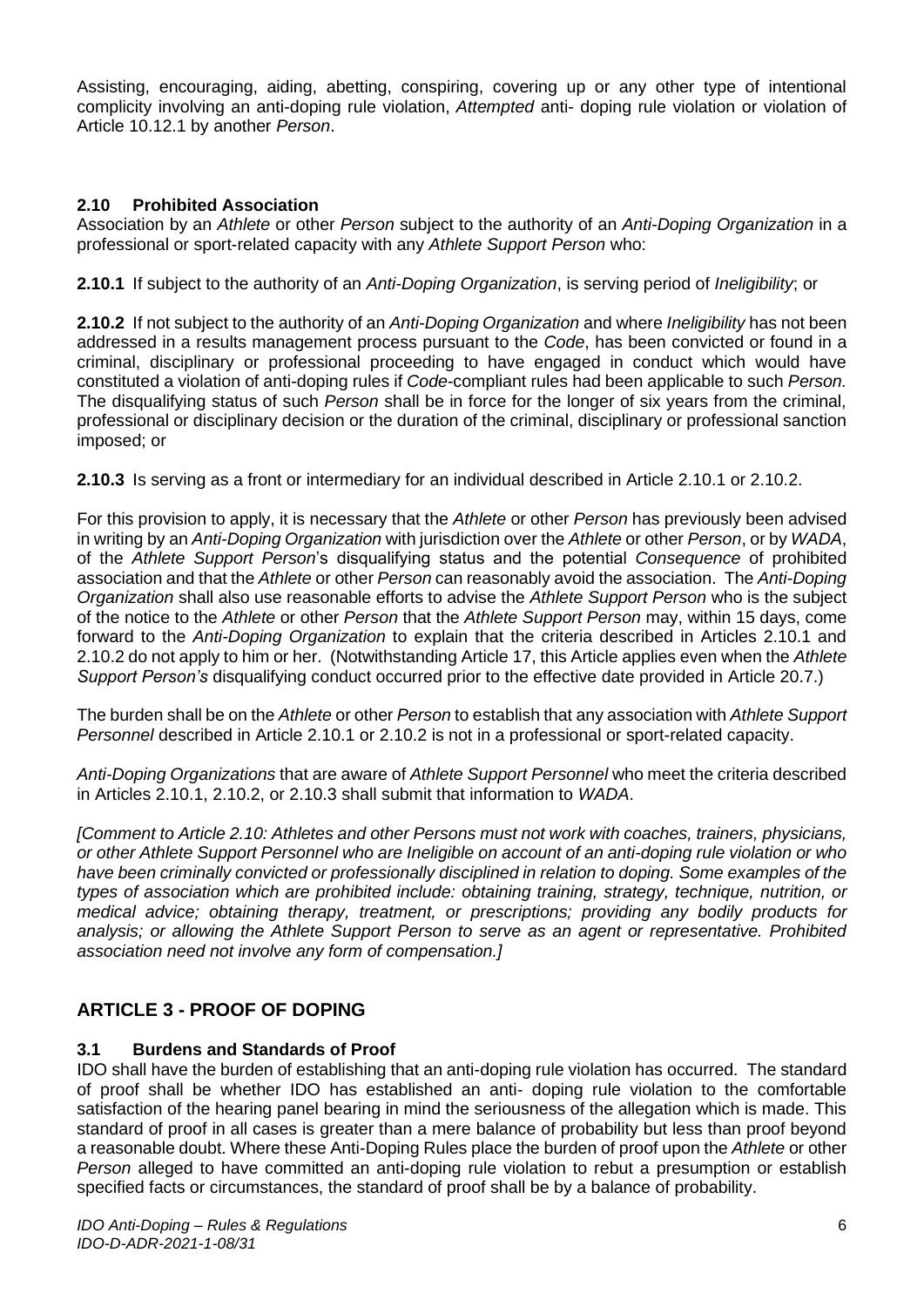*[Comment to Article 3.1: This standard of proof required to be met by [IF] is comparable to the standard which is applied in most countries to cases involving professional misconduct.]* 

# **3.2 Methods of Establishing Facts and Presumptions**

Facts related to anti-doping rule violations may be established by any reliable means, including admissions. The following rules of proof shall be applicable in doping cases:

*[Comment to Article 3.2: For example, IDO may establish an anti-doping rule violation under Article 2.2 based on the Athlete's admissions, the credible testimony of third Persons, reliable documentary evidence, reliable analytical data from either an A or B Sample as provided in the Comments to Article 2.2, or conclusions drawn from the profile of a series of the Athlete's blood or urine Samples, such as data from the Athlete Biological Passport.]* 

**3.2.1** Analytical methods or decision limits approved by *WADA* after consultation within the relevant scientific community and which have been the subject of peer review are presumed to be scientifically valid. Any *Athlete* or other *Person* seeking to rebut this presumption of scientific validity shall, as a condition precedent to any such challenge, first notify *WADA* of the challenge and the basis of the challenge. *CAS* on its own initiative may also inform *WADA* of any such challenge. At *WADA*'s request, the *CAS* panel shall appoint an appropriate scientific expert to assist the panel in its evaluation of the challenge. Within 10 days of *WADA*'s receipt of such notice, and *WADA*'s receipt of the *CAS* file, *WADA*  shall also have the right to intervene as a party, appear amicus curiae, or otherwise provide evidence in such proceeding.

**3.2.2** *WADA*-accredited laboratories, and other laboratories approved by *WADA*, are presumed to have conducted *Sample* analysis and custodial procedures in accordance with the International Standard for Laboratories. The *Athlete* or other *Person* may rebut this presumption by establishing that a departure from the International Standard for Laboratories occurred which could reasonably have caused the *Adverse Analytical Finding*. If the *Athlete* or other *Person* rebuts the preceding presumption by showing that a departure from the International Standard for Laboratories occurred which could reasonably have caused the *Adverse Analytical Finding*, then IDO shall have the burden to establish that such departure did not cause the *Adverse Analytical Finding*.

*[Comment to Article 3.2.2: The burden is on the Athlete or other Person to establish, by a balance of probability, a departure from the International Standard for Laboratories that could reasonably have caused the Adverse Analytical Finding. If the Athlete or other Person does so, the burden shifts to IDO to prove to the comfortable satisfaction of the hearing panel that the departure did not cause the Adverse Analytical Finding.]* 

**3.2.3** Departures from any other *International Standard* or other anti-doping rule or policy set forth in the *Code* or these Anti-Doping Rules which did not cause an *Adverse Analytical Finding* or other antidoping rule violation shall not invalidate such evidence or results. If the *Athlete* or other *Person*  establishes a departure from another *International Standard* or other anti-doping rule or policy which could reasonably have caused an anti-doping rule violation based on an *Adverse Analytical Finding* or other anti-doping rule violation, then IDO shall have the burden to establish that such departure did not cause the *Adverse Analytical Finding* or the factual basis for the anti-doping rule violation.

**3.2.4** The facts established by a decision of a court or professional disciplinary tribunal of competent jurisdiction which is not the subject of a pending appeal shall be irrebuttable evidence against the *Athlete* or other *Person* to whom the decision pertained of those facts unless the *Athlete* or other *Person*  establishes that the decision violated principles of natural justice.

**3.2.5** The hearing panel in a hearing on an anti-doping rule violation may draw an inference adverse to the *Athlete* or other *Person* who is asserted to have committed an anti-doping rule violation based on the *Athlete's* or other *Person*'s refusal, after a request made in a reasonable time in advance of the hearing, to appear at the hearing (either in person or telephonically as directed by the hearing panel) and to answer questions from the hearing panel or IDO.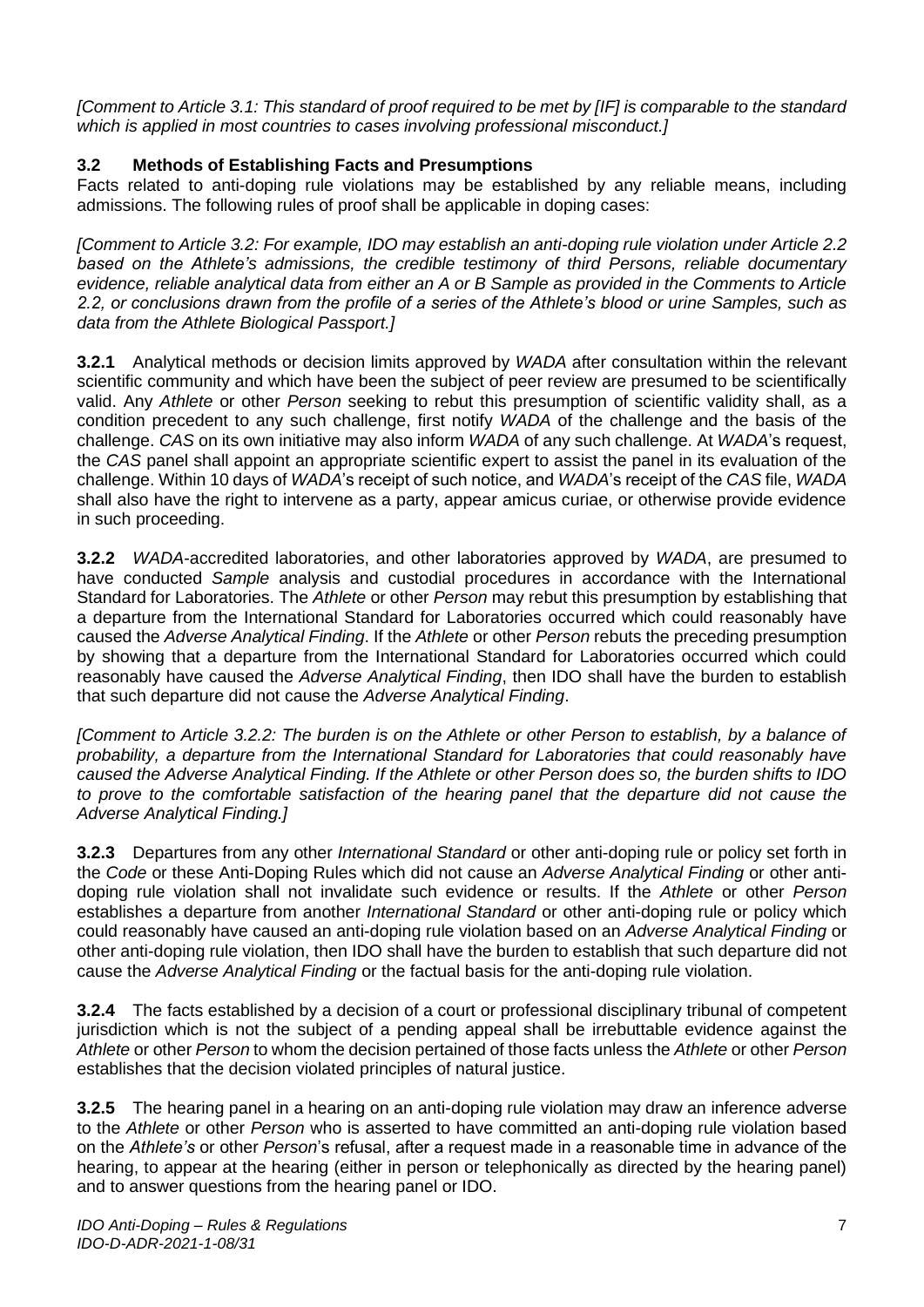# <span id="page-8-0"></span>**ARTICLE 4 - THE PROHIBITED LIST**

# **4.1 Incorporation of the** *Prohibited List*

These Anti-Doping Rules incorporate the *Prohibited List*, which is published and revised by *WADA* as described in Article 4.1 of the *Code*.

The current *Prohibited List* is available on *WADA's* website at *www.wada-ama.org.* 

*[Comment to Article 4.1: The current Prohibited List is available on WADA's website at www.wadaama.org.]* 

# **4.2 Prohibited Substances and Prohibited Methods Identified on the Prohibited List**

#### **4.2.1** *Prohibited Substances* and *Prohibited Methods*

Unless provided otherwise in the *Prohibited List* and/or a revision, the *Prohibited List* and revisions shall go into effect under these Anti-Doping Rules three months after publication by *WADA*, without requiring any further action by IDO or its *National Federations.* All *Athletes* and other *Persons* shall be bound by the *Prohibited List*, and any revisions thereto, from the date they go into effect, without further formality. It is the responsibility of all *Athletes* and other *Persons* to familiarize themselves with the most up-todate version of the *Prohibited List* and all revisions thereto.

# **4.2.2** *Specified Substances*

For purposes of the application of Article 10, all *Prohibited Substances* shall be *Specified Substances*  except substances in the classes of anabolic agents and hormones and those stimulants and hormone antagonists and modulators so identified on the *Prohibited List*. The category of *Specified Substances*  shall not include *Prohibited Methods*.

# **4.3** *WADA***'s Determination of the** *Prohibited List*

*WADA's* determination of the *Prohibited Substances* and *Prohibited Methods* that will be included on the *Prohibited List*, the classification of substances into categories on the *Prohibited List*, and the classification of a substance as prohibited at all times or *In-Competition* only, is final and shall not be subject to challenge by an *Athlete* or other *Person* based on an argument that the substance or method was not a masking agent or did not have the potential to enhance performance, represent a health risk or violate the spirit of sport.

# **4.4 Therapeutic Use Exemptions ("***TUEs***")**

**4.4.1** The presence of a *Prohibited Substance* or its *Metabolites* or *Markers*, and/or the *Use* or *Attempted Use*, *Possession* or *Administration* or *Attempted Administration* of a *Prohibited Substance*  or *Prohibited Method*, shall not be considered an anti-doping rule violation if it is consistent with the provisions of a *TUE* granted in accordance with the International Standard for Therapeutic Use Exemptions.

**4.4.2** If an *International-Level Athlete* is using a *Prohibited Substance* or a *Prohibited Method* for therapeutic reasons:

4.4.2.1 Where the *Athlete* already has a *TUE* granted by his or her *National Anti-Doping Organization* for the substance or method in question, that *TUE* is not automatically valid for international-level *Competition.* However, the *Athlete* may apply to IDO to recognize that *TUE*, in accordance with Article 7 of the International Standard for Therapeutic Use Exemptions*.* If that *TUE* meets the criteria set out in the International Standard for Therapeutic Use Exemptions, then IDO shall recognize it for purposes of international-level *Competition* as well. If IDO considers that the *TUE* does not meet those criteria and so refuses to recognize it, IDO shall notify the *Athlete* and his or her *National Anti-Doping Organization* promptly, with reasons.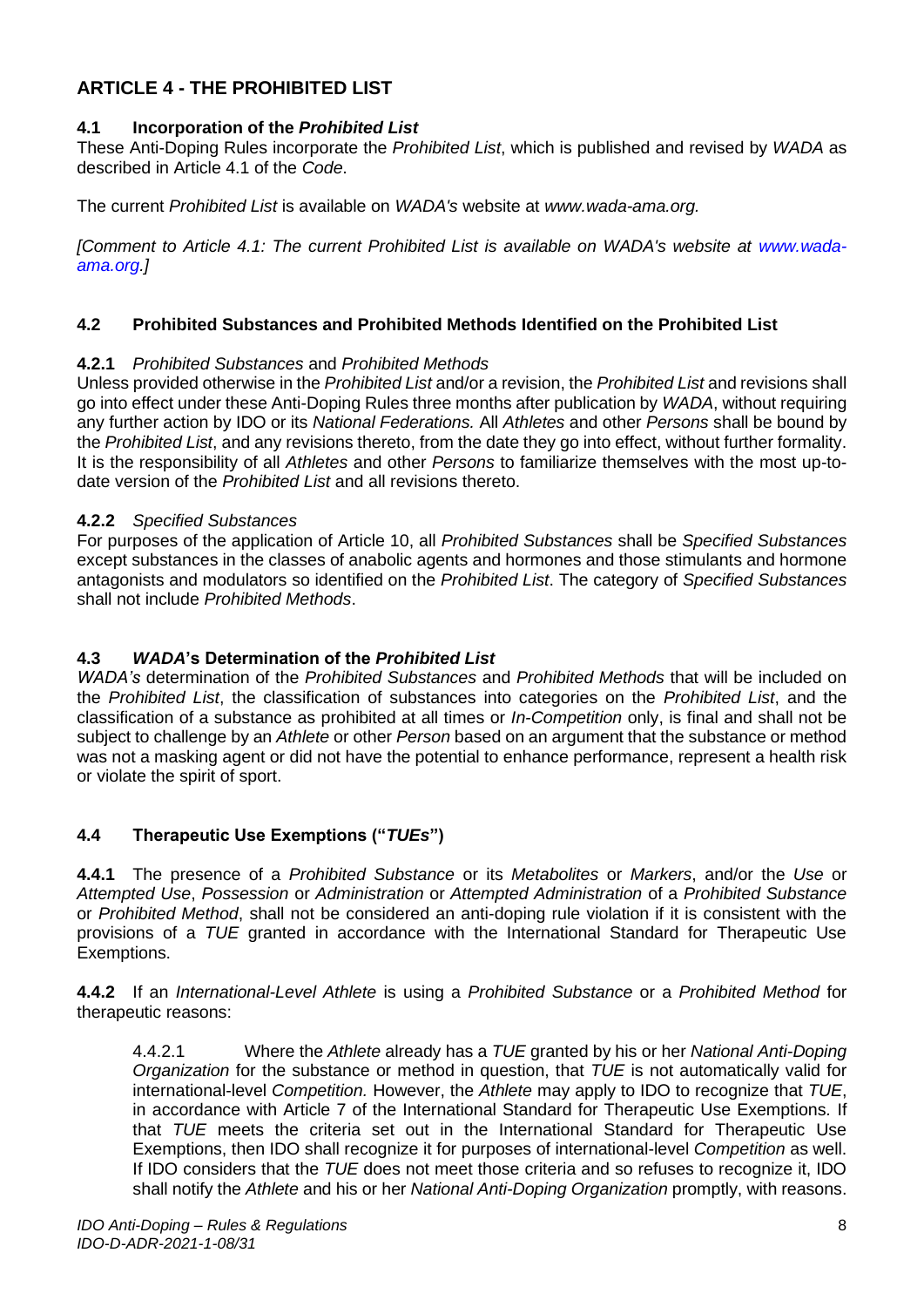The *Athlete* and the *National Anti-Doping Organization* shall have 21 days from such notification to refer the matter to *WADA* for review in accordance with Article 4.4.6. If the matter is referred to *WADA* for review, the *TUE* granted by the *National Anti-Doping Organization* remains valid for national-level *Competition* and *Out-of-Competition Testing* (but is not valid for internationallevel *Competition*) pending *WADA*'s decision. If the matter is not referred to *WADA* for review, the *TUE* becomes invalid for any purpose when the 21-day review deadline expires.

*[Comment to Article 4.4.2.1: Further to Articles 5.6 and 7.1(a) of the International Standard for Therapeutic Use Exemptions, IDO may publish notice on its website www.ido- sport.org that it will automatically recognize TUE decisions (or categories of such decisions, e.g., as to substances or methods) made by National Anti-Doping Organizations. If an Athlete's TUE falls into a category of automatically recognized TUEs, then he/she does not need to apply to IDO for recognition of that TUE.* 

*If IDO refuses to recognize a TUE granted by a National Anti-Doping Organization only because medical records or other information are missing that are needed to demonstrate satisfaction of the criteria in the International Standard for Therapeutic Use Exemptions, the matter should not be referred to WADA. Instead, the file should be completed and re- submitted to IDO.]* 

4.4.2.2 If the *Athlete* does not already have a *TUE* granted by his/her *National Anti-Doping Organization* for the substance or method in question, the *Athlete* must apply directly to IDO for a *TUE* in accordance with the process set out in the International Standard for Therapeutic Use Exemptions, using the form posted on IDO website at www.ido-sport.org. If IDO denies the *Athlete*'s application, it must notify the *Athlete* promptly, with reasons. If IDO grants the *Athlete*'s application, it shall notify not only the *Athlete* but also his/her *National Anti-Doping Organization*. If the *National Anti-Doping Organization* considers that the *TUE* granted by IDO does not meet the criteria set out in the International Standard for Therapeutic Use Exemptions, it has 21 days from such notification to refer the matter to *WADA* for review in accordance with Article 4.4.6. If the *National Anti-Doping Organization* refers the matter to *WADA* for review, the *TUE* granted by IDO remains valid for international-level *Competition* and *Out-of-Competition Testing* (but is not valid for national-level *Competition*) pending *WADA*'s decision. If the *National Anti-Doping Organization* does not refer the matter to *WADA* for review, the *TUE* granted by IDO becomes valid for national-level *Competitio*n as well when the 21-day review deadline expires.

*[Comment to Article 4.4.2: IDO may agree with a National Anti-Doping Organization that the National Anti-Doping Organization will consider TUE applications on behalf of IDO.]* 

**4.4.3** If IDO chooses to test an *Athlete* who is not an *International-Level Athlete*, IDO shall recognize a *TUE* granted to that *Athlete* by his or her *National Anti-Doping Organization*. If IDO chooses to test an *Athlete* who is not an *International-Level* or a *National-Level Athlete*, IDO shall permit that *Athlete* to apply for a retroactive *TUE* for any *Prohibited Substance* or *Prohibited Method* that he/she is using for therapeutic reasons.

**4.4.4** An application to IDO for grant or recognition of a *TUE* must be made as soon as the need arises and, in any event, (save in emergency or exceptional situations or where Article 4.3 of the International Standard for Therapeutic Use Exemptions applies) at least 30 days before the *Athlete's*  next *Competition*. IDO shall appoint a panel to consider applications for the grant or recognition of *TUEs*  (the **"**TUE Committee**"**). The TUE Committee shall promptly evaluate and decide upon the application in accordance with the relevant provisions of the International Standard for Therapeutic Use Exemptions and the eventual specific IDO`s protocols posted on its website. Its decision shall be the final decision of IDO and shall be reported to *WADA* and other relevant *Anti-Doping Organizations*, including the *Athlete*'s *National Anti-Doping Organization*, through *ADAMS*, in accordance with the International Standard for Therapeutic Use Exemptions.

*IDO Anti-Doping – Rules & Regulations IDO-D-ADR-2021-1-08/31* 9 *[Comment to Article 4.4.4: The submission of false or misleadingly incomplete information in support of a TUE application (including but not limited to the failure to advise of the unsuccessful outcome of a prior application to another Anti-Doping Organization for such a TUE) may result in a charge of Tampering or Attempted Tampering under Article 2.5.*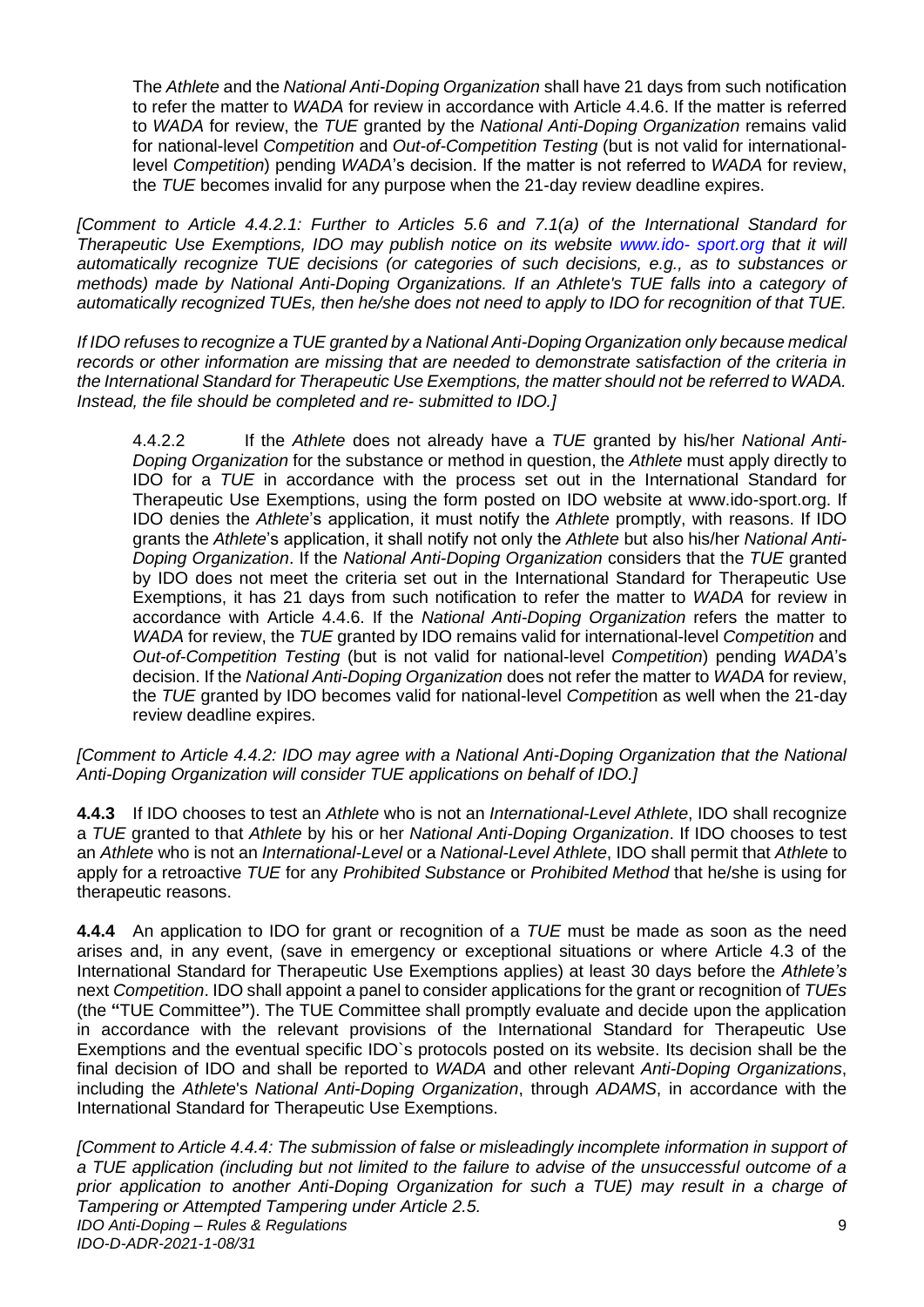*An Athlete should not assume that his/her application for grant or recognition of a TUE (or for renewal of a TUE) will be granted. Any Use or Possession or Administration of a Prohibited Substance or Prohibited Method before an application has been granted is entirely at the Athlete's own risk.]* 

# **4.4.5** Expiration, Cancellation, Withdrawal or Reversal of a *TUE*

4.4.5.1 A *TUE* granted pursuant to these Anti-Doping Rules: (a) shall expire automatically at the end of any term for which it was granted, without the need for any further notice or other formality; (b) may be cancelled if the *Athlete* does not promptly comply with any requirements or conditions imposed by the TUE Committee upon grant of the *TUE*; (c) may be withdrawn by the TUE Committee if it is subsequently determined that the criteria for grant of a *TUE* are not in fact met; or (d) may be reversed on review by *WADA* or on appeal.

4.4.5.2 In such event, the *Athlete* shall not be subject to any *Consequences* based on his/her *Use* or *Possession* or *Administration* of the *Prohibited Substance* or *Prohibited Method*  in question in accordance with the *TUE* prior to the effective date of expiry, cancellation, withdrawal, or reversal of the *TUE*. The review pursuant to Article 7.2 of any subsequent *Adverse Analytical Finding* shall include consideration of whether such finding is consistent with *Use* of the *Prohibited Substance* or *Prohibited Method* prior to that date, in which event no antidoping rule violation shall be asserted.

#### **4.4.6** Reviews and Appeals of *TUE* Decisions

4.4.6.1 *WADA* shall review any decision by IDO not to recognize a *TUE* granted by the *National Anti-Doping Organization* that is referred *to WADA* by the *Athlete* or the *Athlete's National Anti-Doping Organization.* In addition, *WADA* shall review any decision by IDO to grant a *TUE* that is referred *to WADA* by the *Athlete's National Anti-Doping Organization*. *WADA* may review any other *TUE* decisions at any time, whether upon request by those affected or on its own initiative. If the *TUE* decision being reviewed meets the criteria set out in the International Standard for Therapeutic Use Exemptions, *WADA* will not interfere with it. If the *TUE* decision does not meet those criteria, *WADA* will reverse it.

4.4.6.2 Any *TUE* decision by IDO (or by a *National Anti-Doping Organization* where it has agreed to consider the application on behalf of IDO) that is not reviewed by *WADA*, or that is reviewed by *WADA* but is not reversed upon review, may be appealed by the *Athlete* and/or the *Athlete's National Anti-Doping Organization* exclusively to *CAS*, in accordance with Article 13.

*[Comment to Article 4.4.6.2: In such cases, the decision being appealed is the IDO's TUE decision, not WADA's decision not to review the TUE decision or (having reviewed it) not to reverse the TUE decision. However, the deadline to appeal the TUE decision does not begin to run until the date that WADA communicates its decision. In any event, whether the decision has been reviewed by WADA or not, WADA shall be given notice of the appeal so that it may participate if it sees fit.]* 

4.4.6.3 A decision by *WADA* to reverse a *TUE* decision may be appealed by the *Athlete,*  the *National Anti-Doping Organization* and/or IDO exclusively to *CAS*, in accordance with Article 13.

4.4.6.4 Failure to act within a reasonable time on a properly submitted application for grant or recognition of a *TUE* or for review of a *TUE* decision shall be considered a denial of the application.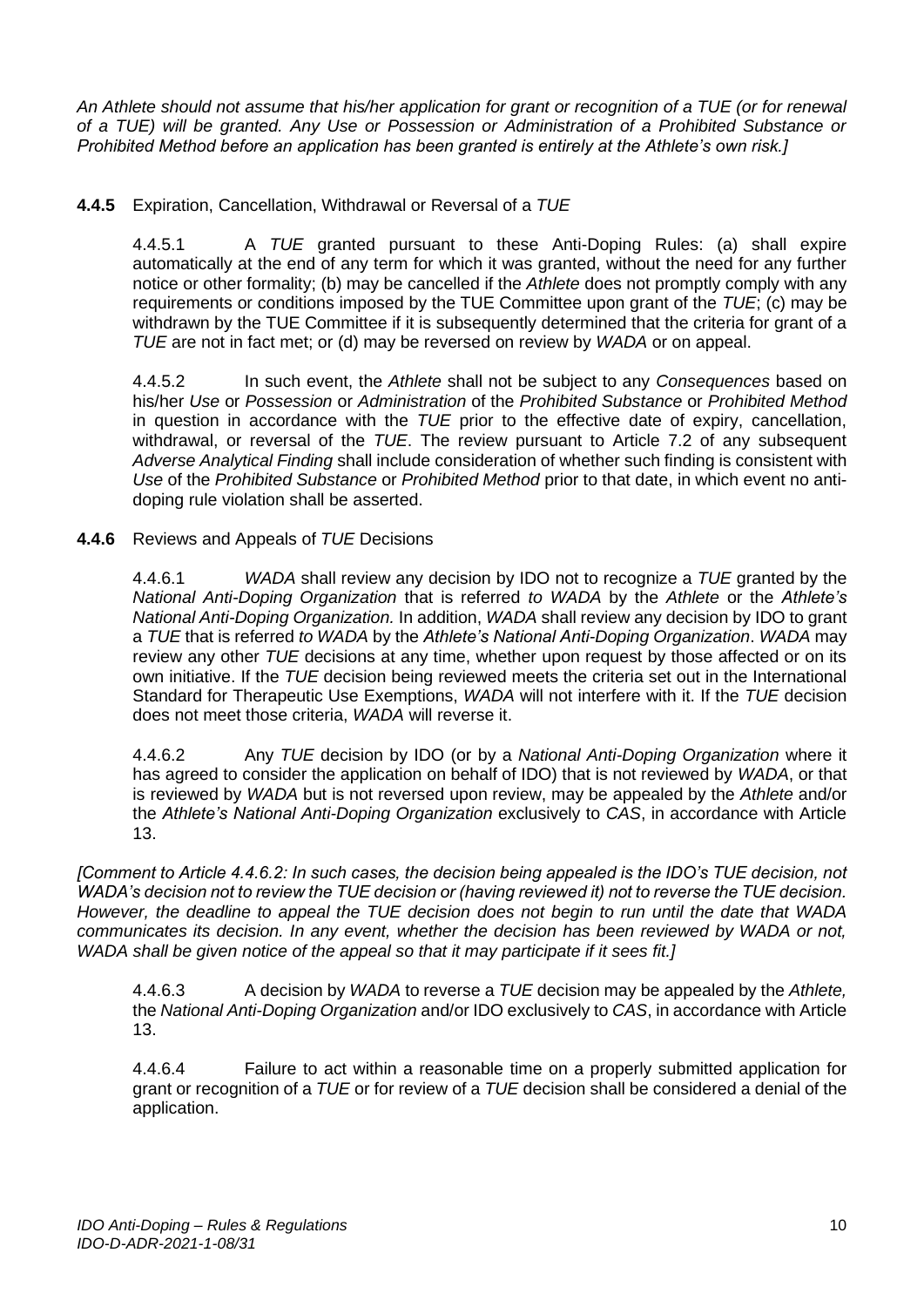# <span id="page-11-0"></span>**ARTICLE 5 - TESTING AND INVESTIGATIONS**

# **5.1 Purpose of** *Testing* **and Investigations**

*Testing* and investigations shall only be undertaken for anti-doping purposes. They shall be conducted in conformity with the provisions of the International Standard for Testing and Investigations and the eventual specific protocols of IDO supplementing that International Standard.

**5.1.1** *Testing* shall be undertaken to obtain analytical evidence as to the *Athlete*'s compliance (or noncompliance) with the strict *Cod*e prohibition on the presence/*Use* of a *Prohibited Substance* or *Prohibited Method*. Test distribution planning, *Testing*, post-*Testing* activity and all related activities conducted by IDO shall be in conformity with the International Standard for Testing and Investigations. IDO shall determine the number of finishing placement tests, random tests, and target tests to be performed, in accordance with the criteria established by the International Standard for Testing and Investigations. All provisions of the International Standard for Testing and Investigations shall apply automatically in respect of all such *Testing.* 

**5.1.2** Investigations shall be undertaken:

5.1.2.1 in relation to *Atypical Findings*, Atypical Passport Findings and *Adverse Passport Findings*, in accordance with Articles 7.4 and 7.5 respectively, gathering intelligence or evidence (specifically including analytical evidence) to determine whether an anti-doping rule violation has occurred under Article 2.1 and/or Article 2.2; and

5.1.2.2 in relation to other indications of potential anti-doping rule violations, in accordance with Articles 7.6 and 7.7, gathering intelligence or evidence (specifically including analytical evidence) to determine whether an anti-doping rule violation has occurred under any of Articles 2.2 to 2.10.

**5.1.3** IDO may obtain, assess, and process anti-doping intelligence from all available sources, to inform the development of an effective, intelligent, and proportionate test distribution plan, to plan Target Testing, and/or to form the basis of an investigation into a possible anti-doping rule violation(s).

# **5.2 Authority to conduct** *Testing*

**5.2.1** Subject to the jurisdictional limitations for *Event Testing* set out in Article 5.3 of the *Code*, IDO shall have *In-Competition* and *Out-of-Competition Testing* authority over all the *Athletes* specified in the Introduction to these Anti-Doping Rules (under the heading "Scope").

**5.2.2** IDO may require any *Athlete* over whom it has *Testing* authority (including any *Athlete* serving a period of *Ineligibility*) to provide a *Sample* at any time and at any place.

*[Comment to Article 5.2.2: Unless the Athlete has identified a 60-minute timeslot for Testing between the hours of 11pm and 6am, or has otherwise consented to Testing during that period, IDO will not test an Athlete during that period unless it has a serious and specific suspicion that the Athlete may be engaged in doping. A challenge to whether IDO had sufficient suspicion for Testing in that period shall not be a defense to an anti-doping rule violation based on such test or attempted test.]* 

**5.2.3** *WADA* shall have *In-Competition* and *Out-of-Competition Testing* authority as set out in Article 20.7.8 of the *Code*.

**5.2.4** If IDO delegates or contracts any part of *Testing* to a *National Anti- Doping Organization* (directly or through a *National Federation*), that *National Anti- Doping Organization* may collect additional *Samples* or direct the laboratory to perform additional types of analysis at the *National Anti-Doping Organization*'s expense. If additional *Samples* are collected or additional types of analysis are performed, IDO shall be notified.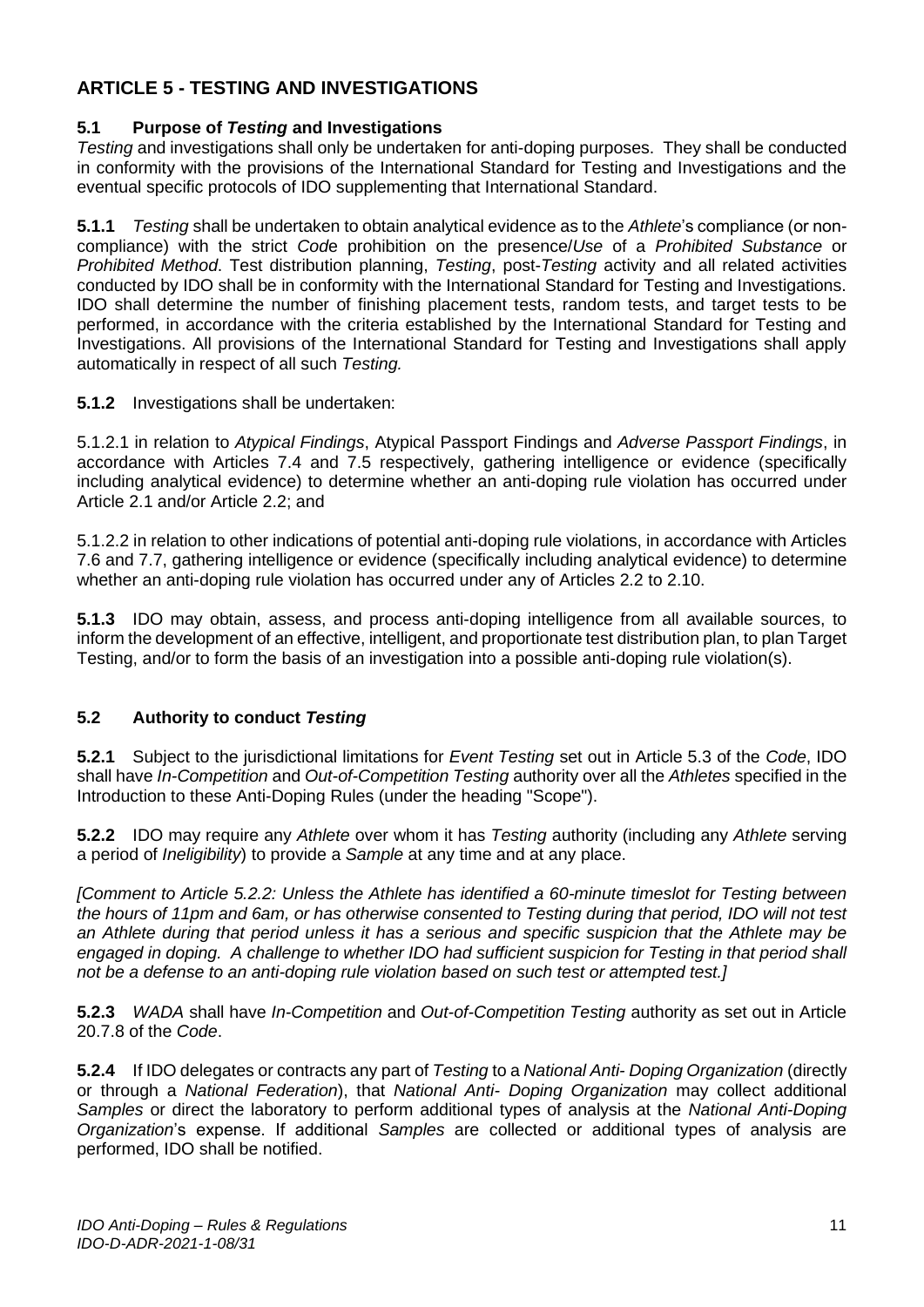# **5.3 Event Testing**

**5.3.1** Except as provided in Article 5.3 of the *Code*, only a single organization should be responsible for initiating and directing *Testing* at *Event Venues* during an *Event Period*. At *International Events*, the collection of *Samples* shall be initiated and directed by IDO (or any other international organization which is the ruling body for the *Event*). At the request of IDO (or any other international organization which is the ruling body for an *Event*), any *Testing* during the *Event Period* outside of the *Event Venues*  shall be coordinated with IDO (or the relevant ruling body of the *Event*).

**5.3.2** If an *Anti-Doping Organization* which would otherwise have *Testing* authority but is not responsible for initiating and directing *Testing* at an *Event* desires to conduct *Testing* of *Athletes* at the *Event Venues* during the *Event Period*, the *Anti-Doping Organization* shall first confer with IDO (or any other international organization which is the ruling body of the *Event*) to obtain permission to conduct and coordinate such *Testing*. If the *Anti-Doping Organization* is not satisfied with the response from IDO (or any other international organization which is the ruling body of the *Event*), the *Anti-Doping Organization* may ask *WADA* for permission to conduct *Testing* and to determine how to coordinate such *Testing*, in accordance with the procedures set out in the International Standard for Testing and Investigations. *WADA* shall not grant approval for such *Testing* before consulting with and informing IDO (or any other international organization which is the ruling body for the *Event*). *WADA*'s decision shall be final and not subject to appeal. Unless otherwise provided in the authorization to conduct *Testing*, such tests shall be considered *Out-of-Competition* tests*.* Results management for any such test shall be the responsibility of the *Anti-Doping Organization* initiating the test unless provided otherwise in the rules of the ruling body of the *Event*.

**5.3.4.** At those IDO *International Competitions* or *Events*, where IDO is the ruling body, the IDO's Anti-Doping Adviser or its delegate shall be responsible for coordinating all *Testing*, in accordance with Article 5.3 of the Code.

**5.3.5.** The overall costs of Testing and Sample analysis is the responsibility of the organizing committee and/or the Active Member of the country in which the Competition or Event is taking place. IDO may at its own discretion decide to take responsibility for those costs.

# **5.4 Test Distribution Planning**

Consistent with the International Standard for Testing and Investigations*,* and in coordination with other *Anti-Doping Organization*s conducting *Testing* on the same *Athlete*s, IDO shall develop and implement an effective, intelligent and proportionate test distribution plan that prioritizes appropriately between disciplines, categories of Athletes, types of *Testing*, types of *Samples* collected, and types of *Sample*  analysis, all in compliance with the requirements of the International Standard for Testing and Investigations. IDO shall provide *WADA* upon request with a copy of its current test distribution plan.

# **5.5 Coordination of** *Testing*

Where reasonably feasible, *Testing* shall be coordinated through *ADAMS,* or another system approved by *WADA* to maximize the effectiveness of the combined *Testing* effort and to avoid unnecessary repetitive *Testing*.

# **5.6** *Athlete* **Whereabouts Information**

*IDO Anti-Doping – Rules & Regulations IDO-D-ADR-2021-1-08/31* 12 **5.6.1** IDO shall identify a *Registered Testing Pool* of those *Athletes* who are required to comply with the whereabouts requirements of Annex I to the International Standard for Testing and Investigations, and shall make available through *ADAMS,* a list which identifies those *Athlete*s included in its *Registered Testing Pool* either by name or by clearly defined, specific criteria. IDO shall coordinate with *National Anti-Doping Organizations* the identification of such *Athlete*s and the collection of their whereabouts information. IDO shall review and update as necessary its criteria for including *Athletes* in its *Registered Testing Pool* and shall revise the membership of its *Registered Testing Pool* from time to time as appropriate in accordance with the set criteria. *Athletes* shall be notified before they are included in a *Registered Testing Pool* and when they are removed from that pool. Each *Athlete* in the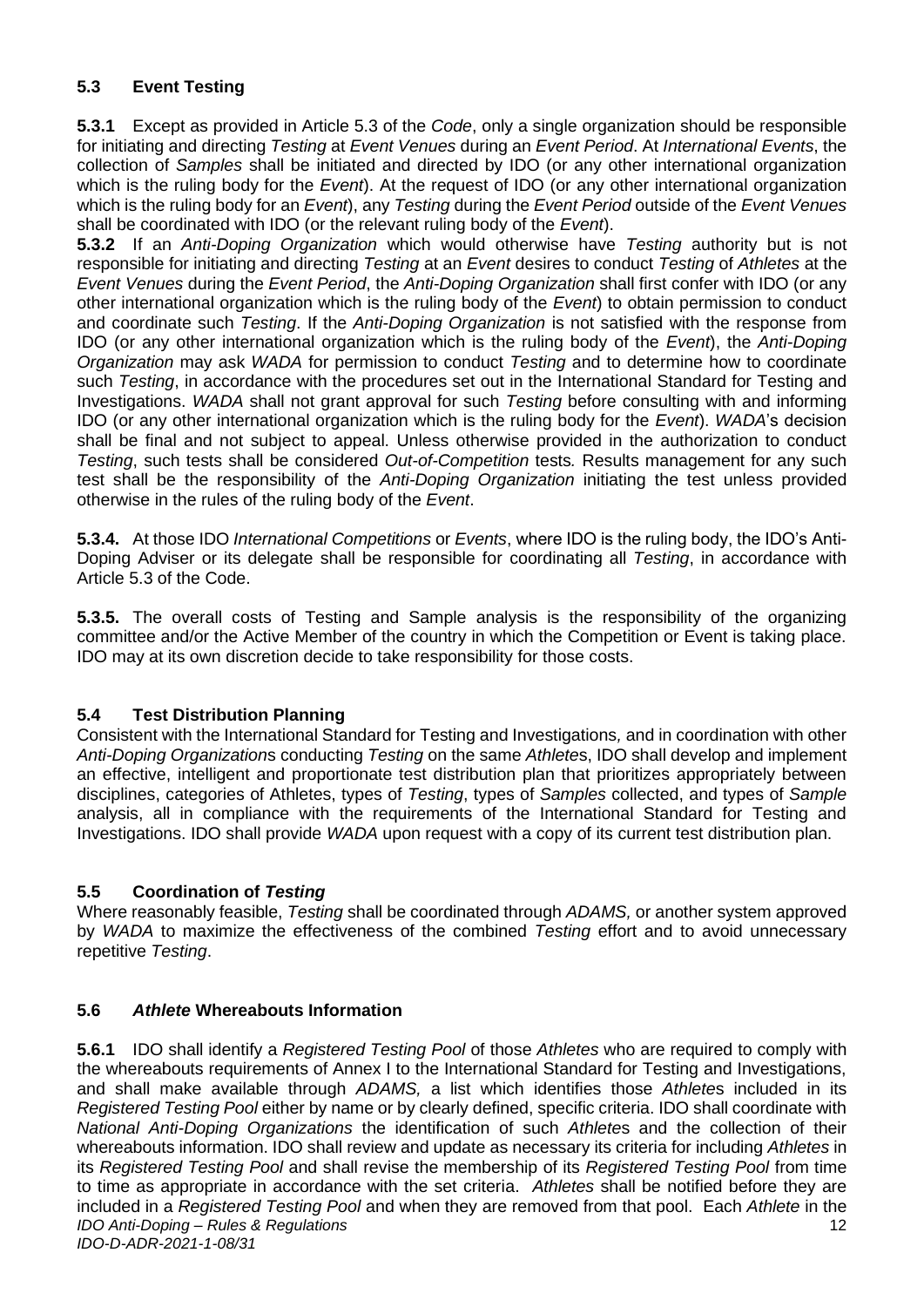*Registered Testing Pool* shall do the following, in each case in accordance with Annex I to the International Standard for Testing and Investigations:

- · advise IDO of his/her whereabouts on a quarterly basis
- · update that information as necessary so that it remains accurate and complete at all times
- · make him/herself available for *Testing* at such whereabouts

**5.6.2** For purposes of Article 2.4, an *Athlete's* failure to comply with the requirements of the International Standard for Testing and Investigations shall be deemed a filing failure or a missed test (as defined in the International Standard for

Testing and Investigations) where the conditions set forth in the International Standard for Testing and Investigations for declaring a filing failure or missed test are met.

**5.6.3** An *Athlete* in IDO's *Registered Testing Pool* shall continue to be subject to the obligation to comply with the whereabouts requirements of Annex I to the International Standard for Testing and Investigations unless and until (a) the *Athlete* gives written notice to IDO that he/she has retired or (b) IDO has informed him or her that he/she no longer satisfies the criteria for inclusion in IDO's *Registered Testing Pool*.

**5.6.4** Whereabouts information relating to an *Athlete* shall be shared (through *ADAMS*) with *WADA*  and other *Anti-Doping Organizations* having authority to test that *Athlete*, shall be always maintained in strict confidence, shall be used exclusively for the purposes set out in Article 5.6 of the *Code*, and shall be destroyed in accordance with the International Standard for the Protection of Privacy and Personal Information once it is no longer relevant for these purposes.

# **5.7 Retired** *Athletes* **Returning to** *Competition*

**5.7.1** An *Athlete* in IDO's *Registered Testing Pool* who has given notice of retirement to IDO may not resume competing in *International Events* or *National Events* until he/she has given IDO written notice of his/her intent to resume competing and has made him/herself available for *Testing* for a period of six months before returning to *Competition*, including (if requested) complying with the whereabouts requirements of Annex I to the International Standard for Testing and Investigations. *WADA*, in consultation with IDO and the *Athlete's National Anti- Doping Organization*, may grant an exemption to the six-month written notice rule where the strict application of that rule would be manifestly unfair to an *Athlete*. This decision may be appealed under Article 13. Any competitive results obtained in violation of this Article 5.7.1 shall be *Disqualified*.

**5.7.2** If an *Athlete* retires from sport while subject to a period of *Ineligibility*, the *Athlete* shall not resume competing in *International Events* or *National Events* until the *Athlete* has given six months prior written notice (or notice equivalent to the period of *Ineligibility* remaining as of the date the *Athlete*  retired, if that period was longer than six months) to IDO and to his/her *National Anti- Doping Organization* of his/her intent to resume competing and has made him/herself available for *Testing* for that notice period, including (if requested) complying with the whereabouts requirements of Annex I to the International Standard for Testing and Investigations.

#### **5.8 Independent Observer Program**

IDO and the organizing committees for IDO's *Events*, as well as the *National Federations* and the organizing committees for *National Events,* shall authorize and facilitate the *Independent Observer Program* at such *Events*.

# <span id="page-13-0"></span>**ARTICLE 6 - ANALYSIS OF SAMPLES**

*Samples* shall be analyzed in accordance with the following principles:

#### **6.1 Use of Accredited and Approved Laboratories**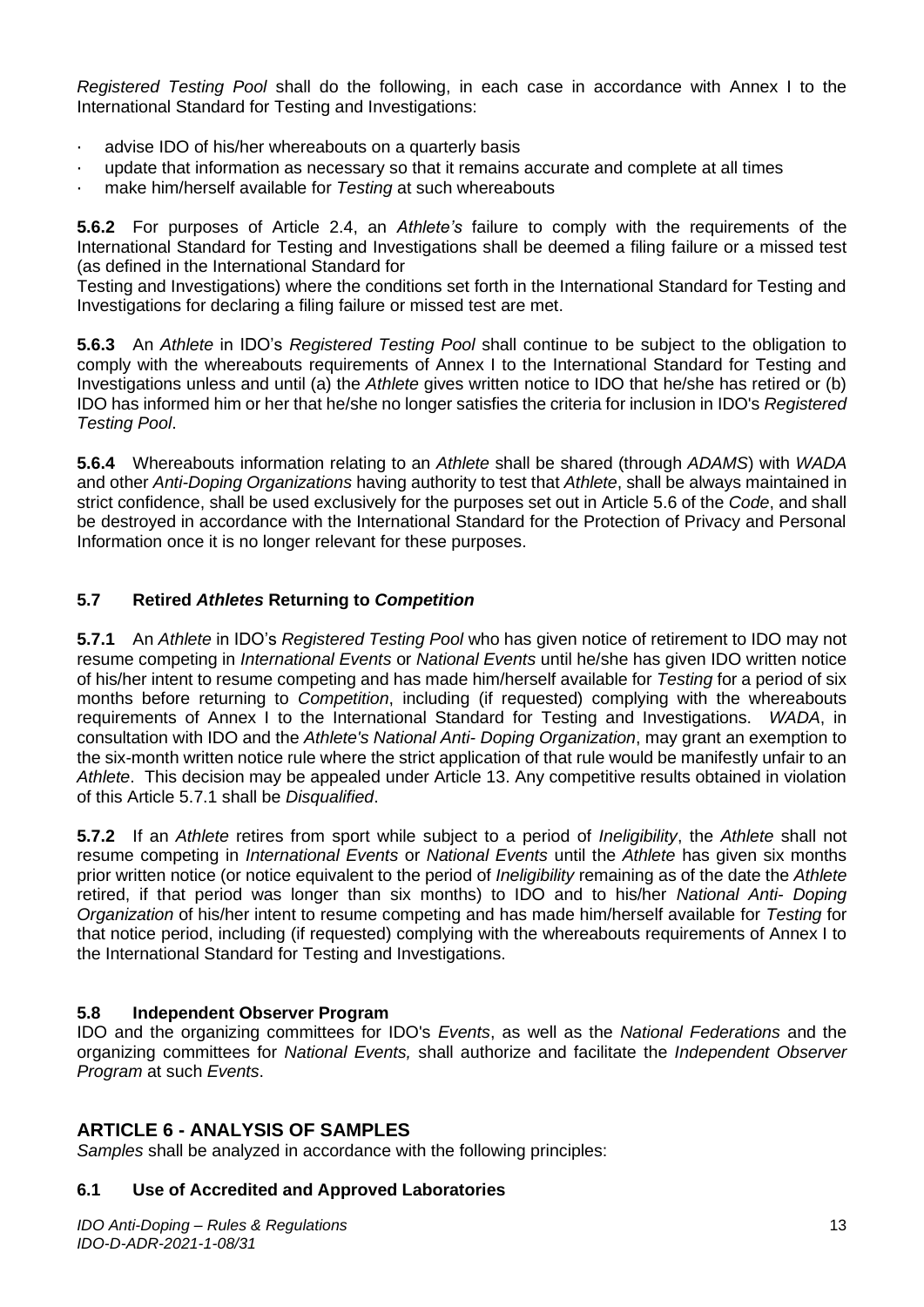For purposes of Article 2.1, *Samples* shall be analyzed only in laboratories accredited or otherwise approved by *WADA*. The choice of the *WADA*-accredited or *WADA*-approved laboratory used for the *Sample* analysis shall be determined exclusively by IDO.

*[Comment to Article 6.1: Violations of Article 2.1 may be established only by Sample analysis performed by a laboratory accredited or otherwise approved by WADA. Violations of other Articles may be established using analytical results from other laboratories so long as the results are reliable.]* 

# **6.2 Purpose of Analysis of** *Samples*

**6.2.1** *Samples* shall be analyzed to detect *Prohibited Substances* and *Prohibited Methods* and other substances as may be directed by *WADA* pursuant to the Monitoring Program described in Article 4.5 of the *Code*; or to assist IDO in profiling relevant parameters in an *Athlete*'s urine, blood, or other matrix, including DNA or genomic profiling; or for any other legitimate anti-doping purpose. *Samples* may be collected and stored for future analysis.

*[Comment to Article 6.2.1: For example, relevant profile information could be used to direct Target Testing or to support an anti-doping rule violation proceeding under Article 2.2, or both.]* 

**6.2.2** IDO shall ask laboratories to analyze *Samples* in conformity with Article 6.4 of the *Code* and Article 4.7 of the International Standard for Testing and Investigations.

# **6.3 Research on** *Samples*

No *Sample* may be used for research without the *Athlete's* written consent. *Samples* used for purposes other than Article 6.2 shall have any means of identification removed such that they cannot be traced back to a particular *Athlete*.

# **6.4 Standards for** *Sample* **Analysis and Reporting**

Laboratories shall analyze *Samples* and report results in conformity with the International Standard for Laboratories. To ensure effective *Testing*, the Technical Document referenced at Article 5.4.1 of the *Code* will establish risk assessment- based *Sample* analysis menus appropriate for sports and sport disciplines, and laboratories shall analyze *Samples* in conformity with those menus, except as follows:

**6.4.1** IDO may request that laboratories analyze its *Samples* using more extensive menus than those described in the Technical Document.

**6.4.2** IDO may request that laboratories analyze its *Samples* using less extensive menus than those described in the Technical Document only if it has satisfied *WADA* that, because of the circumstances of its sport, as set out in its test distribution plan, less extensive analysis would be appropriate.

**6.4.3** As provided in the International Standard for Laboratories, laboratories at their own initiative and expense may analyze *Samples* for *Prohibited Substances* or *Prohibited Methods* not included on the *Sample* analysis menu described in the Technical Document or specified by the *Testing* authority. Results from any such analysis shall be reported and have the same validity and consequence as any other analytical result.

*[Comment to Article 6.4: The objective of this Article is to extend the principle of "intelligent Testing" to the Sample analysis menu to detect doping most effectively and efficiently. It is recognized that the resources available to fight doping are limited and that increasing the Sample analysis menu may, in some sports and countries, reduce the number of Samples which can be analyzed.]* 

# **6.5 Further Analysis of** *Samples*

*IDO Anti-Doping – Rules & Regulations IDO-D-ADR-2021-1-08/31* 14 Any *Sample* may be stored and subsequently subjected to further analysis for the purposes set out in Article 6.2: (a) by *WADA* at any time; and/or (b) by IDO at any time before both the A and B *Sample*  analytical results (or A *Sample* result where B *Sample* analysis has been waived or will not be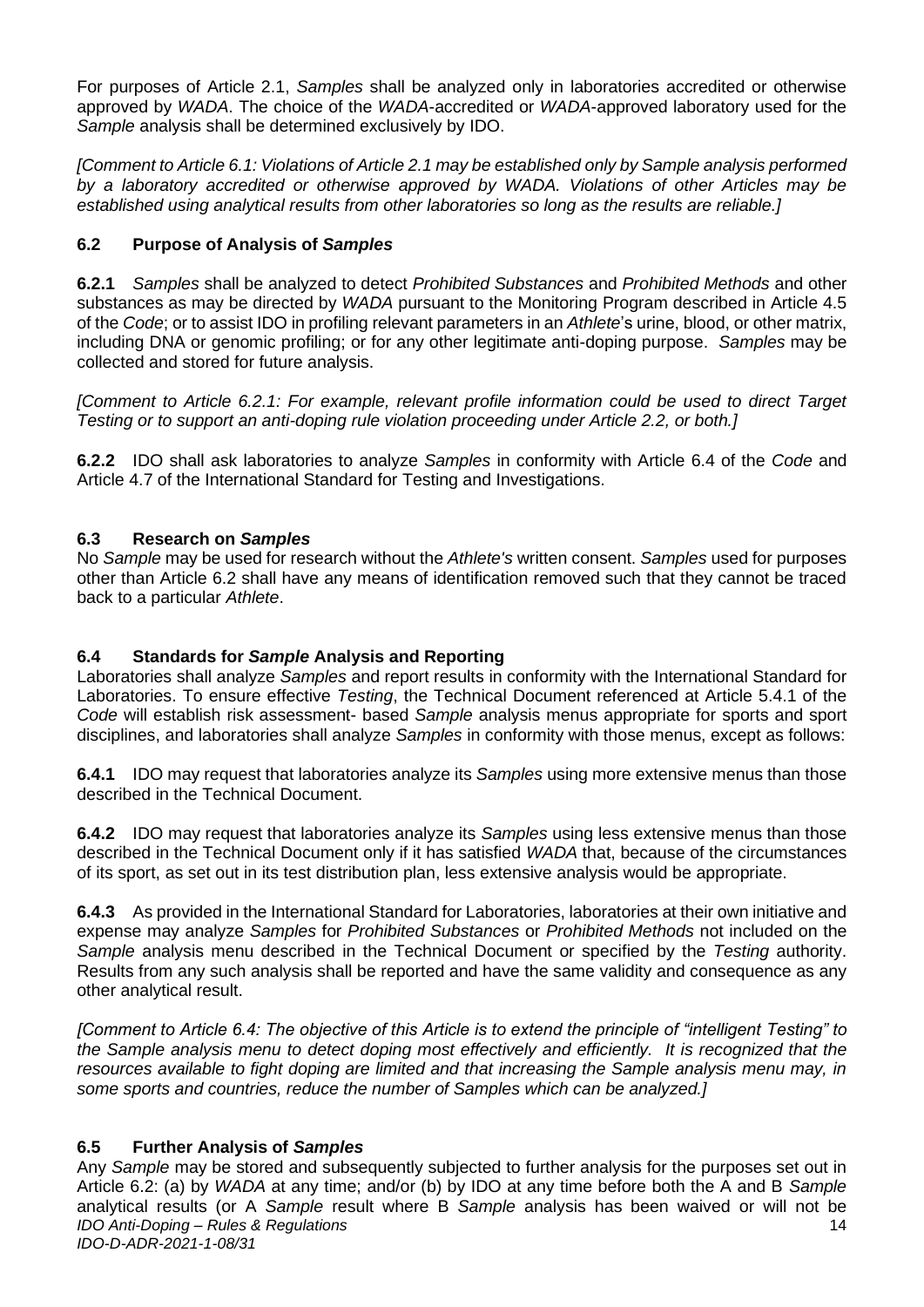performed) have been communicated by IDO to the *Athlete* as the asserted basis for an Article 2.1 antidoping rule violation. Such further analysis of *Samples* shall conform with the requirements of the International Standard for Laboratories and the International Standard for Testing and Investigations.

# <span id="page-15-0"></span>**ARTICLE 7 - RESULTS MANAGEMENT**

# **7.1 Responsibility for Conducting Results Management**

**7.1.1** The circumstances in which IDO shall take responsibility for conducting results management in respect of anti-doping rule violations involving *Athletes* and other *Persons* under its jurisdiction shall be determined by reference to and in accordance with Article 7 of the *Code*.

# **7.2 Review of** *Adverse Analytical Findings* **From Tests Initiated by IDO**

Results management in respect of the results of tests initiated by IDO (including tests performed by *WADA* pursuant to agreement with IDO) shall proceed as follows:

**7.2.1** The results from all analyses must be sent to IDO in encoded form, in a report signed by an authorized representative of the laboratory. All communication must be conducted confidentially and in conformity with *ADAMS*.

**7.2.2** Upon receipt of an *Adverse Analytical Finding*, IDO shall conduct a review to determine whether: (a) an applicable *TUE* has been granted or will be granted as provided in the International Standard for Therapeutic Use Exemptions, or (b) there is any apparent departure from the International Standard for Testing and Investigations or International Standard for Laboratories that caused the *Adverse Analytical Finding*.

**7.2.3** If the review of an *Adverse Analytical Finding* under Article 7.2.2 reveals an applicable *TUE* or departure from the International Standard for Testing and Investigations or the International Standard for Laboratories that caused the *Adverse Analytical Finding*, the entire test shall be considered negative and the *Athlete*, the *Athlete*'s *National Anti-Doping Organization* and *WADA* shall be so informed.

# **7.3 Notification After Review Regarding** *Adverse Analytical Findings*

**7.3.1** If the review of an *Adverse Analytical Finding* under Article 7.2.2 does not reveal an applicable *TUE* or entitlement to a *TUE* as provided in the International Standard for Therapeutic Use Exemptions, or departure from the International Standard for Testing and Investigations or the International Standard for Laboratories that caused the *Adverse Analytical Finding*, IDO shall promptly notify the *Athlete*, and simultaneously the *Athlete's National Anti-Doping Organization* and *WADA*, in the manner set out in Article 14.1, of: (a) the *Adverse Analytical Finding*; (b) the anti-doping rule violated; (c) the *Athlete*'s right to promptly request the analysis of the B *Sample* or, failing such request, that the B *Sample*  analysis may be deemed waived; (d) the scheduled date, time and place for the B *Sample* analysis if the *Athlete* or IDO chooses to request an analysis of the B *Sample*; (e) the opportunity for the *Athlete*  and/or the *Athlete*'s representative to attend the B *Sample* opening and analysis in accordance with the International Standard for Laboratories if such analysis is requested; and (f) the *Athlete*'s right to request copies of the A and B *Sample* laboratory documentation package which includes information as required by the International Standard for Laboratories. If IDO decides not to bring forward the *Adverse Analytical Finding* as an anti-doping rule violation, it shall so notify the *Athlete*, the *Athlete*'s *National Anti-Doping Organization* and *WADA*.

**7.3.2** Where requested by the *Athlete* or IDO, arrangements shall be made to analyze the B *Sample*  in accordance with the International Standard for Laboratories. An *Athlete* may accept the A *Sample*  analytical results by waiving the requirement for B *Sample* analysis. IDO may nonetheless elect to proceed with the B *Sample* analysis.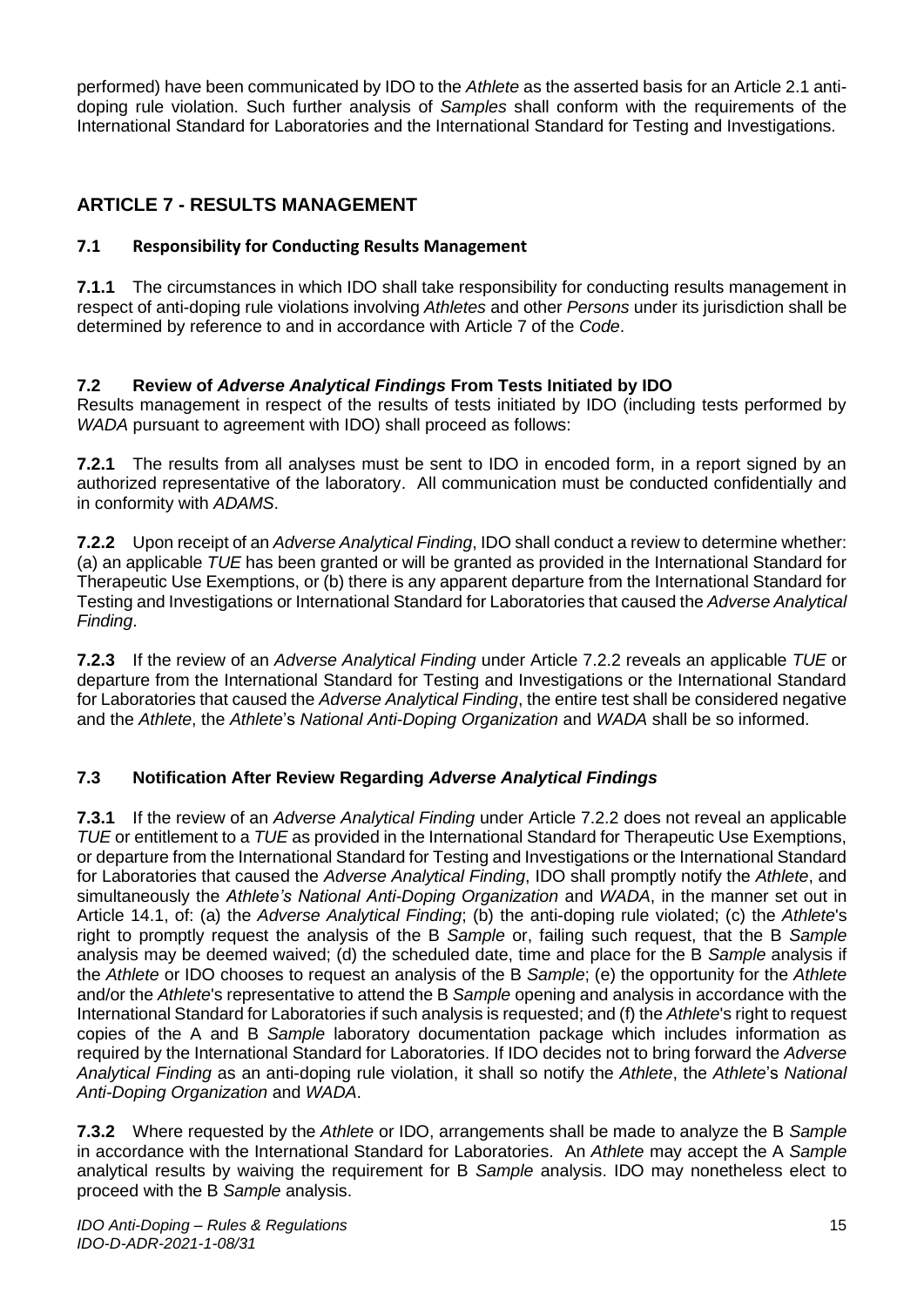**7.3.3** The *Athlete* and/or his representative shall be allowed to be present at the analysis of the B *Sample*. Also, a representative of IDO as well as a representative of the *Athlete*'s *National Federation*  shall be allowed to be present.

**7.3.4** If the B *Sample* analysis does not confirm the A *Sample* analysis, then (unless IDO takes the case forward as an anti-doping rule violation under Article 2.2) the entire test shall be considered negative and the *Athlete*, the *Athlete*'s *National Anti-Doping Organization* and *WADA* shall be so informed.

**7.3.5** If the B *Sample* analysis confirms the A *Sample* analysis, the findings shall be reported to the *Athlete*, the *Athlete*'s *National Anti-Doping Organization* and to *WADA*.

# **7.4 Review of Atypical Findings**

**7.4.1** As provided in the International Standard for Laboratories, in some circumstances laboratories are directed to report the presence of *Prohibited Substances*, which may also be produced endogenously, as *Atypical Findings*, i.e., as findings that are subject to further investigation.

**7.4.2** Upon receipt of an *Atypical Finding*, IDO shall conduct a review to determine whether: (a) an applicable *TUE* has been granted or will be granted as provided in the International Standard for Therapeutic Use Exemptions, or (b) there is any apparent departure from the International Standard for Testing and Investigations or International Standard for Laboratories that caused the *Atypical Finding.* 

**7.4.3** If the review of an *Atypical Finding* under Article 7.4.2 reveals an applicable *TUE* or a departure from the International Standard for Testing and Investigations or the International Standard for Laboratories that caused the *Atypical Finding*, the entire test shall be considered negative and the *Athlete*, the *Athlete*'s *National Anti-Doping Organization* and *WADA* shall be so informed.

**7.4.4** If that review does not reveal an applicable *TUE* or a departure from the International Standard for Testing and Investigations or the International Standard for Laboratories that caused the *Atypical Finding*, IDO shall conduct the required investigation or cause it to be conducted. After the investigation is completed, either the *Atypical Finding* will be brought forward as an *Adverse Analytical Finding*, in accordance with Article 7.3.1, or else the *Athlete,* the *Athlete*'s *National Anti-Doping Organization* and *WADA* shall be notified that the *Atypical Finding* will not be brought forward as an *Adverse Analytical Finding*.

**7.4.5** IDO will not provide notice of an *Atypical Finding* until it has completed its investigation and has decided whether it will bring the *Atypical Finding* forward as an *Adverse Analytical Finding* unless one of the following circumstances exists:

7.4.5.1 If IDO determines the B *Sample* should be analyzed prior to the conclusion of its investigation, it may conduct the B *Sample* analysis after notifying the *Athlete*, with such notice to include a description of the *Atypical Finding* and the information described in Article 7.3.1(d)- (f).

7.4.5.2 If IDO is asked (a) by a *Major Event Organization* shortly before one of its *International Events*, or (b) by a sport organization responsible for meeting an imminent deadline for selecting team members for an *International Event*, to disclose whether any *Athlete* identified on a list provided by the *Major Event Organization* or sport organization has a pending *Atypical Finding*, IDO shall so advise the *Major Event Organization* or sports organization after first providing notice of the *Atypical Finding* to the *Athlete.* 

# **7.5 Review of Atypical Passport Findings and Adverse Passport Findings**

*IDO Anti-Doping – Rules & Regulations IDO-D-ADR-2021-1-08/31* 16 Review of *Atypical Passport Findings* and *Adverse Passport Findings* shall take place as provided in the International Standard for Testing and Investigations and International Standard for Laboratories.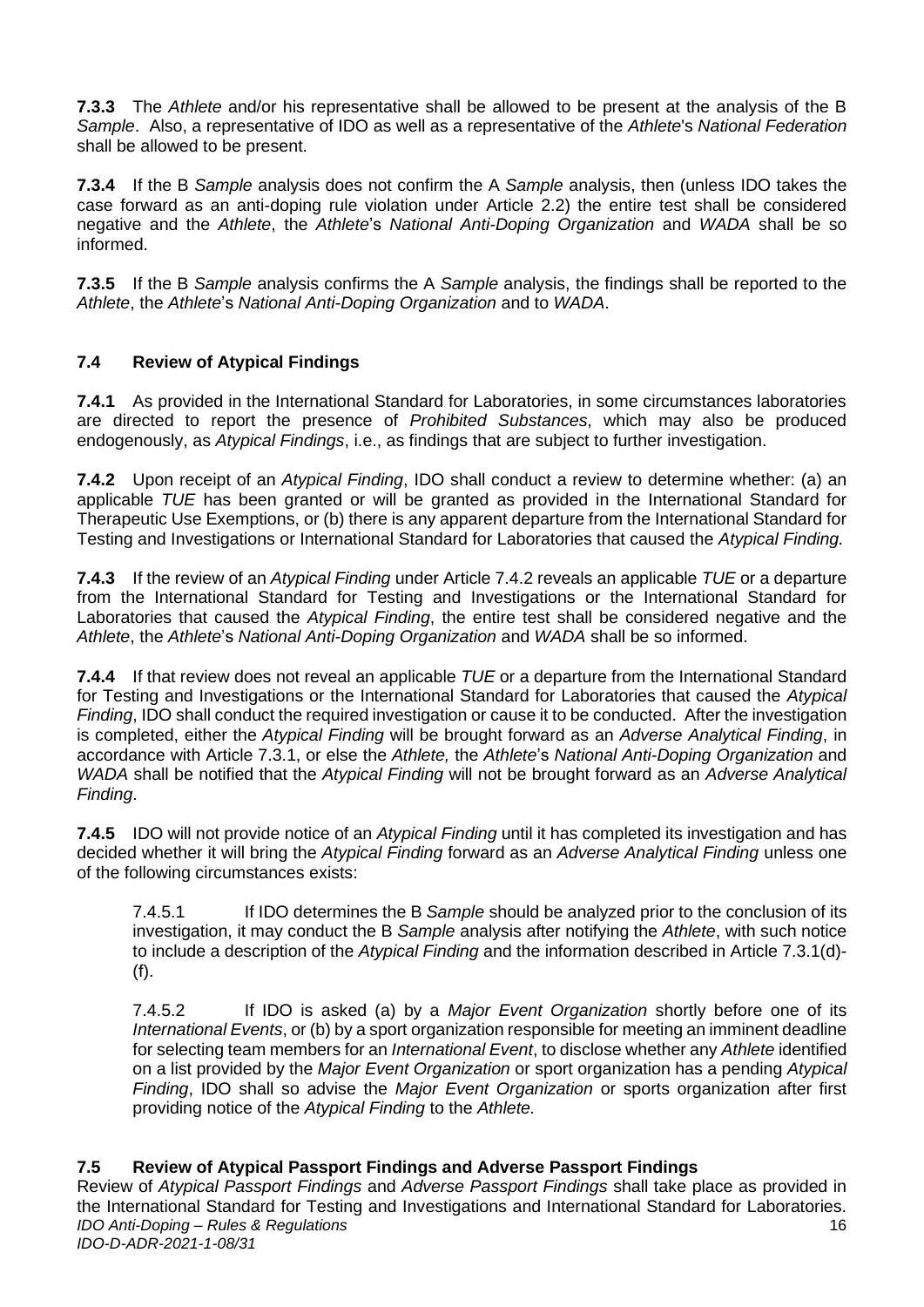When IDO is satisfied that an anti-doping rule violation has occurred, it shall promptly give the *Athlete*  (and simultaneously the *Athlete's National Anti-Doping Organization* and *WADA*) notice of the antidoping rule violation asserted and the basis of that assertion.

# **7.6 Review of Whereabouts Failures**

IDO shall review potential filing failures and missed tests, as defined in the International Standard for Testing and Investigations, in respect of *Athletes* who file their whereabouts information with IDO, in accordance with Annex I to the International Standard for Testing and Investigations. When IDO is satisfied that an Article 2.4 anti-doping rule violation has occurred, it shall promptly give the *Athlete* (and simultaneously the *Athlete's National Anti-Doping Organization* and *WADA*) notice that it is asserting a violation of Article 2.4 and the basis of that assertion.

# **7.7 Review of Other Anti-Doping Rule Violations Not Covered by Articles 7.2–7.6**

IDO shall conduct any follow-up investigation required into a possible anti-doping rule violation not covered by Articles 7.2- 7.6. When IDO is satisfied that an anti-doping rule violation has occurred, it shall promptly give the *Athlete* or other *Person* (and simultaneously the *Athlete's* or other *Person's National Anti- Doping Organization* and *WADA*) notice of the anti-doping rule violation asserted and the basis of that assertion.

# **7.8 Identification of Prior Anti-Doping Rule Violations**

Before giving an *Athlete* or other *Person* notice of an asserted anti-doping rule violation as provided above, IDO shall refer to *ADAMS* and contact *WADA* and other relevant *Anti-Doping Organizations* to determine whether any prior anti-doping rule violation exists.

# **7.9 Provisional Suspensions**

**7.9.1 Mandatory** *Provisional Suspension***:** If analysis of an A *Sample* has resulted in an *Adverse Analytical Finding* for a *Prohibited Substance* that is not a *Specified Substance*, or for a *Prohibited Method*, and a review in accordance with Article 7.2.2 does not reveal an applicable *TUE* or departure from the International Standard for Testing and Investigations or the International Standard for Laboratories that caused the *Adverse Analytical Finding*, a *Provisional Suspension* shall be imposed upon or promptly after the notification described in Articles 7.2, 7.3 or 7.5.

**7.9.2 Optional** *Provisional Suspension***:** In case of an *Adverse Analytical Finding* for a *Specified Substance*, or in the case of any other anti-doping rule violations not covered by Article 7.9.1, IDO may impose a *Provisional Suspension* on the *Athlete* or other *Person* against whom the anti-doping rule violation is asserted at any time after the review and notification described in Articles 7.2–7.7 and prior to the final hearing as described in Article 8.

**7.9.3** Where a *Provisional Suspension* is imposed pursuant to Article 7.9.1 or Article 7.9.2, the *Athlete*  or other *Person* shall be given either: (a) an opportunity for a *Provisional Hearing* either before or on a timely basis after imposition of the *Provisional Suspension*; or (b) an opportunity for an expedited final hearing in accordance with Article 8 on a timely basis after imposition of the *Provisional Suspension.*  Furthermore, the *Athlete* or other *Person* has a right to appeal from the *Provisional Suspension* in accordance with Article 13.2 (save as set out in Article 7.9.3.1).

7.9.3.1 The *Provisional Suspension* may be lifted if the *Athlete* demonstrates to the hearing panel that the violation is likely to have involved a *Contaminated Product*. A hearing panel's decision not to lift a mandatory *Provisional Suspension* on account of the *Athlete's*  assertion regarding a *Contaminated Product* shall not be appealable.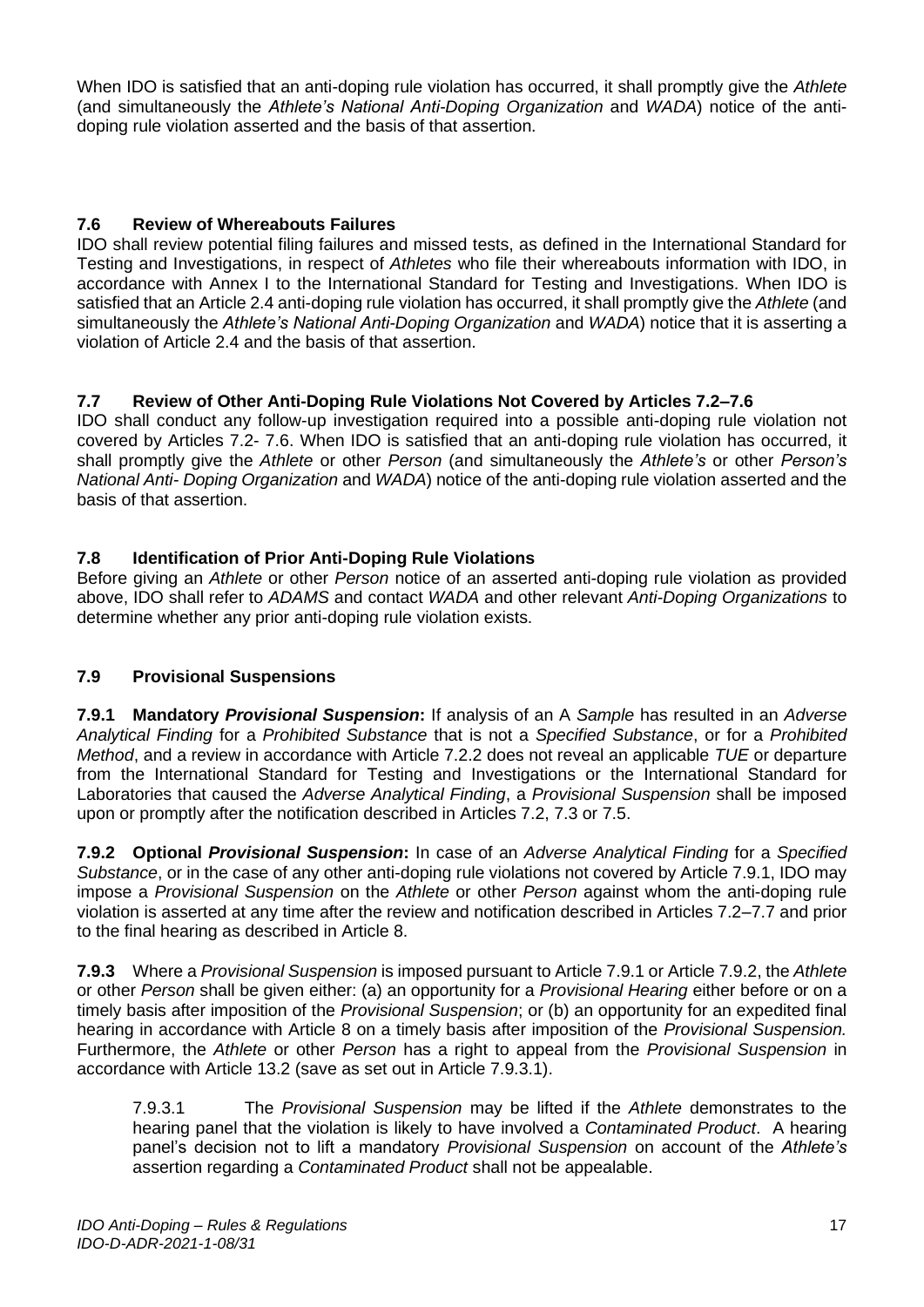**7.9.4** If a *Provisional Suspension* is imposed based on an A *Sample Adverse Analytical Finding* and subsequent analysis of the B *Sample* does not confirm the A *Sample* analysis, then the *Athlete* shall not be subject to any further *Provisional Suspension* on account of a violation of Article 2.1. In circumstances where the *Athlete* (or the *Athlete's* team) has been removed from a *Competition* based on a violation of Article 2.1 and the subsequent B *Sample* analysis does not confirm the A *Sample*  finding, then if it is still possible for the *Athlete* or team to be reinserted, without otherwise affecting the *Competition*, the *Athlete* or team may continue to take part in the *Competition*. In addition, the *Athlete*  or team may thereafter take part in other *Competitions* in the same *Event.* 

**7.9.5** In all cases where an *Athlete* or other *Person* has been notified of an anti-doping rule violation, but a *Provisional Suspension* has not been imposed on him or her, the *Athlete* or other *Person* shall be offered the opportunity to accept a *Provisional Suspension* voluntarily pending the resolution of the matter.

*[Comment to Article 7.9: Athletes and other Persons shall receive credit for a Provisional Suspension against any period of Ineligibility which is ultimately imposed. See Articles 10.11.3.1 and 10.11.3.2.]* 

# **7.10 Resolution Without a Hearing**

**7.10.1** An *Athlete* or other *Person* against whom an anti-doping rule violation is asserted may admit that violation at any time, waive a hearing, and accept the *Consequences* that are mandated by these Anti-Doping Rules or (where some discretion as to *Consequences* exists under these Anti-Doping Rules) that have been offered by IDO.

**7.10.2** Alternatively, if the *Athlete* or other *Person* against whom an anti- doping rule violation is asserted fails to dispute that assertion within the deadline specified in the notice sent by the IDO asserting the violation, then he/she shall be deemed to have admitted the violation, to have waived a hearing, and to have accepted the *Consequences* that are mandated by these Anti-Doping Rules or (where some discretion as to *Consequences* exists under these Anti-Doping Rules) that have been offered by IDO.

**7.10.3** In cases where Article 7.10.1 or Article 7.10.2 applies, a hearing before a hearing panel shall not be required. Instead IDO shall promptly issue a written decision confirming the commission of the anti-doping rule violation and the *Consequences* imposed as a result and setting out the full reasons for any period of *Ineligibility* imposed, including (if applicable) a justification for why the maximum potential period of *Ineligibility* was not imposed. IDO shall send copies of that decision to other *Anti-Doping Organizations* with a right to appeal under Article 13.2.3 and shall *Publicly Disclose* that decision in accordance with Article 14.3.2.

# **7.11 Notification of Results Management Decisions**

In all cases where IDO has asserted the commission of an anti-doping rule violation, withdrawn the assertion of an anti-doping rule violation, imposed a *Provisional Suspension*, or agreed with an *Athlete*  or other *Person* on the imposition of *Consequences* without a hearing, IDO shall give notice thereof in accordance with Article 14.2.1 to other *Anti-Doping Organizations* with a right to appeal under Article 13.2.3.

# **7.12 Retirement from Sport**

If an *Athlete* or other *Person* retires while IDO is conducting the results management process, IDO retains jurisdiction to complete its results management process. If an *Athlete* or other *Person* retires before any results management process has begun, and IDO would have had results management authority over the *Athlete* or other *Person* at the time the *Athlete* or other *Person* committed an antidoping rule violation, IDO has authority to conduct results management in respect of that anti-doping rule violation.

*IDO Anti-Doping – Rules & Regulations IDO-D-ADR-2021-1-08/31* 18 *[Comment to Article 7.12: Conduct by an Athlete or other Person before the Athlete or other Person was subject to the jurisdiction of any Anti-Doping Organization would not constitute an anti-doping rule*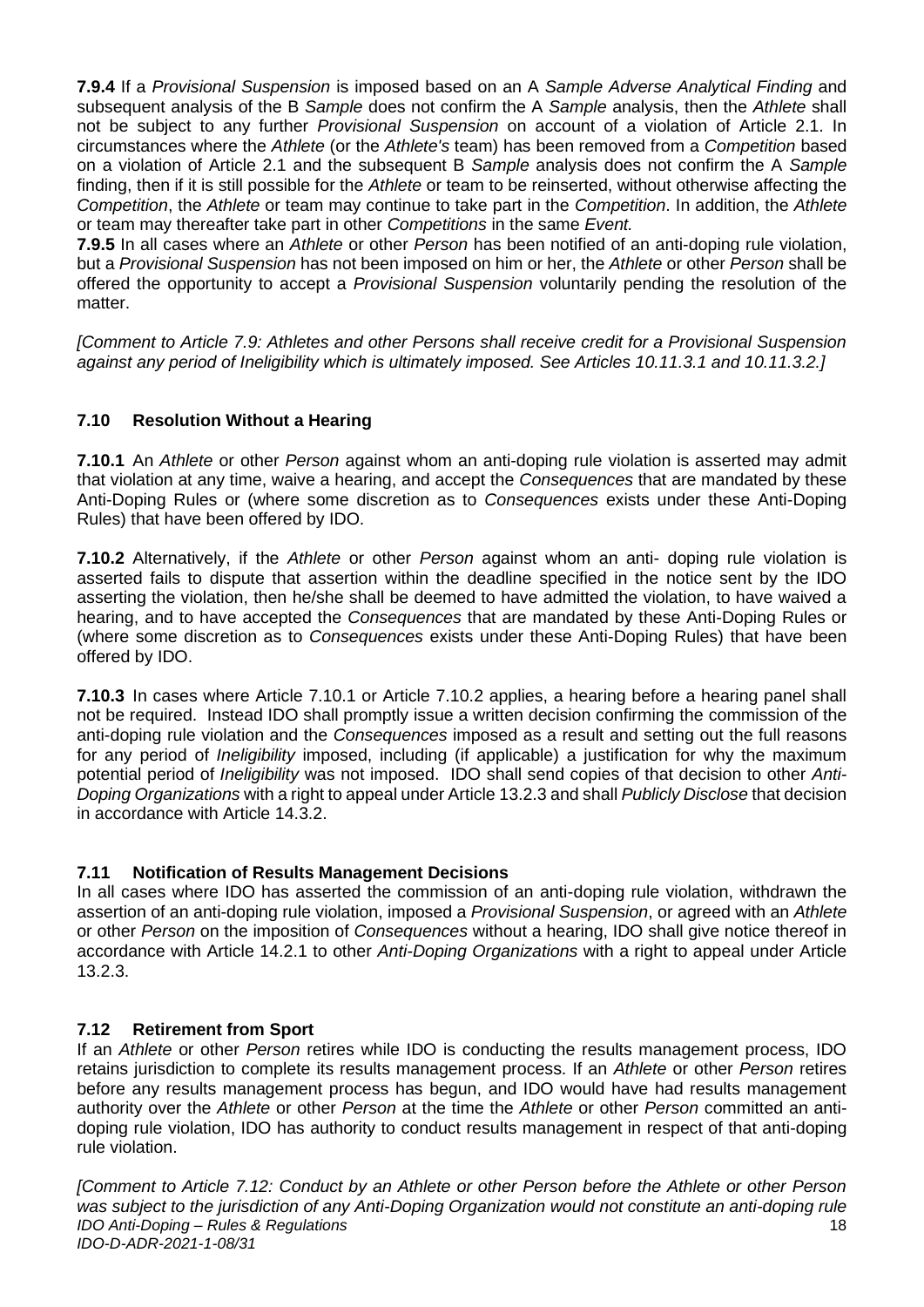*violation but could be a legitimate basis for denying the Athlete or other Person membership in a sports organization.]* 

# <span id="page-19-0"></span>**ARTICLE 8 - RIGHT TO A FAIR HEARING**

# **8.1 Principles for a Fair Hearing**

**8.1.1** When IDO sends a notice to an *Athlete* or other *Person* asserting an anti-doping rule violation, and the *Athlete* or other *Person* does not waive a hearing in accordance with Article 7.10.1 or Article 7.10.2, then the case shall be referred to the IDO Doping Hearing Panel for hearing and adjudication.

**8.1.2** Hearings shall be scheduled and completed within a reasonable time. Hearings held in connection with *Event*s that are subject to these Anti-Doping Rules may be conducted by an expedited process were permitted by the hearing panel.

*[Comment to Article 8.1.2: For example, a hearing could be expedited on the eve of a major Event where the resolution of the anti-doping rule violation is necessary to determine the Athlete*'s *eligibility*  to participate in the Event, or during an Event where the resolution of the case will affect the validity of *the Athlete*'s *results or continued participation in the Event.]* 

**8.1.3** The IDO Doping Hearing Panel shall determine the procedure to be followed at the hearing.

**8.1.4** *WADA* and the *National Federation* of the *Athlete* or other *Person* may attend the hearing as observers. In any event, IDO shall keep WADA fully apprised as to the status of pending cases and the result of all hearings.

**8.1.5** The IDO Doping Hearing Panel shall always act in a fair and impartial manner towards all parties.

# **8.2 Decisions**

**8.2.1** At the end of the hearing, or on a timely basis thereafter, the IDO Doping Hearing Panel shall issue a written decision that includes the full reasons for the decision and for any period of *Ineligibility*  imposed, including (if applicable) a justification for why the greatest potential *Consequences* were not imposed.

**8.2.2** The decision may be appealed to the *CAS* as provided in Article 13. Copies of the decision shall be provided to the *Athlete* or other *Person* and to other *Anti-Doping Organizations* with a right to appeal under Article 13.2.3.

**8.2.3** If no appeal is brought against the decision, then (a) if the decision is that an anti-doping rule violation was committed, the decision shall be *Publicly Disclosed* as provided in Article 14.3.2; but (b) if the decision is that no anti-doping rule violation was committed, then the decision shall only be *Publicly Disclosed* with the consent of the *Athlete* or other *Person* who is the subject of the decision. IDO shall use reasonable efforts to obtain such consent, and if consent is obtained, shall *Publicly Disclose* the decision in its entirety or in such redacted form as the Athlete or other Person may approve.

**8.2.4** The principles contained at Article 14.3.6 shall be applied in cases involving a *Minor*.

# **8.3 Single Hearing Before** *CAS*

Cases asserting anti-doping rule violations may be heard directly at *CAS*, with no requirement for a prior hearing, with the consent of the *Athlete*, IDO, *WADA*, and any other *Anti-Doping Organization* that would have had a right to appeal a first instance hearing decision to *CAS*.

*[Comment to Article 8.3: Where all the parties identified in this Article are satisfied that their interests will be adequately protected in a single hearing, there is no need to incur the extra expense of two*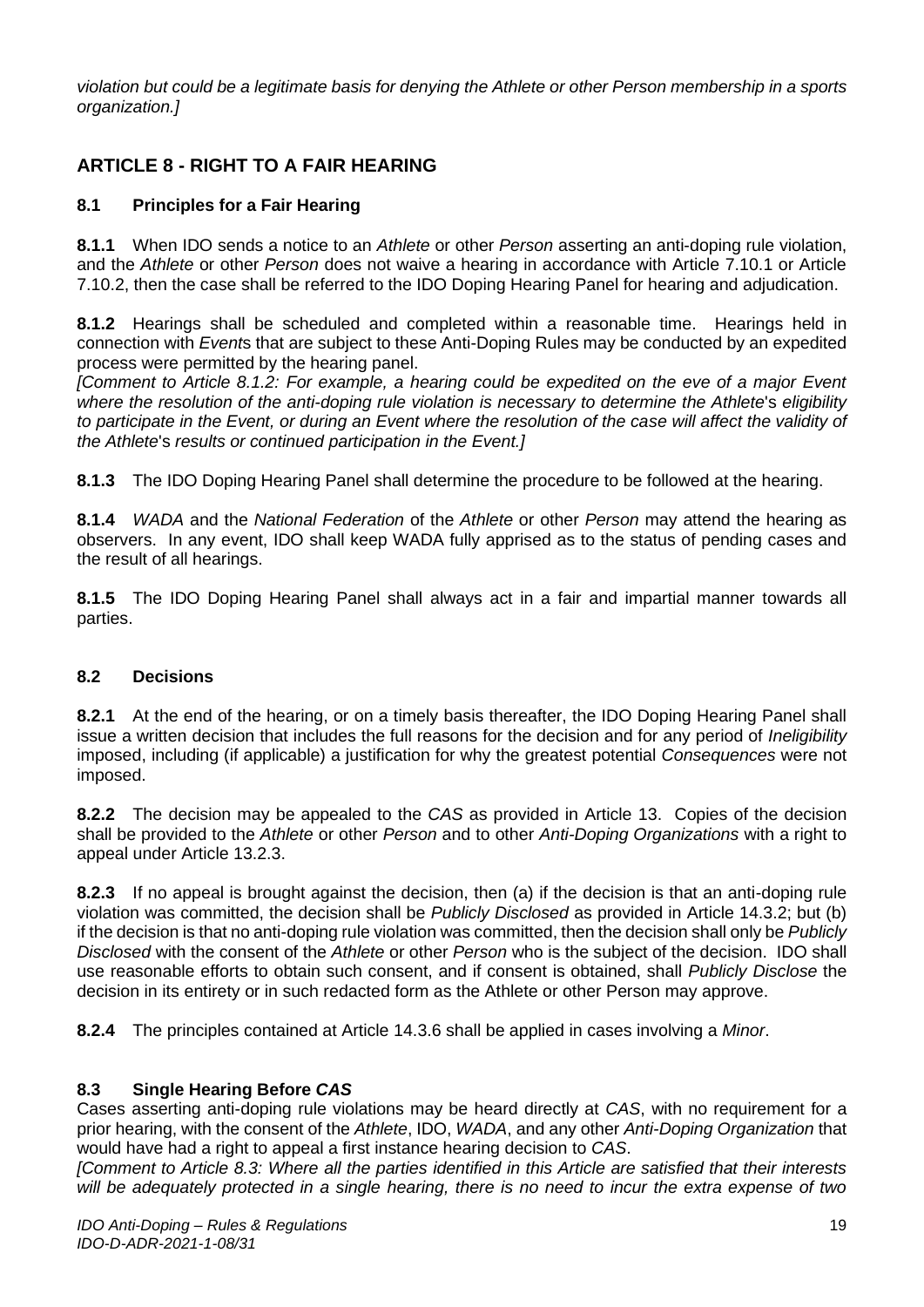*hearings. An Anti-Doping Organization that wants to participate in the CAS hearing as a party or as an observer may condition its approval of a single hearing on being granted that right.]* 

# <span id="page-20-0"></span>**ARTICLE 9 - AUTOMATIC DISQUALIFICATION OF INDIVIDUAL RESULTS**

An anti-doping rule violation in *Individual Sports* in connection with an *In- Competition* test automatically leads to *Disqualification* of the result obtained in that *Competition* with all resulting *Consequences*, including forfeiture of any medals, points, and prizes.

*[Comment to Article 9: For Team Sports, any awards received by individual players will be Disqualified. However, Disqualification of the team will be as provided in Article 11. In sports which are not Team Sports but where awards are given to teams, Disqualification, or other disciplinary action against the team when one or more team members have committed an anti-doping rule violation shall be as provided in the applicable rules of the International Federation.]* 

# <span id="page-20-1"></span>**ARTICLE 10 - SANCTIONS ON INDIVIDUALS**

# **10.1** *Disqualification* **of Results in the** *Event* **Where an Anti-Doping Rule Violation Occurs**

An anti-doping rule violation occurring during or in connection with an *Event* may, upon the decision of the ruling body of the *Event*, lead to *Disqualification* of all the *Athlete's* individual results obtained in that *Event* with all *Consequences*, including forfeiture of all medals, points, and prizes, except as provided in Article 10.1.1.

Factors to be included in considering whether to *Disqualify* other results in an *Event* might include, for example, the seriousness of the *Athlete*'s anti-doping rule violation and whether the *Athlete* tested negative in the other *Competitions*.

*[Comment to Article 10.1: Whereas Article 9 Disqualifies the result in a single Competition in which the Athlete tested positive (e.g., the 100-meter backstroke), this Article may lead to Disqualification of all results in all races during the Event (e.g., the FINA World Championships).]* 

**10.1.1** If the *Athlete* establishes that he or she bears *No Fault or Negligence* for the violation, the *Athlete's* individual results in the other *Competition*s shall not be *Disqualified*, unless the *Athlete's*  results in *Competition*s other than the *Competition* in which the anti-doping rule violation occurred were likely to have been affected by the *Athlete's* anti-doping rule violation.

#### **10.2 Ineligibility for Presence, Use or Attempted Use, or Possession of a Prohibited Substance or Prohibited Method**

The period of *Ineligibility* for a violation of Articles 2.1, 2.2 or 2.6 shall be as follows, subject to potential reduction or suspension pursuant to Articles 10.4, 10.5 or 10.6:

**10.2.1** The period of *Ineligibility* shall be four years where:

10.2.1.1 The anti-doping rule violation does not involve a *Specified Substance*, unless the *Athlete* or other *Person* can establish that the anti- doping rule violation was not intentional.

10.2.1.2 The anti-doping rule violation involves a *Specified Substance* and IDO can establish that the anti-doping rule violation was intentional.

**10.2.2** If Article 10.2.1 does not apply, the period of *Ineligibility* shall be two years.

**10.2.3** As used in Articles 10.2 and 10.3, the term "intentional" is meant to identify those *Athletes* who cheat. The term therefore requires that the *Athlete* or other *Person* engaged in conduct which he or she knew constituted an anti-doping rule violation or knew that there was a significant risk that the conduct might constitute or result in an anti-doping rule violation and manifestly disregarded that risk. An anti-doping rule violation resulting from an *Adverse Analytical Finding* for a substance which is only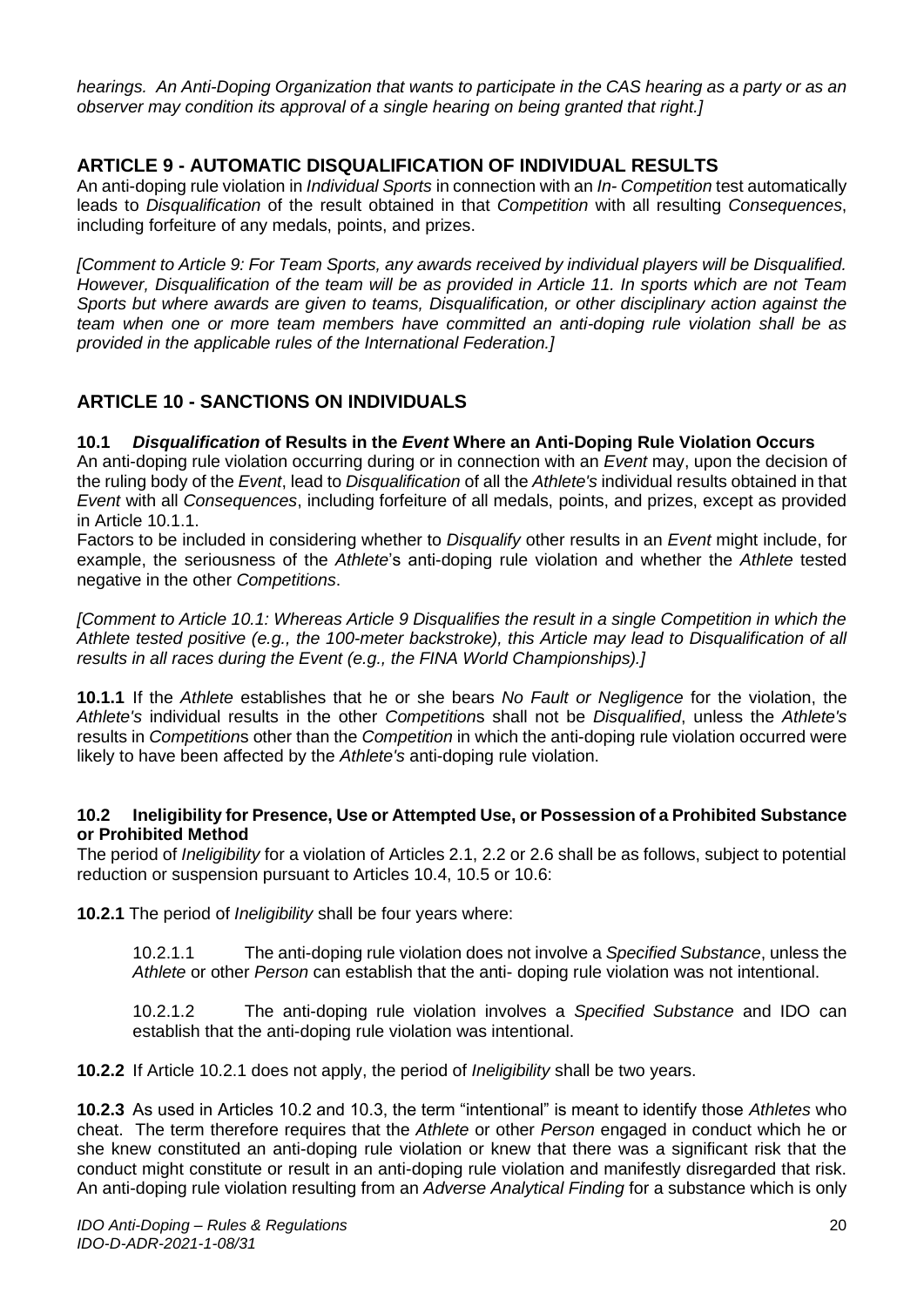prohibited *In-Competition* shall be rebuttably presumed to be not intentional if the substance is a *Specified Substance and* the *Athlete* can establish that the *Prohibited Substance* was *Used Out-of-Competition*. An anti- doping rule violation resulting from an *Adverse Analytical Finding* for a substance which is only prohibited *In-Competition* shall not be considered intentional if the substance is not a *Specified Substance* and the *Athlete* can establish that the *Prohibited Substance* was *Used Out-of-Competition* in a context unrelated to sport performance.

### **10.3** *Ineligibility* **for Other Anti-Doping Rule Violations**

The period of *Ineligibility* for anti-doping rule violations other than as provided in Article 10.2 shall be as follows, unless Articles 10.5 or 10.6 are applicable:

**10.3.1** For violations of Article 2.3 or Article 2.5, the period of *Ineligibility* shall be four years unless, in the case of failing to submit to *Sample* collection, the *Athlete* can establish that the commission of the anti-doping rule violation was not intentional (as defined in Article 10.2.3), in which case the period of *Ineligibility* shall be two years.

**10.3.2** For violations of Article 2.4, the period of *Ineligibility* shall be two years, subject to reduction down to a minimum of one year, depending on the *Athlete*'s degree of *Fault*. The flexibility between two years and one year of *Ineligibility* in this Article is not available to *Athletes* where a pattern of lastminute whereabouts changes or other conduct raises a serious suspicion that the *Athlete* was trying to avoid being available for *Testing*.

**10.3.3** For violations of Article 2.7 or 2.8, the period of *Ineligibility* shall be a minimum of four years up to lifetime *Ineligibility*, depending on the seriousness of the violation. An Article 2.7 or Article 2.8 violation involving a *Minor* shall be considered a particularly serious violation and, if committed by *Athlete Support Personnel* for violations other than for *Specified Substances*, shall result in lifetime *Ineligibility* for *Athlete Support Personnel*. In addition, significant violations of Article 2.7 or 2.8 which may also violate non-sporting laws and regulations, shall be reported to the competent administrative, professional, or judicial authorities.

*[Comment to Article 10.3.3: Those who are involved in doping Athletes or covering up doping should be subject to sanctions which are more severe than the Athletes who test positive. Since the authority of sport organizations is generally limited to Ineligibility for accreditation, membership, and other sport benefits, reporting Athlete Support Personnel to competent authorities is an important step in the deterrence of doping.]* 

**10.3.4** For violations of Article 2.9, the period of *Ineligibility* imposed shall be a minimum of two years, up to four years, depending on the seriousness of the violation.

**10.3.5** For violations of Article 2.10, the period of *Ineligibility* shall be two years, subject to reduction down to a minimum of one year, depending on the *Athlete* or other *Person*'s degree of *Fault* and other circumstances of the case.

*[Comment to Article 10.3.5: Where the "other Person" referenced in Article 2.10 is an entity and not an individual, that entity may be disciplined as provided in Article 12.]* 

#### **10.4 Elimination of the Period of** *Ineligibility* **where there is** *No Fault or Negligence*

If an *Athlete* or other *Person* establishes in an individual case that he or she bears *No Fault or Negligence*, then the otherwise applicable period of *Ineligibility* shall be eliminated.

*IDO Anti-Doping – Rules & Regulations IDO-D-ADR-2021-1-08/31* 21 *[Comment to Article 10.4: This Article and Article 10.5.2 apply only to the imposition of sanctions; they*  are not applicable to the determination of whether an anti-doping rule violation has occurred. They will *only apply in exceptional circumstances, for example where an Athlete could prove that, despite all due care, he or she was sabotaged by a competitor. Conversely, No Fault or Negligence would not apply in the following circumstances: (a) a positive test resulting from a mislabeled or contaminated vitamin or nutritional supplement (Athletes are responsible for what they ingest (Article 2.1.1) and have been*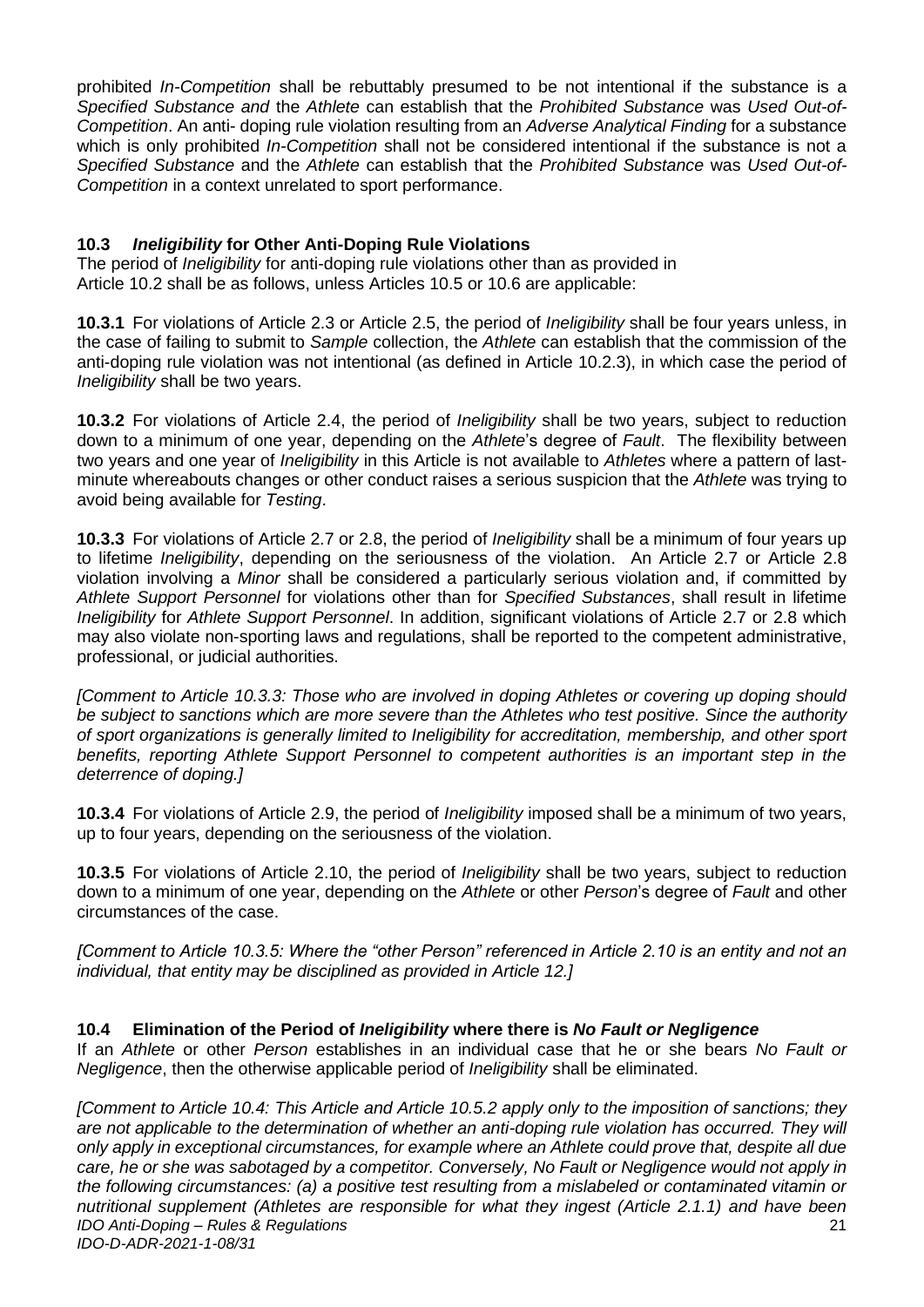*warned against the possibility of supplement contamination); (b) the Administration of a Prohibited Substance by the Athlete's personal physician or trainer without disclosure to the Athlete (Athletes are responsible for their choice of medical personnel and for advising medical personnel that they cannot be given any Prohibited Substance); and (c) sabotage of the Athlete's food or drink by a spouse, coach or other Person within the Athlete's circle of associates (Athletes are responsible for what they ingest and for the conduct of those Persons to whom they entrust access to their food and drink). However, depending on the unique facts of a particular case, any of the referenced illustrations could result in a reduced sanction under Article 10.5 based on No Significant Fault or Negligence.]* 

# **10.5 Reduction of the Period of Ineligibility based on No Significant Fault or Negligence**

**10.5.1** Reduction of Sanctions for *Specified Substances* or *Contaminated Products* for Violations of Article 2.1, 2.2 or 2.6.

#### 10.5.1.1 *Specified Substances*

Where the anti-doping rule violation involves a *Specified Substance*, and the *Athlete* or other *Person* can establish *No Significant Fault or Negligence*, then the period of *Ineligibility* shall be, at a minimum, a reprimand, and no period of *Ineligibility*, and at a maximum, two years of *Ineligibility*, depending on the *Athlete*'s or other *Person*'s degree of *Fault*.

#### 10.5.1.2 *Contaminated Products*

In cases where the *Athlete* or other *Person* can establish *No Significant Fault or Negligence* and that the detected *Prohibited Substance* came from a *Contaminated Product*, then the period of *Ineligibility* shall be, at a minimum, a reprimand, and no period of *Ineligibility*, and at a maximum, two years *Ineligibility*, depending on the *Athlete*'s or other *Person*'s degree of *Fault*.

*[Comment to Article 10.5.1.2: In assessing that Athlete's degree of Fault, it would, for example, be favorable for the Athlete if the Athlete had declared the product which was subsequently determined to be contaminated on his or her Doping Control form.]* 

**10.5.2** Application of *No Significant Fault or Negligence* beyond the Application of Article 10.5.1 If an *Athlete* or other *Person* establishes in an individual case where Article 10.5.1 is not applicable that he or she bears *No Significant Fault or Negligence*, then, subject to further reduction or elimination as provided in Article 10.6, the otherwise applicable period of *Ineligibility* may be reduced based on the *Athlete* or other *Person's* degree of *Fault*, but the reduced period of *Ineligibility* may not be less than one-half of the period of *Ineligibility* otherwise applicable. If the otherwise applicable period of *Ineligibility*  is a lifetime, the reduced period under this Article may be no less than eight years.

*[Comment to Article 10.5.2: Article 10.5.2 may be applied to any anti-doping rule violation except those Articles where intent is an element of the anti-doping rule violation (e.g., Article 2.5, 2.7, 2.8 or 2.9) or an element of a particular sanction (e.g., Article 10.2.1) or a range of Ineligibility is already provided in an Article based on the Athlete or other Person's degree of Fault.]* 

#### **10.6 Elimination, Reduction, or Suspension of Period of** *Ineligibility* **or other** *Consequences*  **for Reasons Other than** *Fault*

**10.6.1** *Substantial Assistance* in Discovering or Establishing Anti-Doping Rule Violations

10.6.1.1 IDO may, prior to a final appellate decision under Article 13 or the expiration of the time to appeal, suspend a part of the period of *Ineligibility* imposed in an individual case in which it has results management authority where the *Athlete* or other *Person* has provided *Substantial Assistance* to an *Anti-Doping Organization*, criminal authority or professional disciplinary body which results in: (a) the *Anti-Doping Organization* discovering or bringing forward an anti-doping rule violation by another *Person*, or (ii) which results in a criminal or disciplinary body discovering or bringing forward a criminal offense or the breach of professional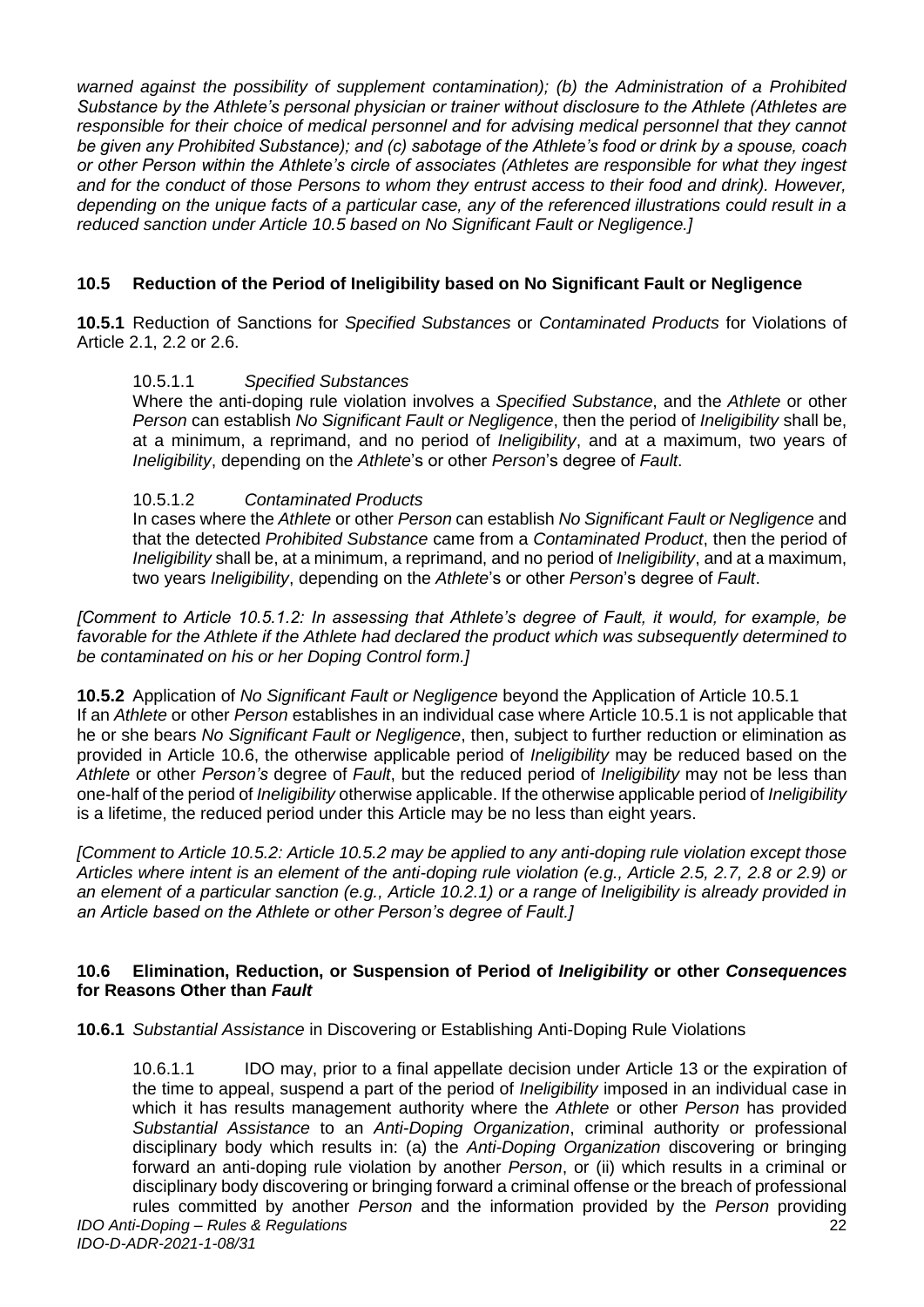*Substantial Assistance* is made available to IDO. After a final appellate decision under Article 13 or the expiration of time to appeal, IDO may only suspend a part of the otherwise applicable period of *Ineligibility* with the approval of *WADA*. The extent to which the otherwise applicable period of *Ineligibility* may be suspended shall be based on the seriousness of the anti-doping rule violation committed by the *Athlete* or other *Person* and the significance of the *Substantial Assistance* provided by the *Athlete* or other *Person* to the effort to eliminate doping in sport. No more than three- quarters of the otherwise applicable period of *Ineligibility* may be suspended. If the otherwise applicable period of *Ineligibility* is a lifetime, the non- suspended period under this Article must be no less than eight years. If the *Athlete* or other *Person* fails to continue to cooperate and to provide the complete and credible *Substantial Assistance* upon which a suspension of the period of *Ineligibility* was based, IDO shall reinstate the original period of *Ineligibility*. If IDO decides to reinstate a suspended period of *Ineligibility* or decides not to reinstate a suspended period of *Ineligibility*, that decision may be appealed by any *Person*  entitled to appeal under Article 13.

10.6.1.2 To further encourage *Athletes* and other *Persons* to provide *Substantial Assistance* to *Anti-Doping Organizations*, at the request of IDO or at the request of the *Athlete*  or other *Person* who has (or has been asserted to have) committed an anti-doping rule violation, *WADA* may agree at any stage of the results management process, including after a final appellate decision under Article 13, to what it considers to be an appropriate suspension of the otherwise-applicable period of *Ineligibility* and other *Consequences*. In exceptional circumstances, *WADA* may agree to suspensions of the period of *Ineligibility* and other *Consequences* for *Substantial Assistance* greater than those otherwise provided in this Article, or even no period of *Ineligibility*, and/or no return of prize money or payment of fines or costs. *WADA*'s approval shall be subject to reinstatement of sanction, as otherwise provided in this Article. Notwithstanding Article 13, *WADA*'s decisions in the context of this Article may not be appealed by any other *Anti-Doping Organization*.

10.6.1.3 If IDO suspends any part of an otherwise applicable sanction because of *Substantial Assistance*, then notice providing justification for the decision shall be provided to the other *Anti-Doping Organizations* with a right to appeal under Article 13.2.3 as provided in Article 14.2. In unique circumstances where *WADA* determines that it would be in the best interest of anti-doping, *WADA* may authorize IDO to enter into appropriate confidentiality agreements limiting or delaying the disclosure of the *Substantial Assistance* agreement or the nature of *Substantial Assistance* being provided.

*[Comment to Article 10.6.1: The cooperation of Athletes, Athlete Support Personnel and other Persons who acknowledge their mistakes and are willing to bring other anti-doping rule violations to light is important to clean sport. This is the only circumstance under the Code where the suspension of an otherwise applicable period of Ineligibility is authorized.]* 

**10.6.2** Admission of an Anti-Doping Rule Violation in the Absence of Other Evidence

Where an *Athlete* or other *Person* voluntarily admits the commission of an anti- doping rule violation before having received notice of a *Sample* collection which could establish an anti-doping rule violation (or, in the case of an anti-doping rule violation other than Article 2.1, before receiving first notice of the admitted violation pursuant to Article 7) and that admission is the only reliable evidence of the violation at the time of admission, then the period of *Ineligibility* may be reduced, but not below one-half of the period of *Ineligibility* otherwise applicable.

*[Comment to Article 10.6.2: This Article is intended to apply when an Athlete or other Person comes forward and admits to an anti-doping rule violation in circumstances where no Anti-Doping Organization is aware that an anti-doping rule violation might have been committed. It is not intended to apply to circumstances where the admission occurs after the Athlete or other Person believes he or she is about*  to be caught. The amount by which Ineligibility is reduced should be based on the likelihood that the *Athlete or other Person would have been caught had he/she not come forward voluntarily.]* 

*IDO Anti-Doping – Rules & Regulations IDO-D-ADR-2021-1-08/31* 23 **10.6.3** Prompt Admission of an Anti-Doping Rule Violation after being Confronted with a Violation Sanctionable under Article 10.2.1 or Article 10.3.1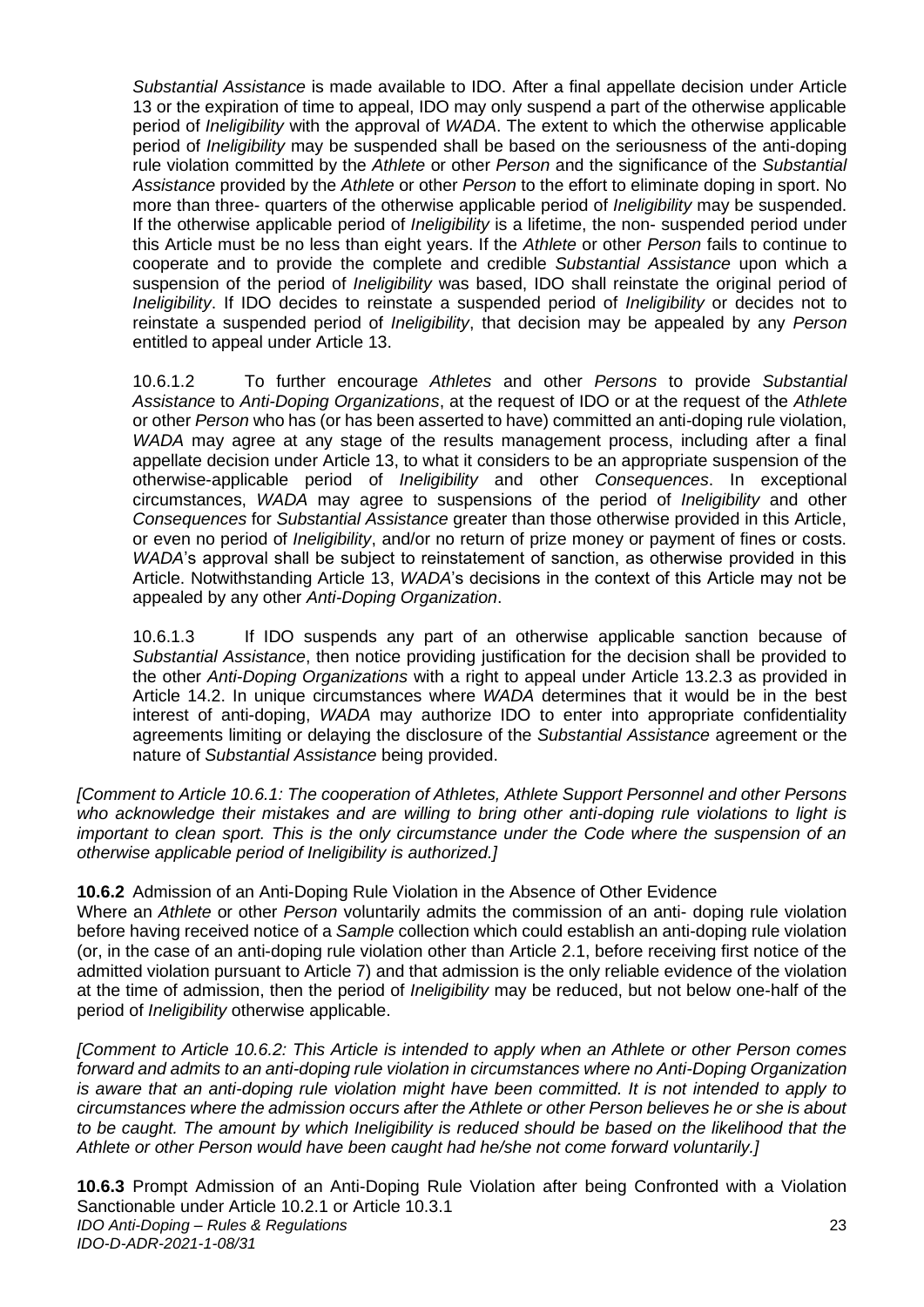An *Athlete* or other *Person* potentially subject to a four-year sanction under Article 10.2.1 or 10.3.1 (for evading or refusing *Sample Collection* or *Tampering* with *Sample Collection*), by promptly admitting the asserted anti-doping rule violation after being confronted by IDO, and also upon the approval and at the discretion of both *WADA* and IDO, may receive a reduction in the period of *Ineligibility* down to a minimum of two years, depending on the seriousness of the violation and the *Athlete* or other *Person's*  degree of *Fault*.

**10.6.4** Application of Multiple Grounds for Reduction of a Sanction

Where an *Athlete* or other *Person* establishes entitlement to reduction in sanction under more than one provision of Article 10.4, 10.5 or 10.6, before applying any reduction or suspension under Article 10.6, the otherwise applicable period of *Ineligibility* shall be determined in accordance with Articles 10.2, 10.3, 10.4, and 10.5. If the *Athlete* or other *Person* establishes entitlement to a reduction or suspension of the period of *Ineligibility* under Article 10.6, then the period of *Ineligibility* may be reduced or suspended, but not below one-fourth of the otherwise applicable period of *Ineligibility*.

*[Comment to Article 10.6.4: The appropriate sanction is determined in a sequence of four steps. First, the hearing panel determines which of the basic sanctions (Articles 10.2, 10.3, 10.4, or 10.5) apply to the anti-doping rule violation. Second, if the basic sanction provides for a range of sanctions, the hearing panel must determine the applicable sanction within that range according to the Athlete or other Person's degree of Fault. In a third step, the hearing panel establishes whether there is a basis for elimination, suspension, or reduction of the sanction (Article 10.6). Finally, the hearing panel decides on the commencement of the period of Ineligibility under Article 10.11. Several examples of how Article 10 is to be applied are found in Appendix 2.]* 

# **10.7 Multiple Violations**

**10.7.1** For an *Athlete* or other *Person*'s second anti-doping rule violation, the period of *Ineligibility* shall be the greater of:

- a) six months,
- b) one-half of the period of *Ineligibility* imposed for the first anti- doping rule violation without considering any reduction under Article 10.6, or
- c) twice the period of *Ineligibility* otherwise applicable to the second anti-doping rule violation treated as if it were a first violation, without considering any reduction under Article 10.6.

The period of *Ineligibility* established above may then be further reduced by the application of Article 10.6.

**10.7.2** A third anti-doping rule violation will always result in a lifetime period of *Ineligibility*, except if the third violation fulfills the condition for elimination or reduction of the period of *Ineligibility* under Article 10.4 or 10.5 or involving a violation of Article 2.4. In these cases, the period of *Ineligibility* shall be from eight years to lifetime *Ineligibility*.

**10.7.3** An anti-doping rule violation for which an *Athlete* or other *Person* has established *No Fault or Negligence* shall not be considered a prior violation for purposes of this Article.

**10.7.4** Additional Rules for Certain Potential Multiple Violations

10.7.4.1 For purposes of imposing sanctions under Article 10.7, an anti-doping rule violation will only be considered a second violation if IDO can establish that the *Athlete* or other *Person* committed the second anti-doping rule violation after the *Athlete* or other *Person*  received notice pursuant to Article 7, or after IDO made reasonable efforts to give notice of the first anti-doping rule violation. If IDO cannot establish this, the violations shall be considered together as one single first violation, and the sanction imposed shall be based on the violation that carries the more severe sanction.

*IDO Anti-Doping – Rules & Regulations IDO-D-ADR-2021-1-08/31* 24 10.7.4.2 If, after the imposition of a sanction for a first anti-doping rule violation, IDO discovers facts involving an anti-doping rule violation by the *Athlete* or other *Person* which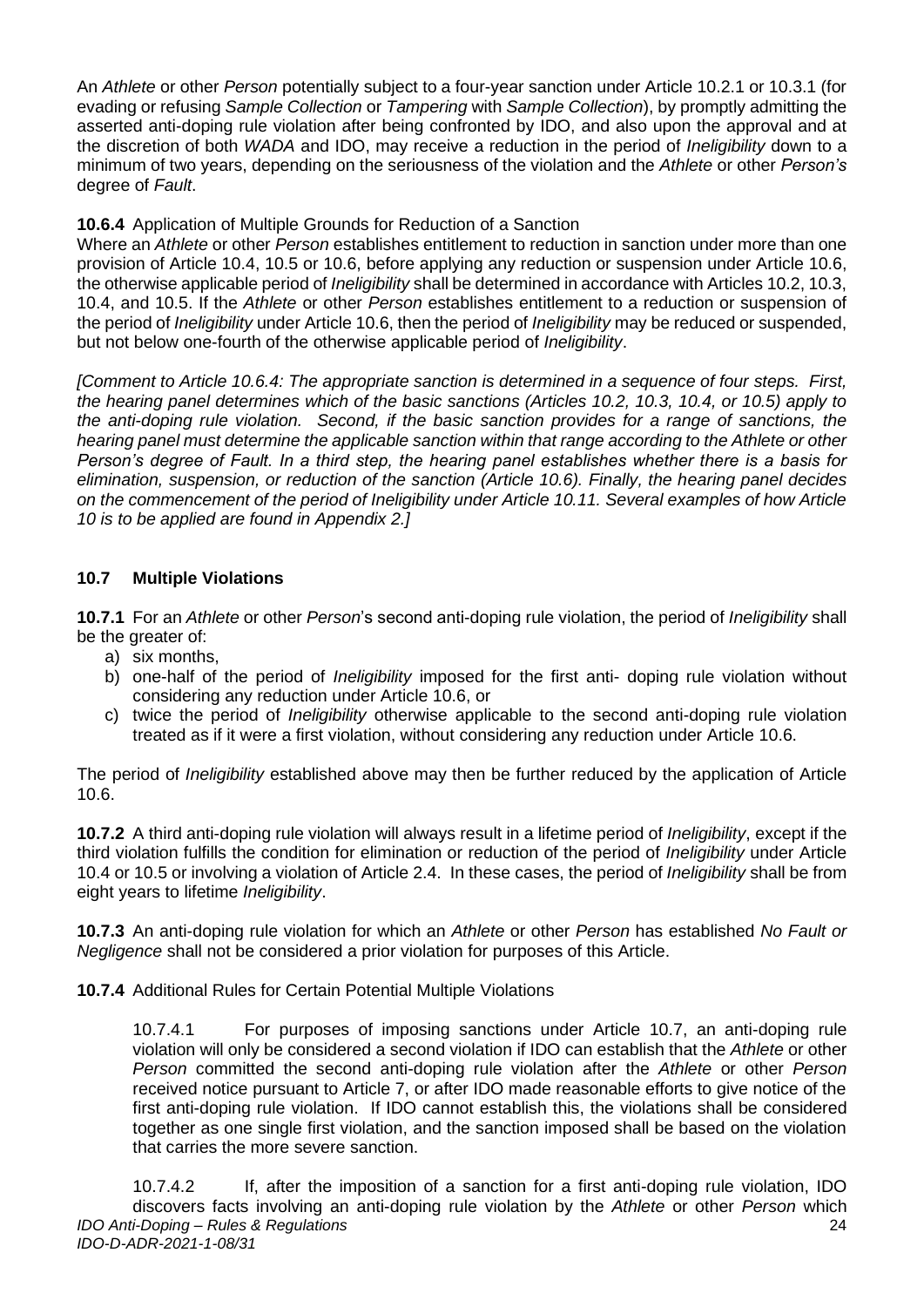occurred prior to notification regarding the first violation, then IDO shall impose an additional sanction based on the sanction that could have been imposed if the two violations had been adjudicated at the same time. Results in all *Competitions* dating back to the earlier anti-doping rule violation will be *Disqualified* as provided in Article 10.8.

#### **10.7.5** Multiple Anti-Doping Rule Violations during Ten-Year Period

For purposes of Article 10.7, each anti-doping rule violation must take place within the same ten-year period to be considered multiple violations.

#### **10.8** *Disqualification* **of Results in** *Competitions* **Subsequent to** *Sample* **Collection or Commission of an Anti-Doping Rule Violation**

In addition to the automatic *Disqualification* of the results in the *Competition* which produced the positive *Sample* under Article 9, all other competitive results of the *Athlete* obtained from the date a positive *Sample* was collected (whether *In- Competition* or *Out-of-Competition*), or other anti-doping rule violation occurred, through the commencement of any *Provisional Suspension* or *Ineligibility* period, shall, unless fairness requires otherwise, be *Disqualified* with all of the resulting *Consequences*  including forfeiture of any medals, points and prizes.

*[Comment to Article 10.8: Nothing in these Anti-Doping Rules precludes clean Athletes or other Persons who have been damaged by the actions of a Person who has committed an anti-doping rule violation from pursuing any right which they would otherwise have to seek damages from such Person.]* 

#### **10.9 Allocation of** *CAS* **Cost Awards and Forfeited Prize Money**

The priority for repayment of *CAS* cost awards and forfeited prize money shall be: first, payment of costs awarded by *CAS*; and second, reimbursement of the expenses of IDO.

#### **10.10 Financial Consequences**

Where an *Athlete* or other *Person* commits an anti-doping rule violation, IDO may, in its discretion and subject to the principle of proportionality, elect to a) recover from the *Athlete* or other *Person* costs associated with the anti-doping rule violation, regardless of the period of *Ineligibility* imposed and/or b) fine the *Athlete* or other *Person* in an amount up to \$\_1000 U.S. Dollars, only in cases where the maximum period of *Ineligibility* otherwise applicable has already been imposed.

The imposition of a financial sanction or the IDO's recovery of costs shall not be considered a basis for reducing the *Ineligibility* or other sanction which would otherwise be applicable under these Anti-Doping Rules or the *Code*.

# **10.11 Commencement of** *Ineligibility* **Period**

Except as provided below, the period of *Ineligibility* shall start on the date of the final hearing decision providing for *Ineligibility* or, if the hearing is waived or there is no hearing, on the date *Ineligibility* is accepted or otherwise imposed.

#### **10.11.1** Delays Not Attributable to the *Athlete* or other *Person*

Where there have been substantial delays in the hearing process or other aspects of *Doping Control*  not attributable to the *Athlete* or other *Person*, IDO may start the period of *Ineligibility* at an earlier date commencing as early as the date of *Sample* collection or the date on which another anti-doping rule violation last occurred. All competitive results achieved during the period of *Ineligibility*, including retroactive *Ineligibility*, shall be *Disqualified*.

*IDO Anti-Doping – Rules & Regulations IDO-D-ADR-2021-1-08/31* 25 *[Comment to Article 10.11.1: In cases of anti-doping rule violations other than under Article 2.1, the time required for an Anti-Doping Organization to discover and develop facts sufficient to establish an anti-doping rule violation may be lengthy, particularly where the Athlete or other Person has taken affirmative action to avoid detection. In these circumstances, the flexibility provided in this Article to start the sanction at an earlier date should not be used.]*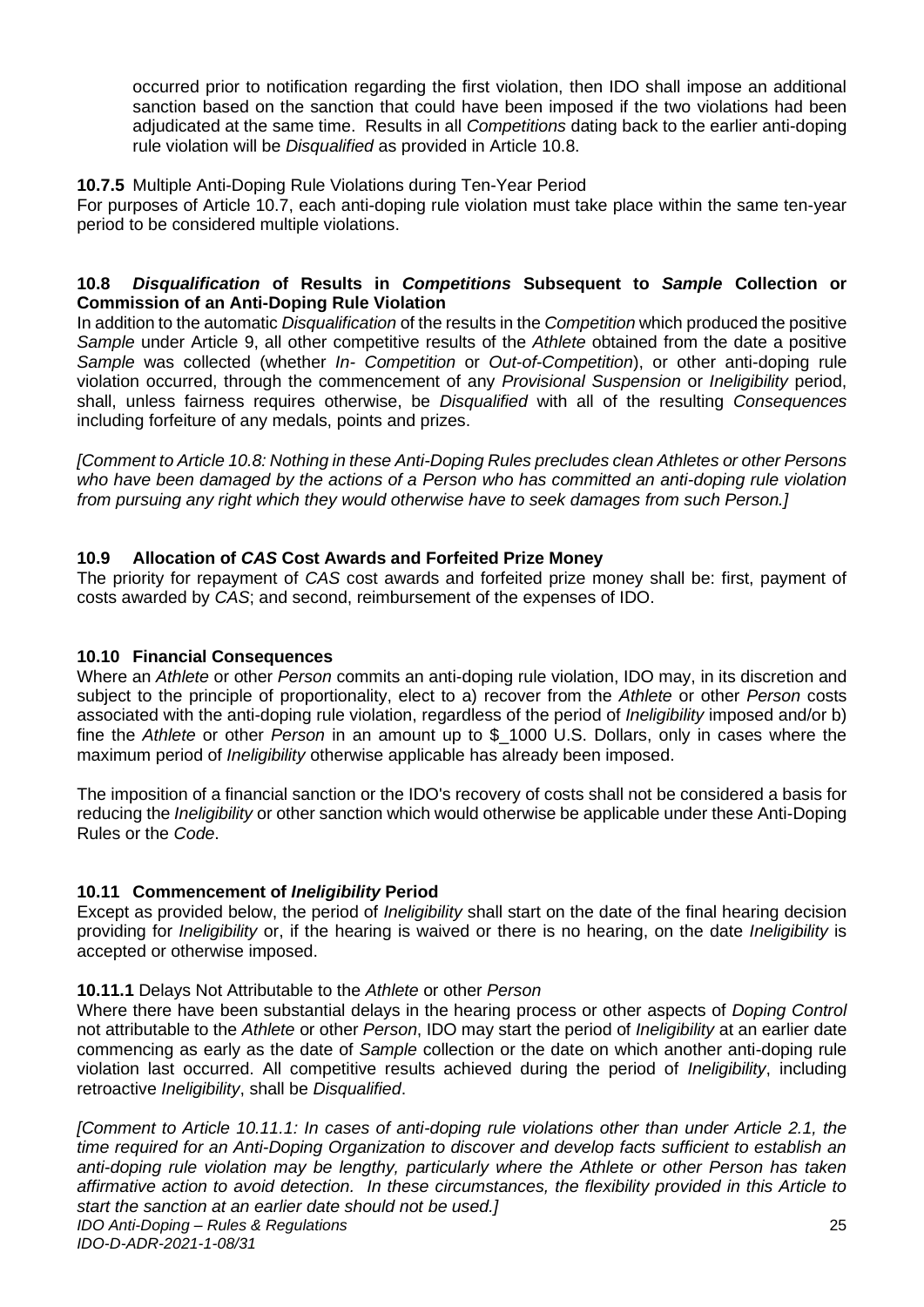#### **10.11.2** Timely Admission

Where the *Athlete* or other *Person* promptly (which, in all events, for an *Athlete* means before the *Athlete*  competes again) admits the anti-doping rule violation after being confronted with the anti-doping rule violation by IDO, the period of *Ineligibility* may start as early as the date of *Sample* collection or the date on which another anti-doping rule violation last occurred. In each case, however, where this Article is applied, the *Athlete* or other *Person* shall serve at least one-half of the period of *Ineligibility* going forward from the date the *Athlete* or other *Person* accepted the imposition of a sanction, the date of a hearing decision imposing a sanction, or the date the sanction is otherwise imposed. This Article shall not apply where the period of *Ineligibility* has already been reduced under Article 10.6.3. **10.11.3** Credit for *Provisional Suspension* or Period of *Ineligibility* Served

10.11.3.1 If a *Provisional Suspension* is imposed and respected by the *Athlete* or other *Person*, then the *Athlete* or other *Person* shall receive a credit for such period of *Provisional Suspension* against any period of *Ineligibility* which may ultimately be imposed. If a period of *Ineligibility* is served pursuant to a decision that is subsequently appealed, then the *Athlete* or other *Person* shall receive a credit for such period of *Ineligibility* served against any period of *Ineligibility* which may ultimately be imposed on appeal.

10.11.3.2 If an *Athlete* or other *Person* voluntarily accepts a *Provisional Suspension* in writing from IDO and thereafter respects the *Provisional Suspension*, the *Athlete* or other *Person*  shall receive a credit for such period of voluntary *Provisional Suspension* against any period of *Ineligibility* which may ultimately be imposed. A copy of the *Athlete* or other *Perso*n's voluntary acceptance of a *Provisional Suspension* shall be provided promptly to each party entitled to receive notice of an asserted anti-doping rule violation under Article 14.1.

*[Comment to Article 10.11.3.2: An Athlete's voluntary acceptance of a Provisional Suspension is not an admission by the Athlete and shall not be used in any way as to draw an adverse inference against the Athlete.]* 

10.11.3.3 No credit against a period of *Ineligibility* shall be given for any time before the effective date of the *Provisional Suspension* or voluntary *Provisional Suspension* regardless of whether the *Athlete* elected not to compete or was suspended by his or her team.

10.11.3.4 In *Team Sports*, where a period of *Ineligibility* is imposed upon a team, unless fairness requires otherwise, the period of *Ineligibility* shall start on the date of the final hearing decision providing for *Ineligibility* or, if the hearing is waived, on the date *Ineligibility* is accepted or otherwise imposed. Any period of team *Provisional Suspension* (whether imposed or voluntarily accepted) shall be credited against the total period of *Ineligibility* to be served.

*[Comment to Article 10.11: Article 10.11 makes clear that delays not attributable to the Athlete, timely admission by the Athlete and Provisional Suspension are the only justifications for starting the period of Ineligibility earlier than the date of the final hearing decision.]* 

# **10.12 Status During** *Ineligibility*

# **10.12.1** Prohibition Against Participation During *Ineligibility*

No *Athlete* or other *Person* who has been declared *Ineligible* may, during the period of *Ineligibility*, participate in any capacity in a *Competition* or activity (other than authorized anti-doping education or rehabilitation programs) authorized or organized by any *Signatory*, *Signatory*'s member organization, or a club or other member organization of a *Signatory*'s member organization, or in *Competitions*  authorized or organized by any professional league or any international or national level *Event*  organization or any elite or national-level sporting activity funded by a governmental agency.

*IDO Anti-Doping – Rules & Regulations IDO-D-ADR-2021-1-08/31* 26 An *Athlete* or other *Person* subject to a period of *Ineligibility* longer than four years may, after completing four years of the period of *Ineligibility*, participate as an *Athlete* in local sport events not sanctioned or otherwise under the jurisdiction of a *Code Signatory* or member of a *Code Signatory*, but only so long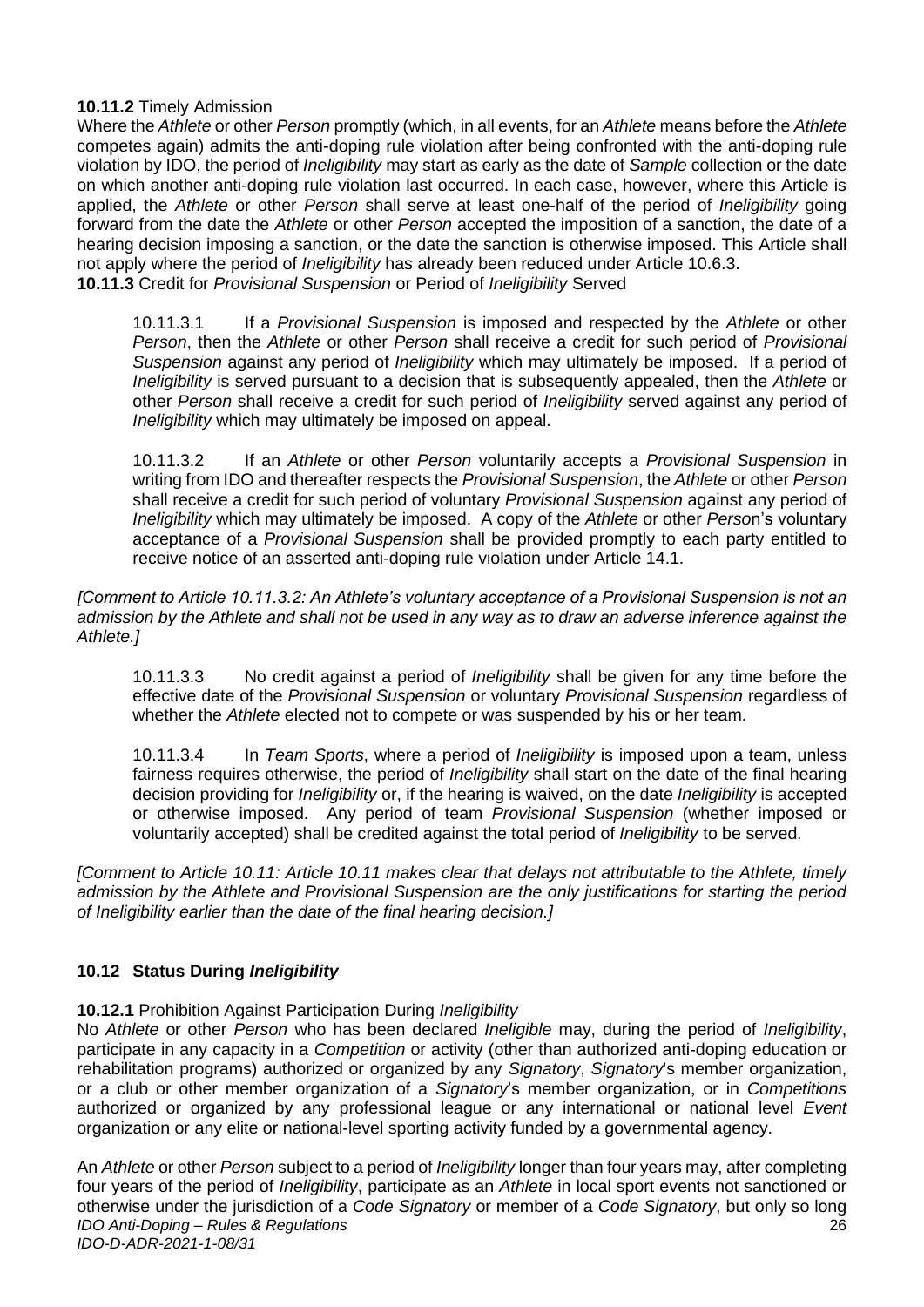as the local sport event is not at a level that could otherwise qualify such *Athlete* or other *Person* directly or indirectly to compete in (or accumulate points toward) a national championship or *International Event*, and does not involve the *Athlete* or other *Person* working in any capacity with *Minors*.

An *Athlete* or other *Person* subject to a period of *Ineligibility* shall remain subject to *Testing*.

*[Comment to Article 10.12.1: For example, subject to Article 10.12.2 below, an Ineligible Athlete cannot participate in a training camp, exhibition or practice organized by his or her National Federation or a club which is a member of that National Federation, or which is funded by a governmental agency. Further, an Ineligible Athlete may not compete in a non- Signatory professional league (e.g., the National Hockey League, the National Basketball Association, etc.), Events organized by a non-Signatory International Event organization or a non-Signatory national-level event organization without triggering the Consequences set forth in Article 10.12.3. The term "activity" also includes, for example, administrative activities, such as serving as an official, director, officer, employee, or volunteer of the organization described in this Article. Ineligibility imposed in one sport shall also be recognized by other sports (see Article 15.1, Mutual Recognition).]* 

# **10.12.2** Return to Training

As an exception to Article 10.12.1, an *Athlete* may return to train with a team or to use the facilities of a club or other member organization of IDO*'s* member organization during the shorter of: (1) the last two months of the *Athlete's* period of *Ineligibility*, or (2) the last one-quarter of the period of *Ineligibility*  imposed.

*[Comment to Article 10.12.2: In many Team Sports and some individual sports (e.g., ski jumping and gymnastics), an Athlete cannot effectively train on his/her own to be ready to compete at the end of the Athlete's period of Ineligibility. During the training period described in this Article, an Ineligible Athlete may not compete or engage in any activity described in Article 10.12.1 other than training.]* 

# **10.12.3** Violation of the Prohibition of Participation During *Ineligibility*

Where an *Athlete* or other *Person* who has been declared *Ineligible* violates the prohibition against participation during *Ineligibility* described in Article 10.12.1, the results of such participation shall be *Disqualified* and a new period of *Ineligibility* equal in length up to the original period of *Ineligibility* shall be added to the end of the original period of *Ineligibility*. The new period of *Ineligibility* may be adjusted based on the *Athlete* or other *Person*'s degree of *Fault* and other circumstances of the case. The determination of whether an *Athlete* or other *Person* has violated the prohibition against participation, and whether an adjustment is appropriate, shall be made by the *Anti-Doping Organization* whose results management led to the imposition of the initial period of *Ineligibility*. This decision may be appealed under Article 13.

Where an *Athlete Support Person* or other *Person* assists a *Person* in violating the prohibition against participation during *Ineligibility*, IDO shall impose sanctions for a violation of Article 2.9 for such assistance.

# **10.12.4** Withholding of Financial Support during *Ineligibility*

In addition, for any anti-doping rule violation not involving a reduced sanction as described in Article 10.4 or 10.5, some or all sport-related financial support or other sport-related benefits received by such *Person* will be withheld by IDO and its *National Federations*.

# **10.13 Automatic Publication of Sanction**

A mandatory part of each sanction shall include automatic publication, as provided in Article 14.3.

*IDO Anti-Doping – Rules & Regulations IDO-D-ADR-2021-1-08/31* 27 *[Comment to Article 10: Harmonization of sanctions has been one of the most discussed and debated areas of anti-doping. Harmonization means that the same rules and criteria are applied to assess the unique facts of each case. Arguments against requiring harmonization of sanctions are based on differences between sports including, for example, the following: in some sports the Athletes are professionals making a sizable income from the sport and in others the Athletes are true amateurs; in those sports where an Athlete's career is short, a standard period of Ineligibility has a much more significant effect on the Athlete than in sports where careers are traditionally much longer. A primary*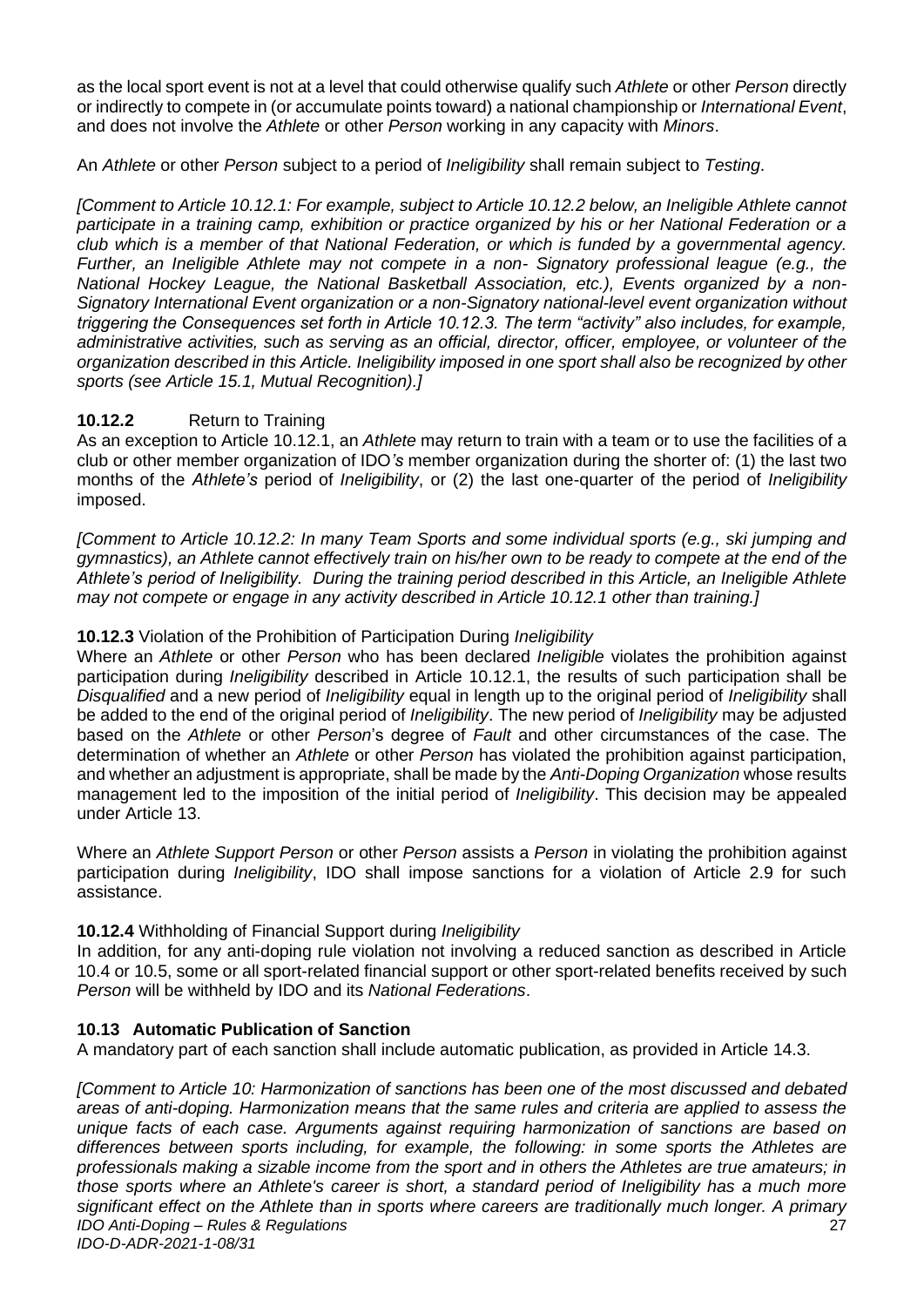*argument in favor of harmonization is that it is simply not right that two Athletes from the same country who test positive for the same Prohibited Substance under similar circumstances should receive different sanctions only because they participate in different sports. In addition, flexibility in sanctioning has often been viewed as an unacceptable opportunity for some sporting organizations to be more lenient with dopers. The lack of harmonization of sanctions has also frequently been the source of jurisdictional conflicts between International Federations and National Anti-Doping Organizations.]* 

# <span id="page-28-0"></span>**ARTICLE 11 - CONSEQUENCES TO TEAMS**

# **11.1** *Testing* **of Teams**

Where one member of a team (outside of *Team Sports*) has been notified of an anti-doping rule violation under Article 7 in connection with an *Event*, the ruling body for the *Event* shall conduct appropriate *Target Testing* of all members of the team during the *Event Period*.

# **11.2** *Consequences* **for Teams**

**11.2.1** An anti-doping rule violation committed by a member of a team in connection with an *In-Competition* test automatically leads to *Disqualification* of the result obtained by the team in that *Competition*, with all resulting consequences for the team and its members, including forfeiture of any medals, points, and prizes.

**11.2.2** An anti-doping rule violation committed by a member of a team occurring during or in connection with an *Event* may lead to *Disqualification* of all the results obtained by the team in that *Event* with all consequences for the team and its members, including forfeiture of all medals, points, and prizes, except as provided in Article 11.2.3.

**11.2.3** Where an *Athlete* who is a member of a team committed an anti-doping rule violation during or in connection with one *Competition* in an *Event,* if the other member(s) of the team establish(es) that he/she/they bear(s) *No Fault or Negligence* for that violation, the results of the team in any other *Competition(s)* in that *Event* shall not be *Disqualified* unless the results of the team in the *Competition(s)*  other than the *Competition* in which the anti-doping rule violation occurred were likely to have been affected by the *Athlete's* anti-doping rule violation.

# <span id="page-28-1"></span>**ARTICLE 12 - SANCTIONS AND COSTS ASSESSED AGAINST SPORTING BODIES**

**12.1** IDO has the authority to withhold some or all funding or other non- financial support to *National Federations* that are not in compliance with these Anti- Doping Rules.

**12.2** *National Federations* shall be obligated to reimburse IDO for all costs (including but not limited to laboratory fees, hearing expenses and travel) related to a violation of these Anti-Doping Rules committed by an *Athlete* or other *Person* affiliated with that *National Federation*.

**12.3** IDO may elect to take additional disciplinary action against *National Federations* with respect to recognition, the eligibility of its officials and *Athletes* to participate in International Events and fines based on the following:

*IDO Anti-Doping – Rules & Regulations IDO-D-ADR-2021-1-08/31* 28 **12.3.1** Four or more violations of these Anti-Doping Rules (other than violations involving Article 2.4) are committed by *Athletes* or other *Persons* affiliated with a *National Federation* within a 12-month period in testing conducted by IDO or *Anti-Doping Organizations* other than the *National Federation* or its *National Anti-Doping Organization*. In such event IDO may in its discretion elect to: (a) ban all officials from that *National Federation* for participation in any IDO activities for a period of up to two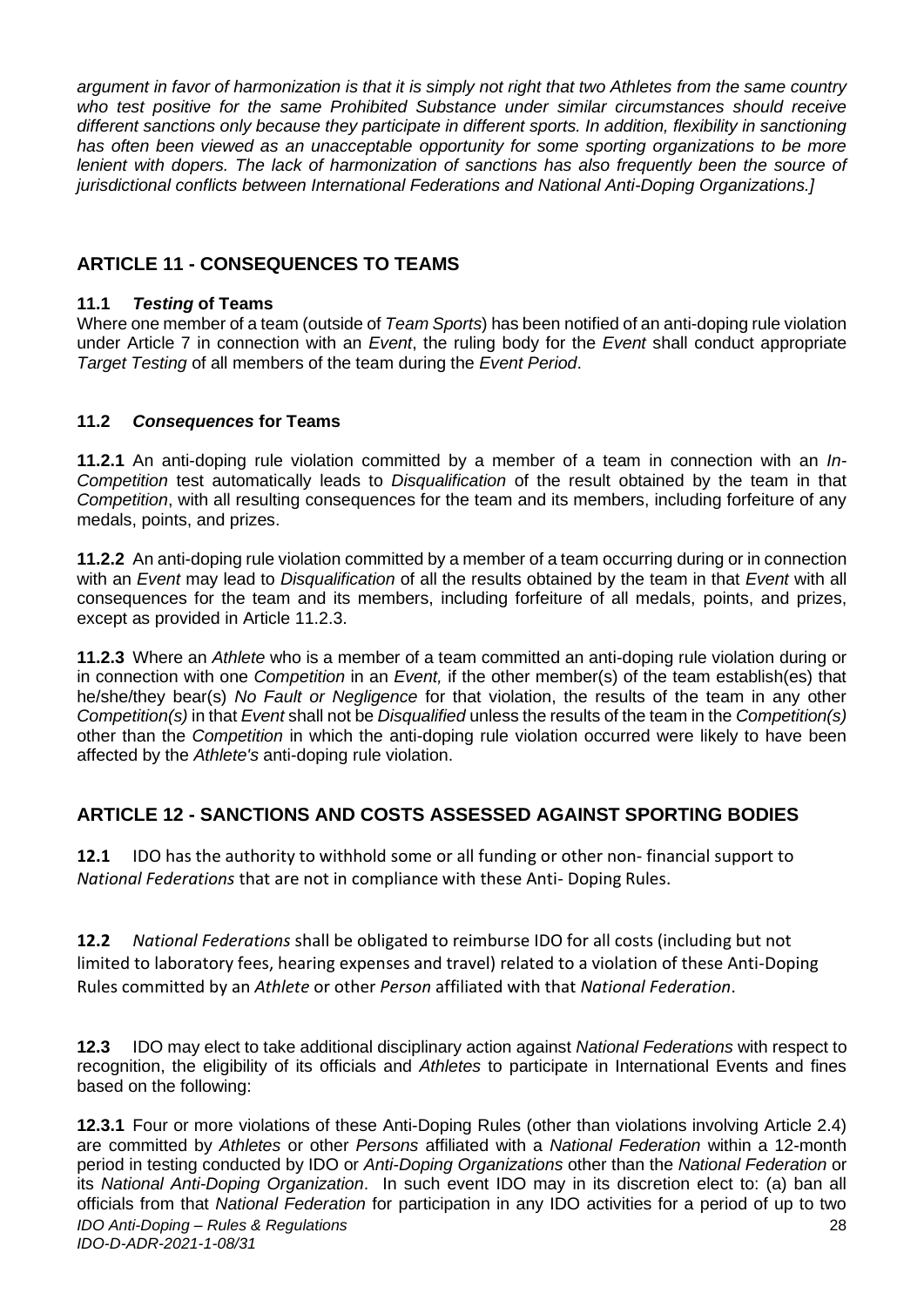years and/or, (b) fine the *National Federation* in an amount up to \$2000 U.S. Dollars. (For purposes of this Rule, any fine paid pursuant to Rule 12.3.2 shall be credited against any fine assessed.)

12.3.1.1 If four or more violations of these Anti-Doping Rules (other than violations involving Articles 2.4) are committed in addition to the violations described in Article 12.3.1 by *Athletes* or other *Persons* affiliated with a *National Federation* within a 12-month period in *Testing* conducted by IDO or *Anti-Doping Organizations* other than the *National Federation* or its *National Anti-Doping Organization,* then IDO may suspend that *National Federation's*  membership for a period of up to 4 years.

**12.3.2** More than one *Athlete* or other *Person* from a *National Federation* commits an *Anti-Doping Rule*  violation during an *International Event.* In such event IDO may fine that *National Federation* in an amount up to \$\_1000\_ U.S. Dollars.

**12.3.3** A *National Federation* has failed to make diligent efforts to keep the IDO informed about an *Athlete's* whereabouts after receiving a request for that information from IDO. In such event IDO may fine the *National Federation* in an amount up to \$500 U.S. Dollars per *Athlete* in addition to all the IDO costs incurred in *Testing* that *National Federation's Athletes*.

# <span id="page-29-0"></span>**ARTICLE 13 - APPEALS**

#### **13.1 Decisions Subject to Appeal**

Decisions made under these Anti-Doping Rules may be appealed as set forth below in Article 13.2 through 13.7 or as otherwise provided in these Anti-Doping Rules, the *Code,* or the *International Standards*. Such decisions shall remain in effect while under appeal unless the appellate body orders otherwise. Before an appeal is commenced, any post-decision review provided in the *Anti-Doping Organization*'s rules must be exhausted, provided that such review respects the principles set forth in Article 13.2.2 below (except as provided in Article 13.1.3).

#### **13.1.1** Scope of Review Not Limited

The scope of review on appeal includes all issues relevant to the matter and is expressly not limited to the issues or scope of review before the initial decision maker.

**13.1.2** *CAS* Shall Not Defer to the Findings Being Appealed

In making its decision, *CAS* need not give deference to the discretion exercised by the body whose decision is being appealed.

*[Comment to Article 13.1.2: CAS proceedings are de novo. Prior proceedings do not limit the evidence or carry weight in the hearing before CAS.]* 

#### **13.1.3** *WADA* Not Required to Exhaust Internal Remedies

Where *WADA* has a right to appeal under Article 13 and no other party has appealed a final decision within IDO's process, *WADA* may appeal such decision directly to *CAS* without having to exhaust other remedies in IDO's process.

*[Comment to Article 13.1.3: Where a decision has been rendered before the final stage of IDO's process (for example, a first hearing) and no party elects to appeal that decision to the next level of IDO's process (e.g., the Managing Board), then WADA may bypass the remaining steps in IDO's internal process and appeal directly to CAS.]* 

#### **13.2 Appeals from Decisions Regarding Anti-Doping Rule Violations,** *Consequences***,**  *Provisional Suspensions,* **Recognition of Decisions and Jurisdiction**

A decision that an anti-doping rule violation was committed, a decision imposing *Consequences* or not imposing *Consequences* for an anti-doping rule violation, or a decision that no anti-doping rule violation was committed; a decision that an anti- doping rule violation proceeding cannot go forward for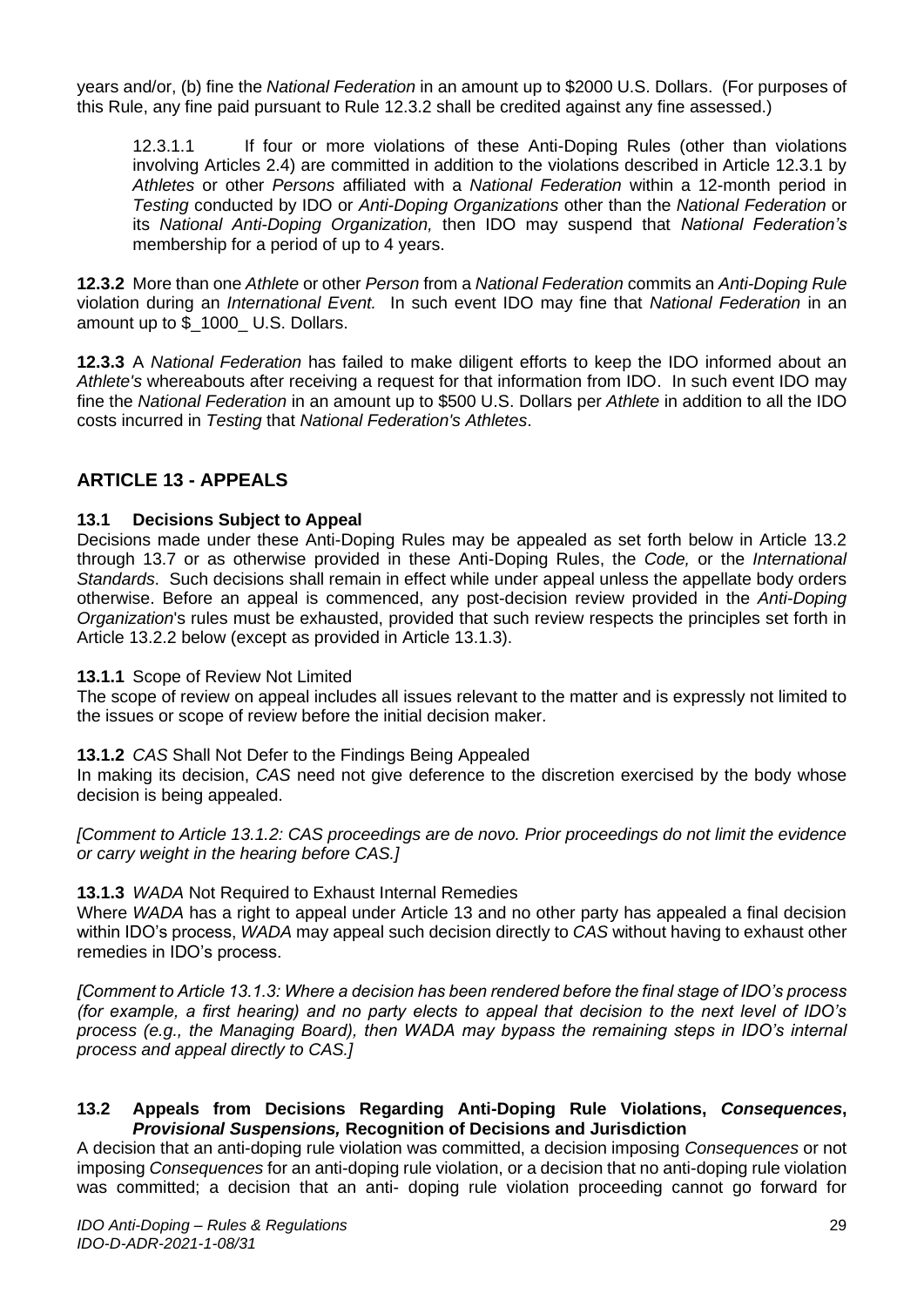procedural reasons (including, for example, prescription); a decision by *WADA* not to grant an exception to the six month notice requirement for a retired *Athlete* to return to *Competition* under Article 5.7.1; a decision by *WADA* assigning results management under Article 7.1 of the *Code*; a decision by IDO not to bring forward an *Adverse Analytical Finding* or an *Atypical Finding* as an anti-doping rule violation, or a decision not to go forward with an anti-doping rule violation after an investigation under Article 7.7; a decision to impose a *Provisional Suspension* as a result of a *Provisional Hearing*; IDO failure to comply with Article 7.9; a decision that IDO lacks jurisdiction to rule on an alleged anti-doping rule violation or its *Consequences*; a decision to suspend, or not suspend, a period of *Ineligibility* or to reinstate, or not reinstate, a suspended period of *Ineligibility* under Article 10.6.1; a decision under Article 10.12.3; and a decision by IDO not to recognize another *Anti- Doping Organization*'s decision under Article 15, may be appealed exclusively as provided in Articles 13.2 – 13.7.

#### **13.2.1** Appeals Involving *International-Level Athletes* or *International Events*

In cases arising from participation in an *International Event* or in cases involving *International-Level Athletes*, the decision may be appealed exclusively to *CAS*. *[Comment to Article 13.2.1: CAS decisions are final and binding except for any review required by law applicable to the annulment or enforcement of arbitral awards.]* 

# **13.2.2** Appeals Involving Other *Athletes* or Other *Persons*

In cases where Article 13.2.1 is not applicable, the decision may be appealed to a national-level appeal body, being an independent and impartial body established in accordance with rules adopted by the *National Anti-Doping Organization* having jurisdiction over the *Athlete* or other *Person*. The rules for such appeal shall respect the following principles: a timely hearing; a fair and impartial hearing panel; the right to be represented by counsel at the *Person*'s own expense; and a timely, written, reasoned decision. If the *National Anti-Doping Organization* has not established such a body, the decision may be appealed to *CAS* in accordance with the provisions applicable before such court.

#### **13.2.3** *Persons* Entitled to Appeal

In cases under Article 13.2.1, the following parties shall have the right to appeal to *CAS*: (a) the *Athlete*  or other *Person* who is the subject of the decision being appealed; (b) the other party to the case in which the decision was rendered; (c) IDO; (d) the *National Anti-Doping Organization* of the *Person's*  country of residence or countries where the *Person* is a national or license holder; (e) the International Olympic Committee or International Paralympic Committee, as applicable, where the decision may have an effect in relation to the Olympic Games or Paralympic Games, including decisions affecting eligibility for the Olympic Games or Paralympic Games; and (f) *WADA*.

In cases under Article 13.2.2, the parties having the right to appeal to the national- level appeal body shall be as provided in the *National Anti-Doping Organization*'s rules but, at a minimum, shall include the following parties: (a) the *Athlete* or other *Person* who is the subject of the decision being appealed; (b) the other party to the case in which the decision was rendered; (c) IDO; (d) the *National Anti- Doping Organization* of the *Person*'s country of residence; (e) the International Olympic Committee or International Paralympic Committee, as applicable, where the decision may have an effect in relation to the Olympic Games or Paralympic Games, including decisions affecting eligibility for the Olympic Games or Paralympic Games; and (f) *WADA*. For cases under Article 13.2.2, *WADA*, the International Olympic Committee, the International Paralympic Committee, and IDO shall also have the right to appeal to *CAS* with respect to the decision of the national-level appeal body. Any party filing an appeal shall be entitled to assistance from *CAS* to obtain all relevant information from the *Anti-Doping Organization* whose decision is being appealed and the information shall be provided if *CAS* so directs.

Notwithstanding any other provision herein, the only *Person* who may appeal from a *Provisional Suspension* is the *Athlete* or other *Person* upon whom the *Provisional Suspension* is imposed.

#### **13.2.4** Cross Appeals and other Subsequent Appeals Allowed

Cross appeals and other subsequent appeals by any respondent named in cases brought to *CAS* under the *Code* are specifically permitted. Any party with a right to 45 appeal under this Article 13 must file a cross appeal or subsequent appeal at the latest with the party's answer.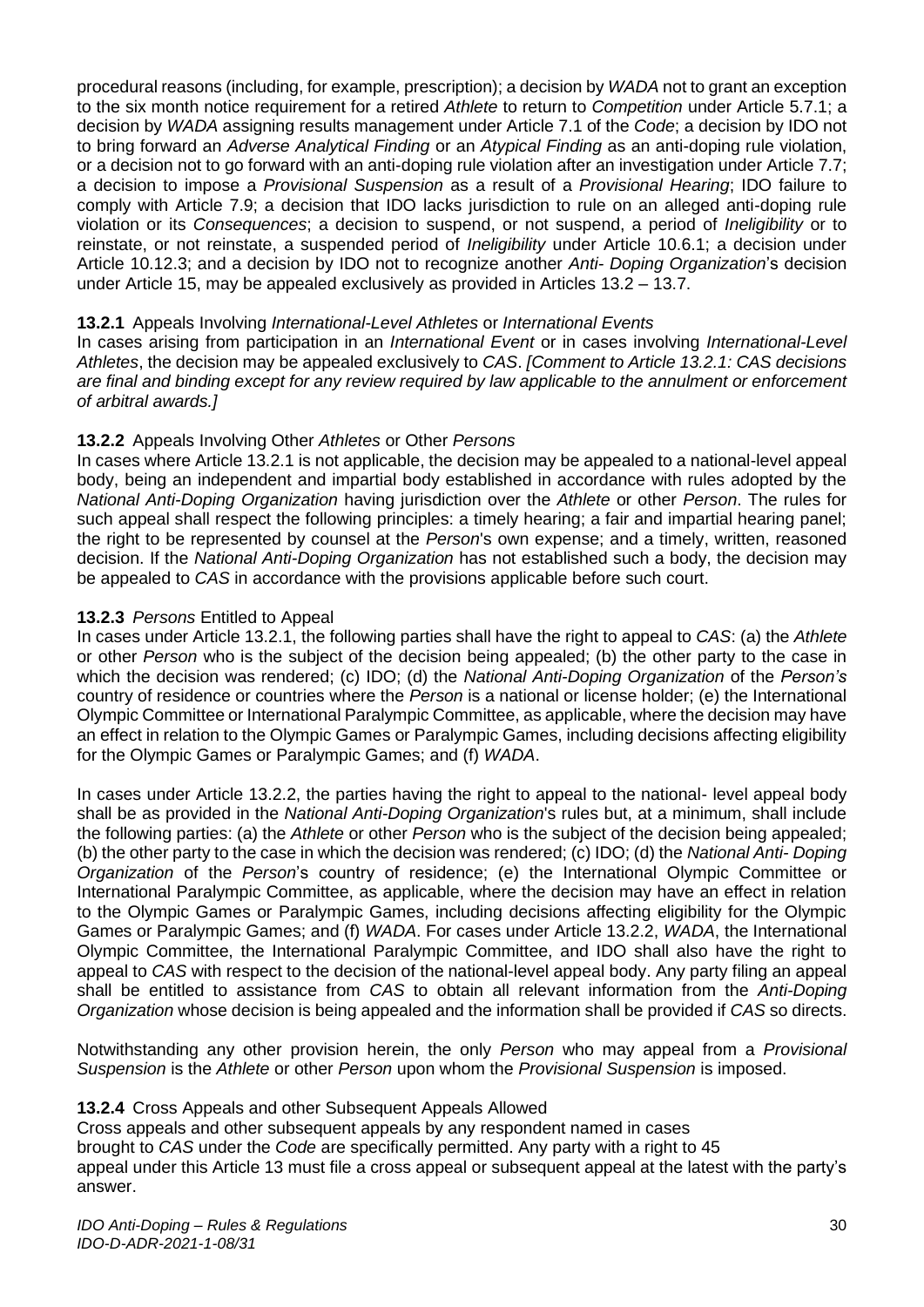*[Comment to Article 13.2.4: This provision is necessary because since 2011, CAS rules no longer permit an Athlete the right to cross appeal when an Anti-Doping Organization appeals a decision after the Athlete's time for appeal has expired. This provision permits a full hearing for all parties.]* 

# **13.3 Failure to Render a Timely Decision**

Where, in a particular case, IDO fails to render a decision with respect to whether an anti-doping rule violation was committed within a reasonable deadline set by *WADA*, *WADA* may elect to appeal directly to *CAS* as if IDO had rendered a decision finding no anti-doping rule violation. If the *CAS* hearing panel determines that an anti-doping rule violation was committed and that *WADA* acted reasonably in electing to appeal directly to *CAS*, then *WADA*'s costs and attorney fees in prosecuting the appeal shall be reimbursed to *WADA* by IDO.

*[Comment to Article 13.3: Given the different circumstances of each anti-doping rule violation investigation and results management process, it is not feasible to establish a fixed time-period for IDO to render a decision before WADA may intervene by appealing directly to CAS. Before taking such action, however, WADA will consult with IDO and give IDO an opportunity to explain why it has not yet rendered a decision.]* 

# **13.4 Appeals Relating to** *TUEs*

*TUE* decisions may be appealed exclusively as provided in Article 4.4.

# **13.5 Notification of Appeal Decisions**

Any *Anti-Doping Organization* that is a party to an appeal shall promptly provide the appeal decision to the *Athlete* or other *Person* and to the other *Anti-Doping Organizations* that would have been entitled to appeal under Article 13.2.3 as provided under Article 14.2.

# **13.6 Appeal from Decisions Pursuant to Article 12**

Decisions by IDO pursuant to Article 12 may be appealed exclusively to *CAS* by the *National Federation*.

# **13.7 Time for Filing Appeals 13.7.1** Appeals to *CAS*

The time to file an appeal to *CAS* shall be twenty-one days from the date of receipt of the decision by the appealing party. The above notwithstanding, the following shall apply in connection with appeals filed by a party entitled to appeal, but which was not a party to the proceedings that led to the decision being appealed:

- Within fifteen days from notice of the decision, such party/ies shall have the right to request a copy of the case file from the body that issued the decision.
- If such a request is made within the fifteen-day period, then the party making such request shall have twenty-one days from receipt of the file to file an appeal to CAS.

The above notwithstanding, the filing deadline for an appeal filed by *WADA* shall be the later of:

- · Twenty-one days after the last day on which any other party in the case could have appealed.
- Twenty-one days after *WADA*'s receipt of the complete file relating to the decision.

# **13.7.2** Appeals Under Article 13.2.2

The time to file an appeal to an independent and impartial body established at national level in accordance with rules established by the *National Anti-Doping Organization* shall be indicated by the same rules of the *National Anti-Doping Organization*.

The above notwithstanding, the filing deadline for an appeal or intervention filed by *WADA* shall be the later of:

(a) Twenty-one days after the last day on which any other party in the case could have appealed, or

(b) Twenty-one days after *WADA*'s receipt of the complete file relating to the decision.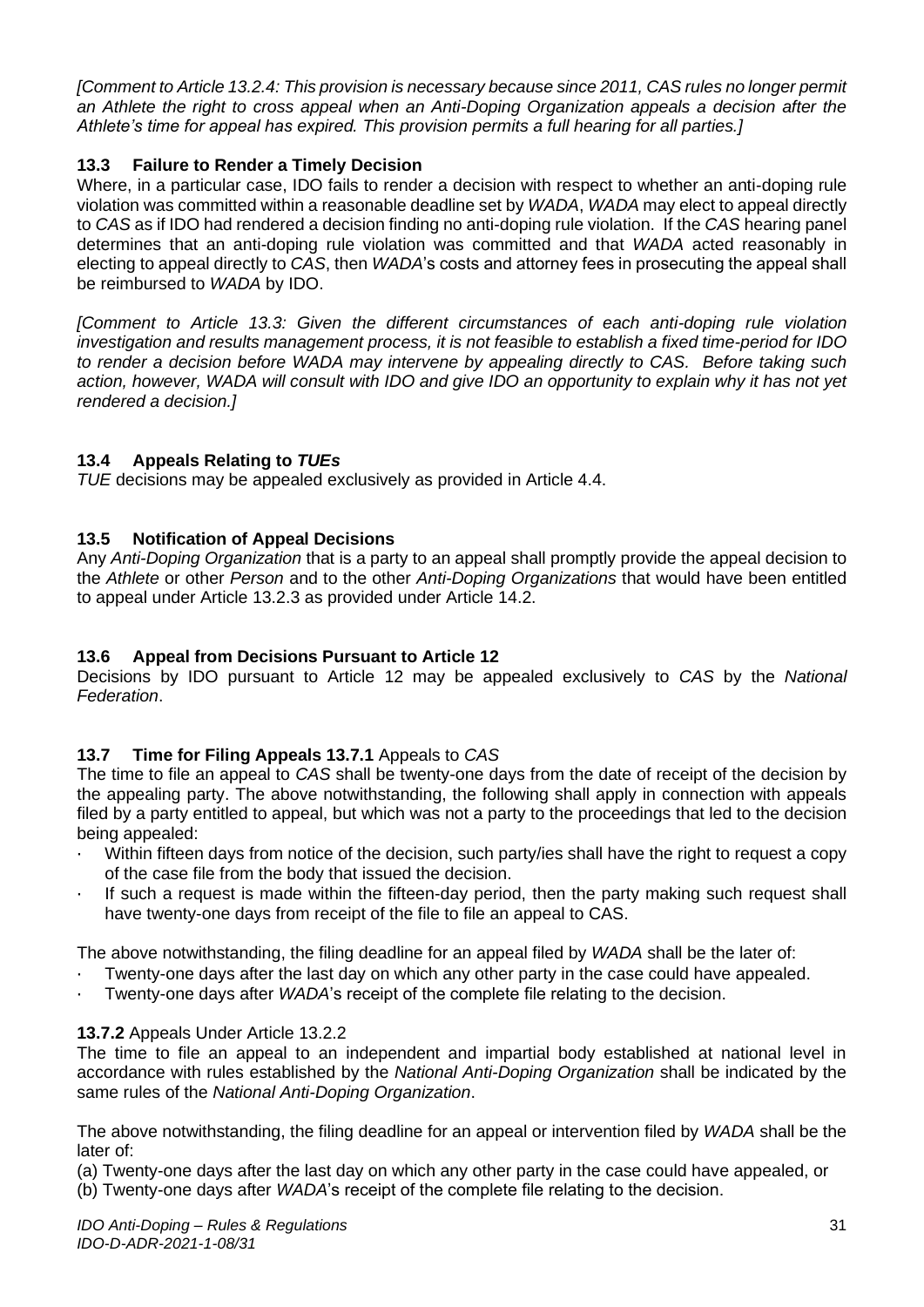# <span id="page-32-0"></span>**ARTICLE 14 - CONFIDENTIALITY AND REPORTING**

#### **14.1 Information Concerning** *Adverse Analytical Findings***,** *Atypical Findings***, and Other Asserted Anti-Doping Rule Violations**

#### **14.1.1** Notice of Anti-Doping Rule Violations to *Athlete*s and other *Person*s

Notice to *Athletes* or other *Persons* of anti-doping rule violations asserted against them shall occur as provided under Articles 7 and 14 of these Anti-Doping Rules. Notice to an *Athlete* or other *Person* who is a member of a *National Federation* may be accomplished by delivery of the notice to the *National Federation*.

**14.1.2** Notice of Anti-Doping Rule Violations to *National Anti-Doping Organizations* and *WADA*  Notice of the assertion of an anti-doping rule violation to *National Anti-Doping Organizations* and *WADA*  shall occur as provided under Articles 7 and 14 of these Anti-Doping Rules, simultaneously with the notice to the *Athlete* or other *Person*.

#### **14.1.3** Content of an Anti-Doping Rule Violation Notice

Notification of an anti-doping rule violation under Article 2.1 shall include: the *Athlete*'s name, country, sport and discipline within the sport, the *Athlete*'s competitive level, whether the test was *In-Competition*  or *Out-of-Competition*, the date of *Sample* collection, the analytical result reported by the laboratory, and other information as required by the International Standard for Testing and Investigations. Notice of anti-doping rule violations other than under Article 2.1 shall include the rule violated and the basis of the asserted violation.

#### **14.1.4** Status Reports

Except with respect to investigations which have not resulted in notice of an anti- doping rule violation pursuant to Article 14.1.1, *National Anti-Doping Organization*s and *WADA* shall be regularly updated on the status and findings of any review or proceedings conducted pursuant to Article 7, 8 or 13 and shall be provided with a prompt written reasoned explanation or decision explaining the resolution of the matter.

# **14.1.5** Confidentiality

The recipient organizations shall not disclose this information beyond those *Person*s with a need to know (which would include the appropriate personnel at the applicable *National Olympic Committee*, *National Federation*, and team in a *Team Sport*) until IDO has made *Public Disclosure* or has failed to make *Public Disclosure* as required in Article 14.3.

# **14.2 Notice of Anti-Doping Rule Violation Decisions and Request for Files**

**14.2.1** Anti-doping rule violation decisions rendered pursuant to Article 7.11, 8.2, 10.4, 10.5, 10.6, 10.12.3 or 13.5 shall include the full reasons for the decision, including, if applicable, a justification for why the greatest possible *Consequences* were not imposed. Where the decision is not in English or French, IDO shall provide a short English or French summary of the decision and the supporting reasons.

**14.2.2** An *Anti-Doping Organization* having a right to appeal a decision received pursuant to Article 14.2.1 may, within fifteen days of receipt, request a copy of the full case file pertaining to the decision.

# **14.3** *Public Disclosure*

**14.3.1** The identity of any *Athlete* or other *Person* who is asserted by IDO to have committed an antidoping rule violation may be *Publicly Disclose*d by IDO only after notice has been provided to the *Athlete*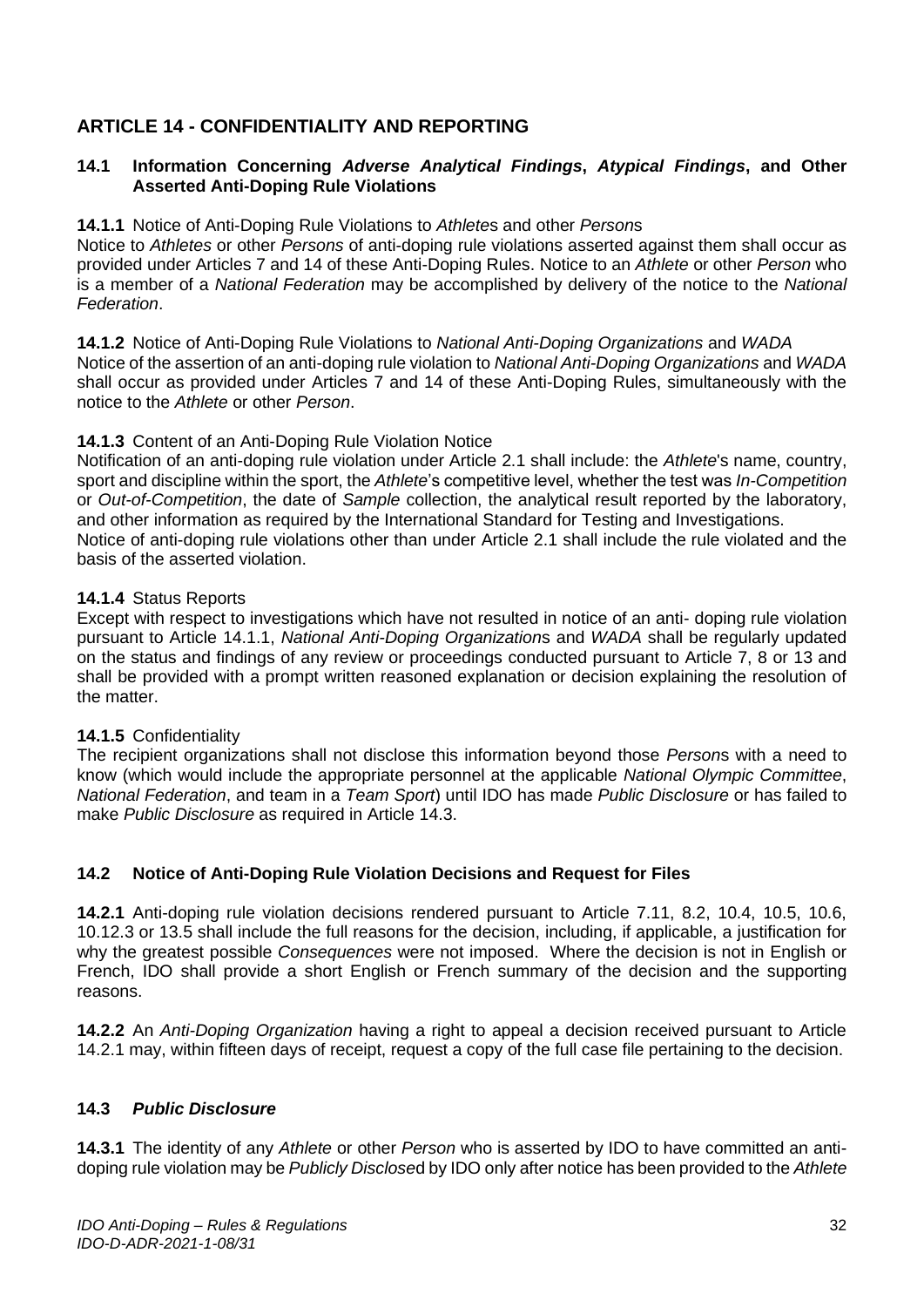or other *Person* in accordance with Article 7.3, 7.4, 7.5, 7.6 or 7.7 and simultaneously to *WADA* and the *National Anti-Doping* Organization of *the* Athlete or other *Person* in accordance with Article 14.1.2.

**14.3.2** No later than twenty days after it has been determined in a final appellate decision under Article 13.2.1 or 13.2.2, or such appeal has been waived, or a hearing in accordance with Article 8 has been waived, or the assertion of an anti-doping rule violation has not been timely challenged, IDO must *Publicly Report* the disposition of the matter, including the sport, the anti-doping rule violated, the name of the *Athlete* or other *Person* committing the violation, the *Prohibited Substance* or *Prohibited Method*  involved (if any), and the *Consequences* imposed. IDO must also *Publicly Report* within twenty days the results of final appeal decisions concerning anti-doping rule violations, including the information described above.

**14.3.3** In any case where it is determined, after a hearing or appeal, that the *Athlete* or other *Person*  did not commit an anti-doping rule violation, the decision may be *Publicly Disclosed* only with the consent of the *Athlete* or other *Person* who is the subject of the decision. IDO shall use reasonable efforts to obtain such consent. If consent is obtained, IDO shall *Publicly Disclose* the decision in its entirety or in such redacted form as the *Athlete* or other *Person* may approve.

**14.3.4** Publication shall be accomplished at a minimum by placing the required information on the IDO's website or publishing it through other means and leaving the information up for the longer of one month or the duration of any period of *Ineligibility*.

**14.3.5** Neither IDO, nor its *National Federations*, nor any official of either body, shall publicly comment on the specific facts of any pending case (as opposed to general description of process and science) except in response to public comments attributed to the *Athlete* or other *Person* against whom an antidoping rule violation is asserted, or their representatives.

**14.3.6** The mandatory *Public Reporting* required in Article 14.3.2 shall not be required where the *Athlete* or other *Person* who has been found to have committed an anti-doping rule violation is a *Minor*. Any optional *Public Reporting* in a case involving a *Minor* shall be proportionate to the facts and circumstances of the case.

# **14.4 Statistical Reporting**

IDO shall publish at least annually a general statistical report of its *Doping Control* activities, with a copy provided to *WADA*. IO may also publish reports showing the name of each *Athlete* tested and the date of each *Testing*.

# **14.5** *Doping Control* **Information Clearinghouse**

To facilitate coordinated test distribution planning and to avoid unnecessary duplication in *Testing* by the various *Anti-Doping Organization*s, IDO shall report all *In-Competition* and *Out-of-Competition* tests on such *Athlete*s to the *WADA* clearinghouse, using *ADAMS*, as soon as possible after such tests have been conducted. This information will be made accessible, where appropriate and in accordance with the applicable rules, to the *Athlete*, the *Athlete*'s *National Anti- Doping Organization,* and any other *Anti-Doping Organizations* with *Testing* authority over the *Athlete*.

# **14.6 Data Privacy**

**14.6.1** IDO may collect, store, process or disclose personal information relating to *Athlete*s and other *Persons* where necessary and appropriate to conduct their anti-doping activities under the *Code*, the *International Standards* (including specifically the International Standard for the Protection of Privacy and Personal Information) and these Anti-Doping Rules.

*IDO Anti-Doping – Rules & Regulations IDO-D-ADR-2021-1-08/31* 33 **14.6.2** Any *Participant* who submits information including personal data to any *Person* in accordance with these Anti-Doping Rules shall be deemed to have agreed, pursuant to applicable data protection laws and otherwise, that such information may be collected, processed, disclosed and used by such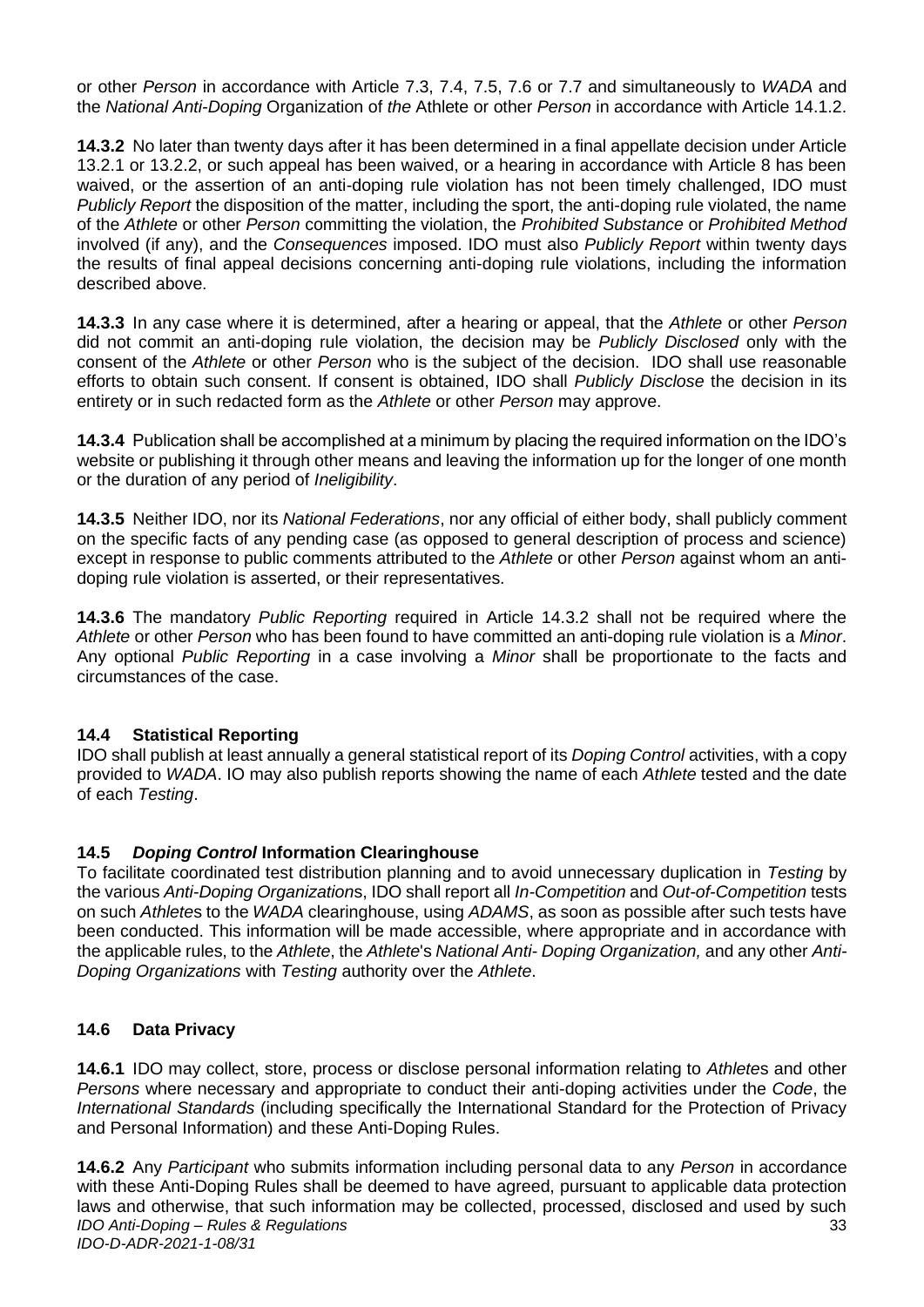*Person* for the purposes of the implementation of these Anti-Doping Rules, in accordance with the International Standard for the Protection of Privacy and Personal Information and otherwise as required to implement these Anti-Doping Rules.

# <span id="page-34-0"></span>**ARTICLE 15 - APPLICATION AND RECOGNITION OF DECISIONS**

**15.1** Subject to the right to appeal provided in Article 13, *Testing*, hearing results or other final adjudications of any *Signatory* which are consistent with the *Code* and are within that *Signatory's*  authority shall be applicable worldwide and shall be recognized and respected by IDO and all its *National Federations*.

*[Comment to Article 15.1: The extent of recognition of TUE decisions of other Anti-Doping Organizations shall be determined by Article 4.4 and the International Standard for Therapeutic Use Exemptions.]* 

**15.2** IDO and its *National Federations* shall recognize the measures taken by other bodies which have not accepted the *Code* if the rules of those bodies are otherwise consistent with the *Code*.

*[Comment to Article 15.2: Where the decision of a body that has not accepted the Code is in some respects Code compliant and in other respects not Code compliant, IDO and its* 

*National Federations shall attempt to apply the decision in harmony with the principles of the Code. For example, if in a process consistent with the Code a non-Signatory has found an Athlete to have committed an anti-doping rule violation on account of the presence of a Prohibited Substance in his or her body but the period of Ineligibility applied is shorter than the period provided for in these Anti-Doping Rules, then IDO shall recognize the finding of an anti-doping rule violation and may conduct a hearing consistent with Article 8 to determine whether the longer period of Ineligibility provided in these Anti-Doping Rules should be imposed.]* 

**15.3** Subject to the right to appeal provided in Article 13, any decision of IDO regarding a violation of these Anti-Doping Rules shall be recognized by all *National Federation*s, which shall take all necessary action to render such decision effective.

# <span id="page-34-1"></span>**ARTICLE 16 - INCORPORATION OF IDO ANTI-DOPING RULES AND OBLIGATIONS OF NATIONAL FEDERATIONS**

**16.1** All *National Federation*s and their members shall comply with these Anti- Doping Rules. All *National Federation*s and other members shall include in their regulations the provisions necessary to ensure that IDO may enforce these Anti- Doping Rules directly as against *Athletes* under their antidoping jurisdiction (including *National-Level Athletes*). These Anti-Doping Rules shall also be incorporated either directly or by reference into each *National Federation's* rules so that the *National Federation* may enforce them itself directly as against *Athletes* under its anti-doping jurisdiction (including *National-Level Athletes*).

**16.2** All *National Federation*s shall establish rules requiring all *Athlete*s and each *Athlete Support Personnel* who participates as coach, trainer, manager, team staff, official, medical or paramedical personnel in a *Competition* or activity authorized or organized by a *National Federation* or one of its member organizations to agree to be bound by these Anti-Doping Rules and to submit to the results management authority of the *Anti-Doping Organization* responsible under the *Code* as a condition of such participation.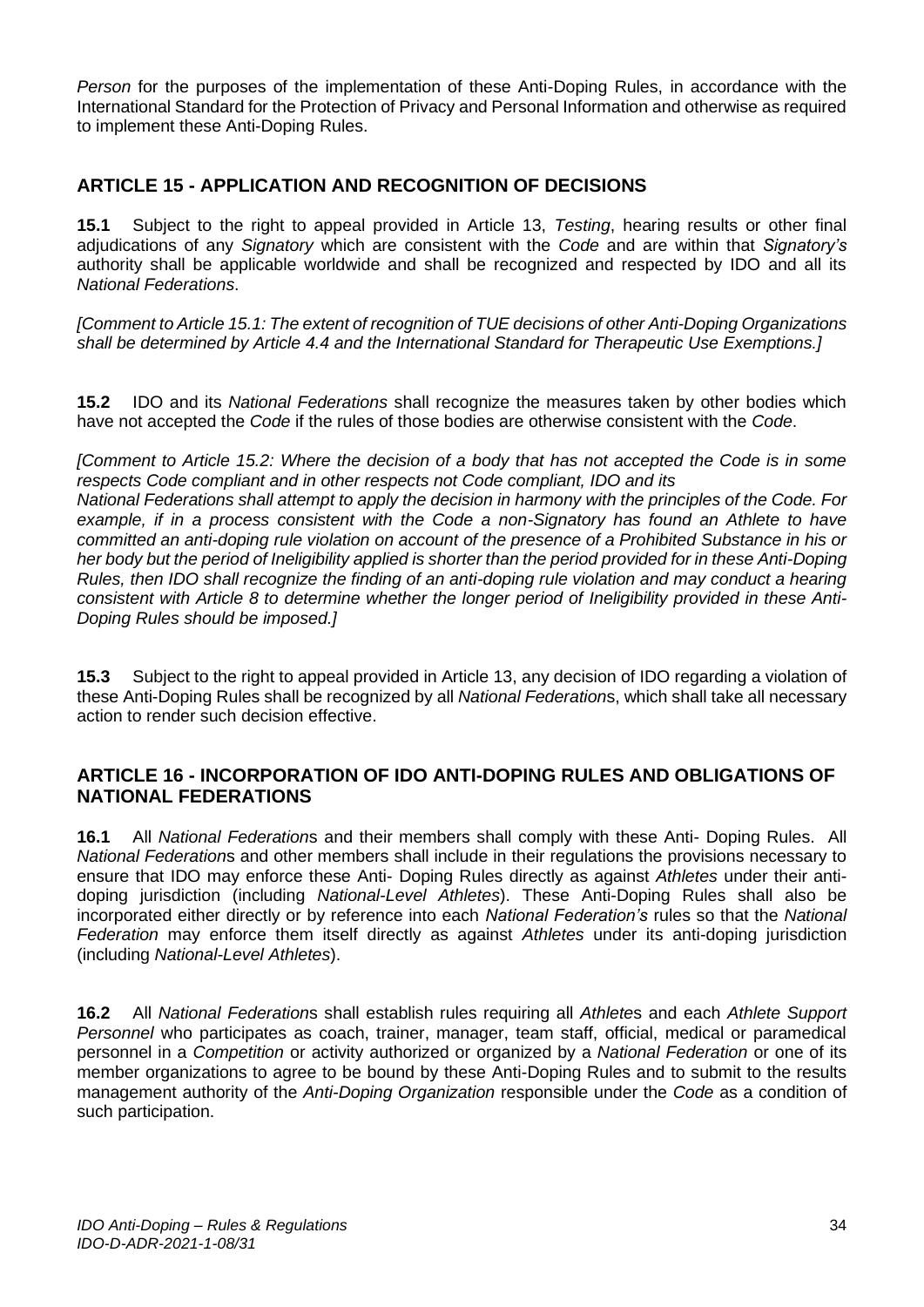**16.3** All *National Federation*s shall report any information suggesting or relating to an anti-doping rule violation to IDO and to their *National Anti-Doping Organizations* and shall cooperate with investigations conducted by any *Anti-Doping Organization* with authority to conduct the investigation.

**16.4** All *National Federation*s shall have disciplinary rules in place to prevent *Athlete Support Personnel* who are *Using Prohibited Substances* or *Prohibited Methods* without valid justification from providing support to *Athletes* under the jurisdiction of IDO or the *National Federation*.

**16.5** All *National Federations* shall be required to conduct anti-doping education in coordination with their *National Anti-Doping Organizations.* 

# <span id="page-35-0"></span>**ARTICLE 17 - STATUTE OF LIMITATIONS**

No anti-doping rule violation proceeding may be commenced against an *Athlete* or other *Person* unless he or she has been notified of the anti-doping rule violation as provided in Article 7, or notification has been reasonably attempted, within ten years from the date the violation is asserted to have occurred.

# <span id="page-35-1"></span>**ARTICLE 18 - IDO COMPLIANCE REPORTS TO WADA**

IDO will report to *WADA* on IDO's compliance with the *Code* in accordance with Article 23.5.2 of the *Code*.

# <span id="page-35-2"></span>**ARTICLE 19 - EDUCATION**

IDO shall plan, implement, evaluate, and monitor information, education, and prevention programs for doping-free sport on at least the issues listed at Article 18.2 of the *Code*, and shall support active participation by *Athlete*s and *Athlete Support Personnel* in such programs.

# <span id="page-35-3"></span>**ARTICLE 20 - AMENDMENT AND INTERPRETATION OF ANTI-DOPING RULES**

**20.1** These Anti-Doping Rules may be amended from time to time by IDO.

**20.2** These Anti-Doping Rules shall be interpreted as an independent and autonomous text and not by reference to existing law or statutes.

**20.3** The headings used for the various Parts and Articles of these Anti-Doping Rules are for convenience only and shall not be deemed part of the substance of these Anti-Doping Rules or to affect in any way the language of the provisions to which they refer.

**20.4** The *Code* and the *International Standards* shall be considered integral parts of these Anti-Doping Rules and shall prevail in case of conflict.

**20.5** These Anti-Doping Rules have been adopted pursuant to the applicable provisions of the *Code*  and shall be interpreted in a manner that is consistent with applicable provisions of the *Code*. The Introduction shall be considered an integral part of these Anti-Doping Rules.

**20.6** The comments annotating various provisions of the *Code* are incorporated by reference into these Anti-Doping Rules, shall be treated as if set out in full herein, and shall be used to interpret these Anti-Doping Rules.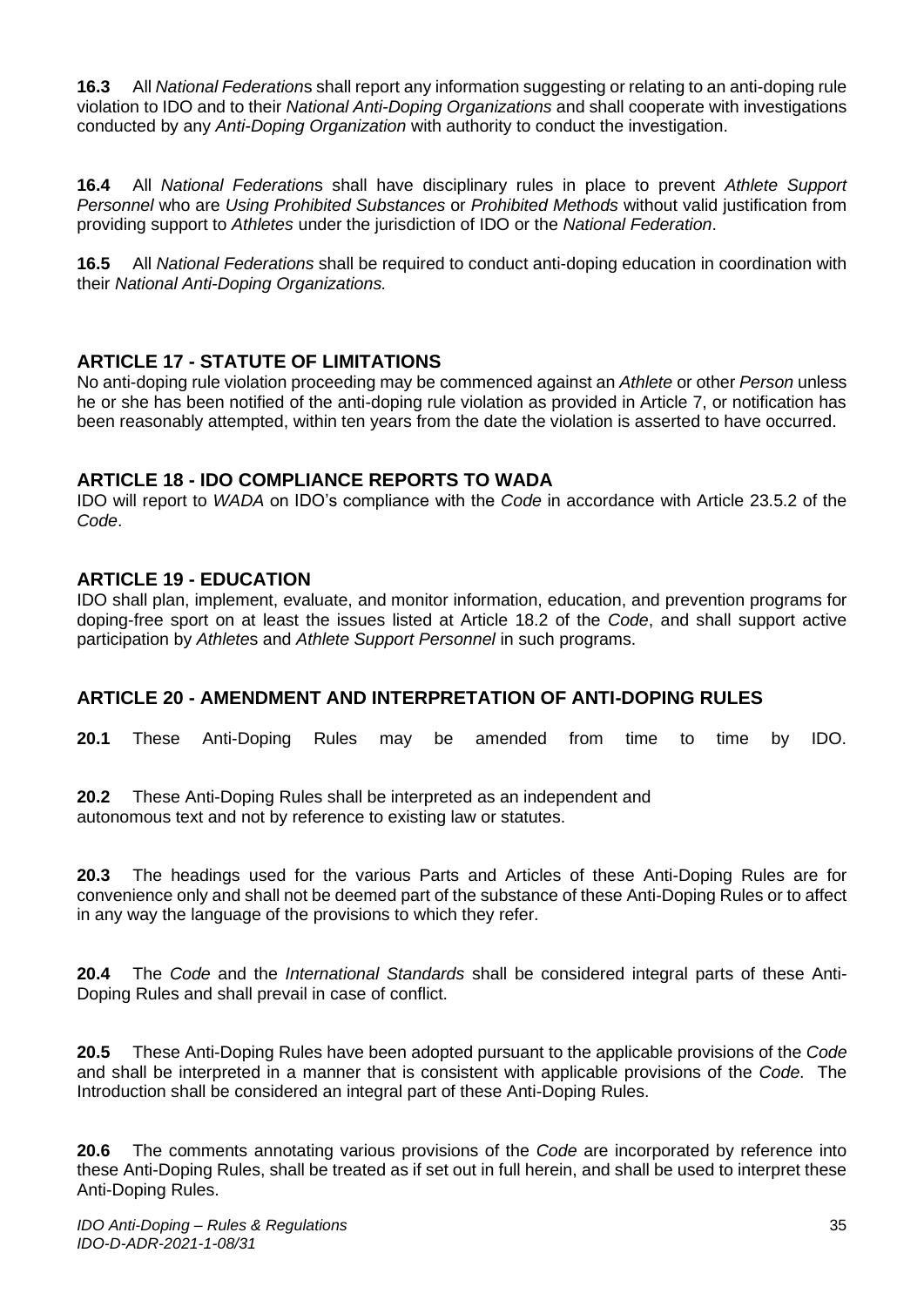**20.7** These Anti-Doping Rules have come into full force and effect on 1 January 2015 (the "Effective date"). They shall not apply retroactively to matters pending before the Effective Date; provided, however, that:

**20.7.1** Anti-doping rule violations taking place prior to the Effective Date count as "first violations" or "second violations" for purposes of determining sanctions under Article 10 for violations taking place after the Effective Date.

**20.7.2** The retrospective periods in which prior violations can be considered for purposes of multiple violations under Article 10.7.5 and the statute of limitations set forth in Article 17 are procedural rules and should be applied retroactively; provided, however, that Article 17 shall only be applied retroactively if the statute of limitations period has not already expired by the Effective Date. Otherwise, with respect to any anti-doping rule violation case which is pending as of the Effective Date and any anti-doping rule violation case brought after the Effective Date based on an anti-doping rule violation which occurred prior to the Effective Date, the case shall be governed by the substantive anti-doping rules in effect at the time the alleged anti-doping rule violation occurred unless the panel hearing the case determines the principle of "lex mitior" appropriately applies under the circumstances of the case.

**20.7.3** Any Article 2.4 whereabouts failure (whether a Filing Failure or a Missed Test, as those terms are defined in the International Standard for Testing and Investigations) prior to the Effective Date shall be carried forward and may be relied upon, prior to expiry, in accordance with the International Standard for Testing and Investigation, but it shall be deemed to have expired 12 months after it occurred*.* 

**20.7.4** With respect to cases where a final decision finding an anti-doping rule violation has been rendered prior to the Effective Date, but the *Athlete* or other *Person* is still serving the period of *Ineligibility* as of the Effective Date, the *Athlete* or other *Person* may apply to the *Anti-Doping Organization* which had results management responsibility for the anti-doping rule violation to consider a reduction in the period of *Ineligibility* considering these Anti-Doping Rules. Such application must be made before the period of *Ineligibility* has expired. The decision rendered may be appealed pursuant to Article 13.2. These Anti-Doping Rules shall have no application to any case where a final decision finding an anti-doping rule violation has been rendered and the period of *Ineligibility* has expired.

**20.7.5** For purposes of assessing the period of *Ineligibility* for a second violation under Article 10.7.1, where the sanction for the first violation was determined based on rules in force prior to the Effective Date, the period of *Ineligibility* which would have been assessed for that first violation had these Anti-Doping Rules been applicable, shall be applied.

# <span id="page-36-0"></span>**ARTICLE 21 - INTERPRETATION OF THE CODE**

**21.1** The official text of the *Code* shall be maintained by *WADA* and shall be published in English and French. In the event of any conflict between the English and French versions, the English version shall prevail.

**21.2** The comments annotating various provisions of the *Code* shall be used to interpret the *Code*.

**21.3** The *Code* shall be interpreted as an independent and autonomous text and not by reference to the existing law or statutes of the *Signatories* or governments.

**21.4** The headings used for the various Parts and Articles of the *Code* are for convenience only and shall not be deemed part of the substance of the *Code* or to affect in any way the language of the provisions to which they refer.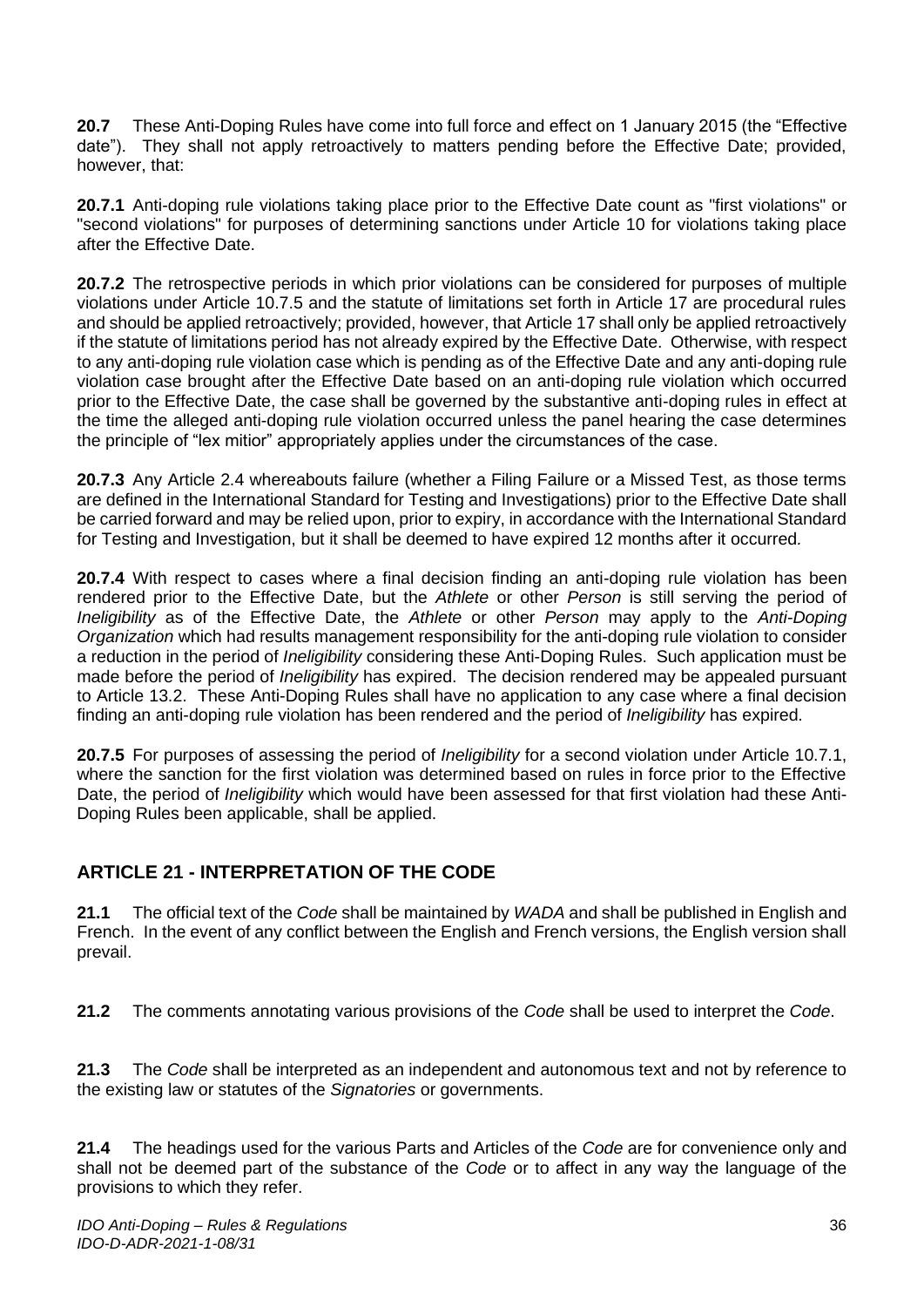**21.5** The *Code* shall not apply retroactively to matters pending before the date the *Code* is accepted by a *Signatory* and implemented in its rules. However, pre-*Code* anti-doping rule violations would continue to count as "first violations" or "second violations" for purposes of determining sanctions under Article 10 for subsequent post-*Code* violations.

**21.6** The Purpose, Scope and Organization of the World Anti-Doping Program and the *Code* and Appendix 1, Definitions, and Appendix 2, Examples of the Application of Article 10, shall be considered integral parts of the *Code*.

# <span id="page-37-0"></span>**ARTICLE 22 - ADDITIONAL ROLES AND RESPONSIBILITIES OF ATHLETES AND OTHER PERSONS**

#### **22.1 Roles and Responsibilities of** *Athlete***s**

**22.1.1** To be knowledgeable of and comply with these Anti-Doping Rules.

**22.1.2** To be available for *Sample* collection, always.

*[Comment to Article 22.1.2: With due regard to an Athlete's human rights and privacy, legitimate antidoping considerations sometimes require Sample collection late at night or early in the morning. For example, it is known that some Athletes use low doses of EPO during these hours so that it will be undetectable in the morning.]* 

**22.1.3** To take responsibility, in the context of anti-doping, for what they ingest and *Use*.

**22.1.4** To inform medical personnel of their obligation not to *Use Prohibited Substance*s and *Prohibited Method*s and to take responsibility to make sure that any medical treatment received does not violate these Anti- Doping Rules.

**22.1.5** To disclose to their *National Anti-Doping Organization* and to IDO any decision by a non-*Signatory* finding that the *Athlete* committed an anti-doping rule violation within the previous ten years.

**22.1.6** To cooperate with *Anti-Doping Organizations* investigating anti-doping rule violations.

**22.1.7** Failure by any *Athlete* to cooperate in fully with *Anti-Doping Organizations* investigating antidoping rule violations may result in in actions under IDO`s disciplinary rules/code of conduct.

# **22.2 Roles and Responsibilities of** *Athlete Support Personnel*

**22.2.1** To be knowledgeable of and comply with these Anti-Doping Rules.

**22.2.2** To cooperate with the *Athlete Testing* program.

**22.2.3** To use his or her influence on *Athlete* values and behavior to foster anti-doping attitudes.

**22.2.4** To disclose to his or her *National Anti-Doping Organization* and to IDO any decision by a non-*Signatory* finding that he or she committed an anti-doping rule violation within the previous ten years.

**22.2.5** To cooperate with *Anti-Doping Organizations* investigating anti- doping rule violations.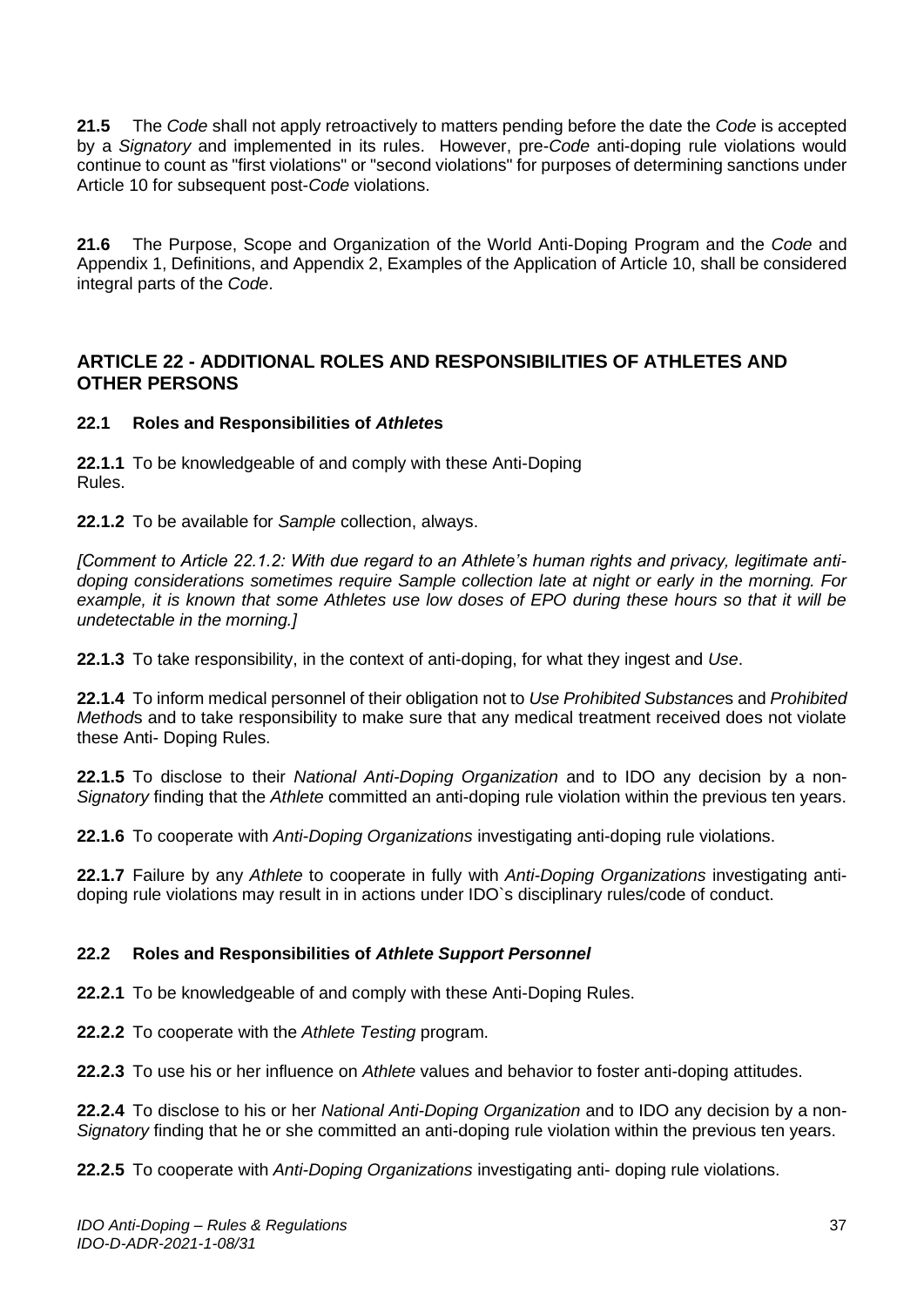**22.2.6** Failure by any *Athlete Support Personnel* to cooperate in full of the *Anti-Doping Organization's*  investigation of anti-doping rule violations may result in actions under IDO`s disciplinary rules/code of conduct.

**22.2.7** *Athlete Support Personnel* shall not *Use* or *Possess* any *Prohibited Substance* or *Prohibited Method* without valid justification.

**22.2.8** *Use* or *Possession* of a *Prohibited Substance* or *Prohibited Method* by an *Athlete Support Personnel* without valid justification may result in actions under IDO`s disciplinary rules/code of conduct.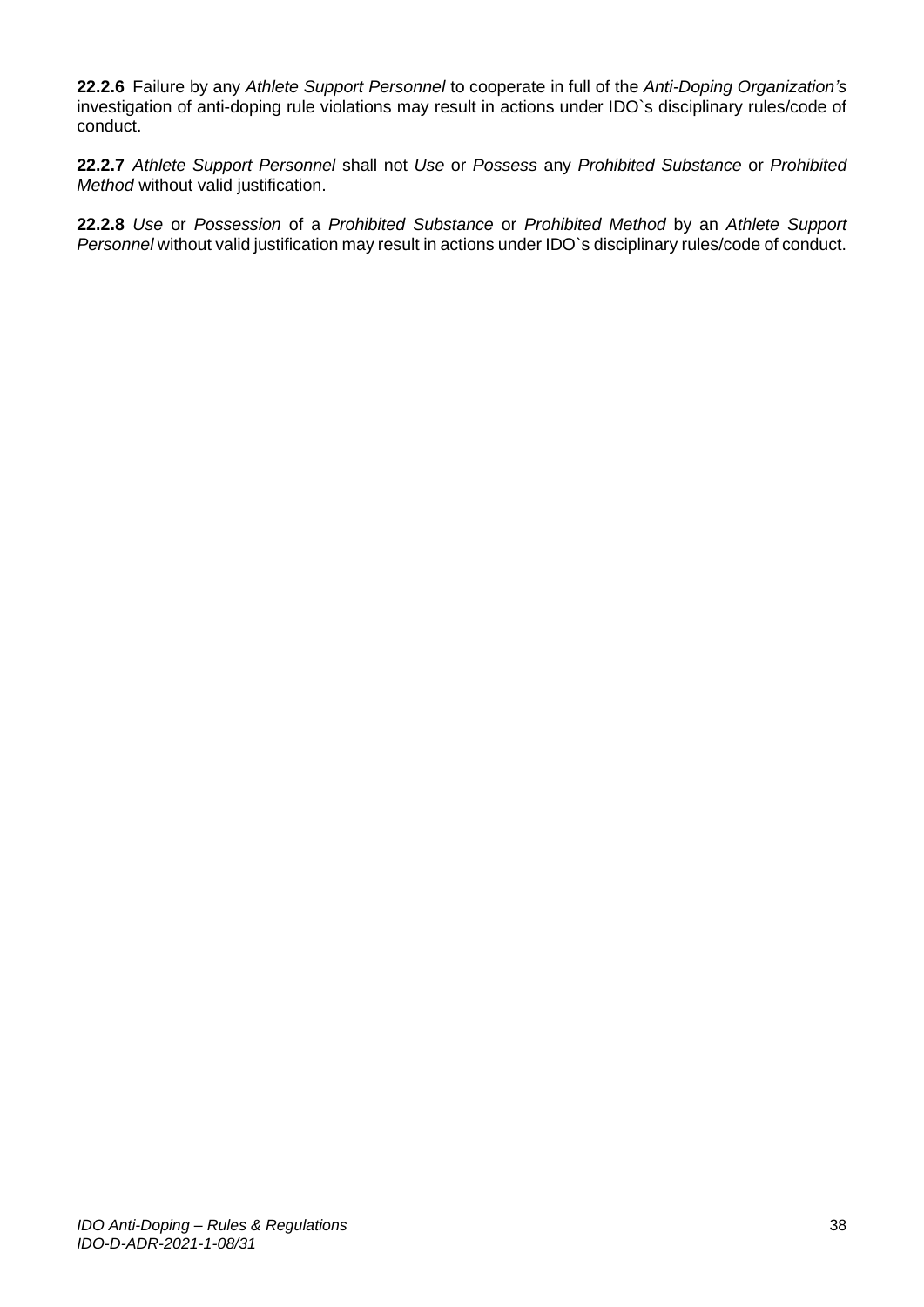# <span id="page-39-0"></span>**APPENDIX 1 - DEFINITIONS**

*ADAMS***:** The Anti-Doping Administration and Management System is a Web-based database management tool for data entry, storage, sharing, and reporting designed to assist stakeholders and *WADA* in their anti-doping operations in conjunction with data protection legislation.

*Administration*: Providing, supplying, supervising, facilitating, or otherwise participating in the *Use* or *Attempted Use* by another *Person* of a *Prohibited Substance* or *Prohibited Method*. However, this definition shall not include the actions of bona fide medical personnel involving a *Prohibited Substance*  or *Prohibited Method* used for genuine and legal therapeutic purposes or other acceptable justification and shall not include actions involving *Prohibited Substances* which are not prohibited in *Out-of-Competition Testing* unless the circumstances as a whole demonstrate that such *Prohibited Substances*  are not intended for genuine and legal therapeutic purposes or are intended to enhance sport performance.

*Adverse Analytical Finding***:** A report from a *WADA*-accredited laboratory or other *WADA*-approved laboratory that, consistent with the International Standard for Laboratories and related Technical Documents, identifies in a *Sample* the presence of a *Prohibited Substance* or its *Metabolites* or *Markers*  (including elevated quantities of endogenous substances) or evidence of the *Use* of a *Prohibited Method*.

*Adverse Passport Finding***:** A report identified as an *Adverse Passport Finding* as described in the applicable *International Standards*.

*Anti-Doping Organization*: A *Signatory* that is responsible for adopting rules for initiating, implementing, or enforcing any part of the *Doping Control* process. This includes, for example, the International Olympic Committee, the International Paralympic Committee, other *Major Event Organizations* that conduct *Testing* at their *Events*, *WADA*, International Federations, and *National Anti-Doping Organizations.* 

*Athlete***:** Any *Person* who competes in sport at the international level (as defined by each International Federation), or the national level (as defined by each *National Anti-Doping Organization*). An *Anti-Doping Organization* has discretion to apply anti-doping rules to an *Athlete* who is neither an *International-Level Athlete* nor a *National-Level Athlete*, and thus to bring them within the definition of "Athlete." In relation to *Athletes* who are neither *International*-*Level* nor *National-Level Athletes*, an *Anti-Doping Organization* may elect to: conduct limited *Testing* or no *Testing* at all; analyze *Samples* for less than the full menu of *Prohibited Substances*; require limited or no whereabouts information; or not require advance *TUEs*. However, if an Article 2.1, 2.3 or 2.5 anti-doping rule violation is committed by any *Athlete* over whom an *Anti-Doping Organization* has authority who competes below the international or national level, then the *Consequences* set forth in the *Code* (except Article 14.3.2) must be applied. For purposes of Article 2.8 and Article 2.9 and for purposes of anti-doping information and education, any *Person* who participates in sport under the authority of any *Signatory*, government, or other sports organization accepting the *Code* is an *Athlete*.

*[Comment: This definition makes it clear that all International- and National-Level Athletes are subject to the anti-doping rules of the Code, with the precise definitions of international- and national-level sport to be set forth in the anti-doping rules of the International Federations and National Anti-Doping Organizations, respectively. The definition also allows each National Anti-Doping Organization, if it chooses to do so, to expand its anti-doping program beyond International- or National-Level Athletes to competitors at lower levels of Competition or to individuals who engage in fitness activities but do not compete at all. Thus, a National Anti-Doping Organization could, for example, elect to test recreationallevel competitors but not require advance TUEs. But an anti-doping rule violation involving an Adverse Analytical Finding or Tampering results in all the Consequences provided for in the Code (except for Article 14.3.2). The decision on whether Consequences apply to recreational-level Athletes who engage in fitness activities but never compete is left to the National Anti-Doping Organization. In the same manner, a Major Event Organization holding an Event only for masters-level competitors could elect to test the competitors but not analyze Samples for the full menu of Prohibited Substances. Competitors at all levels of Competition should receive the benefit of anti-doping information and education.]*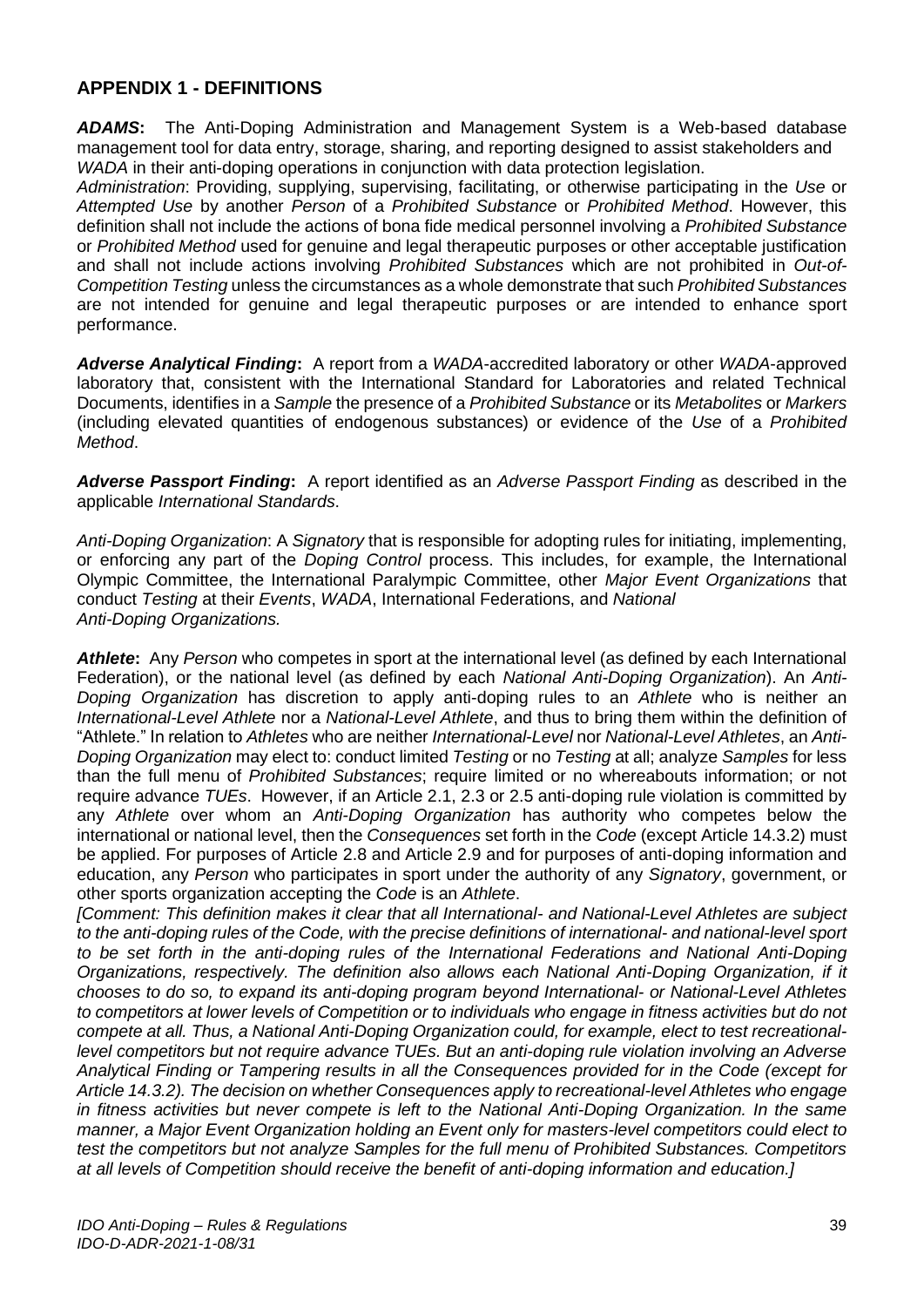*Athlete Biological Passport***:** The program and methods of gathering and collating data as described in the International Standard for Testing and Investigations and International Standard for Laboratories.

*Athlete Support Personnel***:** Any coach, trainer, manager, agent, team staff, official, medical, paramedical personnel, parent, or any other *Person* working with, treating, or assisting an *Athlete*  participating in or preparing for sports *Competition*.

*Attempt***:** Purposely engaging in conduct that constitutes a substantial step in a course of conduct planned to culminate in the commission of an anti-doping rule violation. Provided, however, there shall be no anti-doping rule violation based solely on an *Attempt* to commit a violation if the *Person* renounces the *Attempt* prior to it being discovered by a third party not involved in the *Attempt*.

*Atypical Finding***:** A report from a *WADA*-accredited laboratory or other *WADA*- approved laboratory which requires further investigation as provided by the International Standard for Laboratories or related Technical Documents prior to the determination of an *Adverse Analytical Finding*.

*Atypical Passport Finding***:** A report described as an *Atypical Passport Finding* as described in the applicable *International Standards*.

*CAS***:** The Court of Arbitration for Sport. *Code*: The World Anti-Doping Code.

*Competition***:** A single race, match, game, or singular sport contest. For stage races and other sport contests where prizes are awarded on a daily or other interim basis the distinction between a *Competition* and an *Event* will be as provided in the rules of the applicable International Federation. For IDO, for example IDO HipHop World Championship. *Consequences of Anti-Doping Rule Violations ("Consequences")*: An *Athlete's* or other *Person's* violation of an anti-doping rule may result in one or more of the following: (a) *Disqualification* means the *Athlete's* results in a particular *Competition* or *Event* are invalidated, with all resulting *Consequences* including forfeiture of any medals, points and prizes; (b) *Ineligibility* means the *Athlete* or other *Person* is barred on account of an anti-doping rule violation for a specified period of time from participating in any *Competition* or other activity or funding as provided in Article 10.12.1; (c) *Provisional Suspension* means the *Athlete* or other *Person* is barred temporarily from participating in any *Competition* or activity prior to the final decision at a hearing conducted under Article 8; (d) *Financial Consequences* means a financial sanction imposed for an antidoping rule violation or to recover costs associated with an anti-doping rule violation; and (e) *Public Disclosure or Public Reporting* means the dissemination or distribution of information to the general public or *Persons* beyond those *Persons* entitled to earlier notification in accordance with Article 14. Teams in *Team Sports* may also be subject to *Consequences* as provided in Article 11 of the *Code*.

*Contaminated Product***:** A product that contains a *Prohibited Substance* that is not disclosed on the product label or in information available in a reasonable Internet search.

*Disqualification***:** See *Consequences of Anti-Doping Rule Violations* above.

*Doping Control*: All steps and processes from test distribution planning through to ultimate disposition of any appeal including all steps and processes in between such as provision of whereabouts information, *Sample* collection and handling, laboratory analysis, *TUEs*, results management and hearings.

*Event***:** A series of individual *Competitions* conducted together under one ruling body (e.g., the Olympic Games, FINA World Championships, or Pan American Games)

*Event Venues***:** Those venues so designated by the ruling body for the *Event*.

*Event Period***:** The time between the beginning and end of an *Event*, as established by the ruling body of the *Event*.

*IDO Anti-Doping – Rules & Regulations IDO-D-ADR-2021-1-08/31* 40 *Fault***:** *Fault* is any breach of duty or any lack of care appropriate to a particular situation. Factors to be taken into consideration in assessing an *Athlete* or other *Person*'s degree of *Fault* include, for example,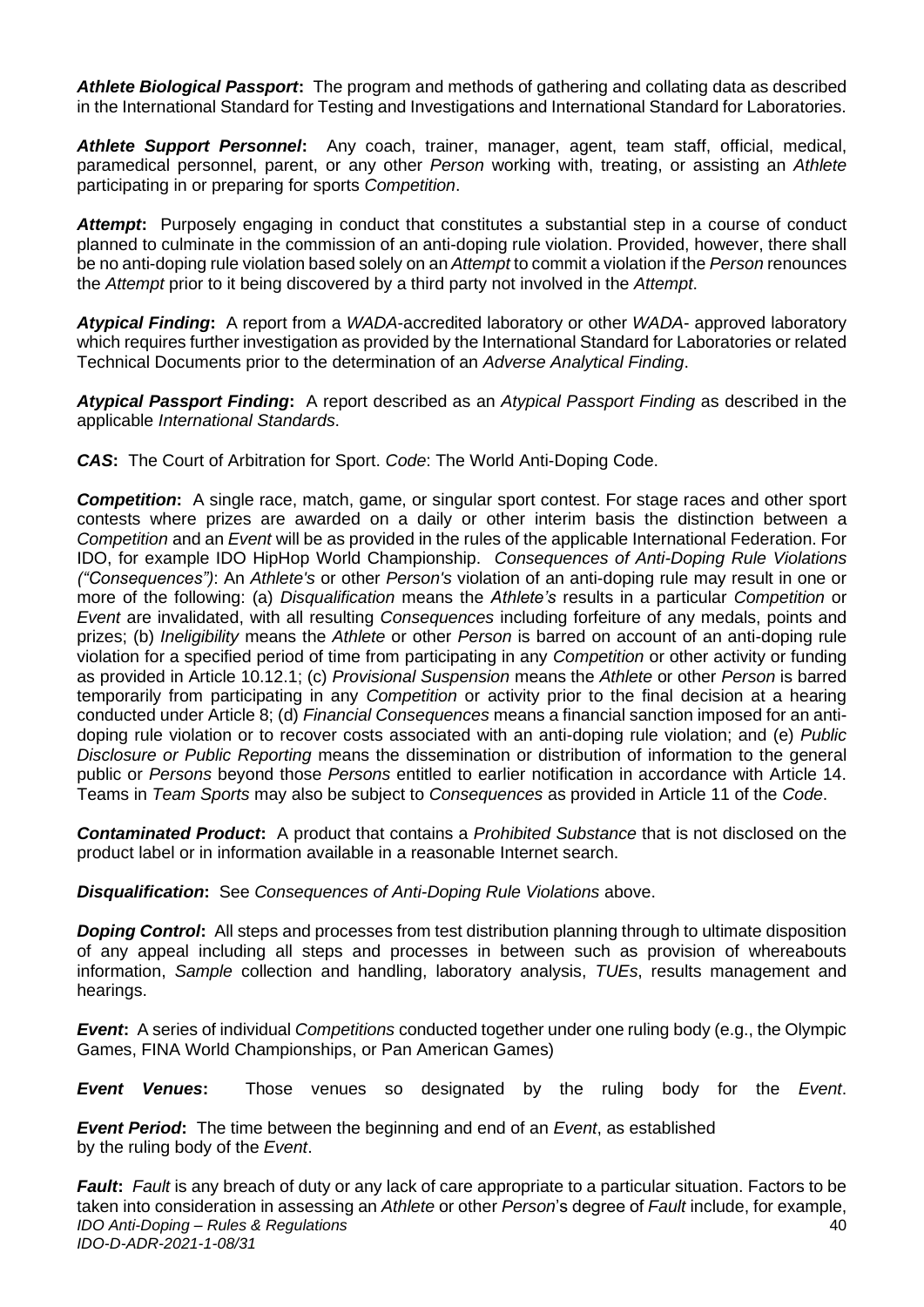the *Athlete*'s or other *Person*'s experience, whether the *Athlete* or other *Person* is a *Minor*, special considerations such as impairment, the degree of risk that should have been perceived by the *Athlete*  and the level of care and investigation exercised by the *Athlete* in relation to what should have been the perceived level of risk. In assessing the *Athlete's* or other *Person's* degree of *Fault*, the circumstances considered must be specific and relevant to explain the *Athlete's* or other *Person's*  departure from the expected standard of behavior. Thus, for example, the fact that an *Athlete* would lose the opportunity to earn large sums of money during a period of *Ineligibility,* or the fact that the *Athlete* only has a short time left in his or her career, or the timing of the sporting calendar, would not be relevant factors to be considered in reducing the period of *Ineligibility* under Article 10.5.1 or 10.5.2.

*[Comment: The criteria for assessing an Athlete's degree of Fault are the same under all Articles where Fault is to be considered. However, under Article 10.5.2, no reduction of sanction is appropriate unless, when the degree of Fault is assessed, the conclusion is that No Significant Fault or Negligence on the part of the Athlete or other Person was involved.]* 

*Financial Consequences***:** see *Consequences of Anti-Doping Rule Violations*, above.

*In-Competition*: "*In-Competition*" means the period commencing twelve hours before a *Competition* in which the *Athlete* is scheduled to participate through the end of such *Competition* and the *Sample*  collection process related to such *Competition* 

*[Comment: An International Federation or ruling body for an Event may establish an "In- Competition" period that is different than the Event Period.]* 

*Independent Observer Program*: A team of observers, under the supervision of *WADA*, who observe and provide guidance on the *Doping Control* process at certain *Events* and report on their observations.

*Individual Sport***:** Any sport that is not a *Team Sport.* 

*Ineligibility***:** See *Consequences of Anti-Doping Rule Violations* above.

*International Event***:** An *Event* or *Competition* where the International Olympic Committee, the International Paralympic Committee, an International Federation, a *Major Event Organization,* or another international sport organization is the ruling body for the *Event* or appoints the technical officials for the *Event.* 

*International-Level Athlete***:** *Athletes* who compete in sport at the international level, as defined by each International Federation, consistent with the International Standard for Testing and Investigations. For the sport dance International-Level Athletes are defined as set out in these Anti-Doping Rules.

*[Comment: Consistent with the International Standard for Testing and Investigations, the International Federation is free to determine the criteria it will use to classify Athletes as International-Level Athletes, e.g., by ranking, by participation in particular International Events, by type of license, etc. However, it must publish those criteria in clear and concise form, so that Athletes are able to ascertain quickly and easily when they will become classified as International-Level Athletes. For example, if the criteria include participation in certain International Events, then the International Federation must publish a list of those International Events.]* 

*International Standard***:** A standard adopted by *WADA* in support of the *Code*. Compliance with an *International Standard* (as opposed to another alternative standard, practice, or procedure) shall be sufficient to conclude that the procedures addressed by the *International Standard* were performed properly. *Internationa*l *Standards* shall include any Technical Documents issued pursuant to the *International Standard*.

*Major Event Organizations***:** The continental associations of *National Olympic Committee*s and other international multi-sport organizations that function as the ruling body for any continental, regional or other *International Event*.

*IDO Anti-Doping – Rules & Regulations IDO-D-ADR-2021-1-08/31* 41 *Marker***:** A compound, group of compounds or biological variable(s) that indicates the *Use* of a *Prohibited Substance* or *Prohibited Method.*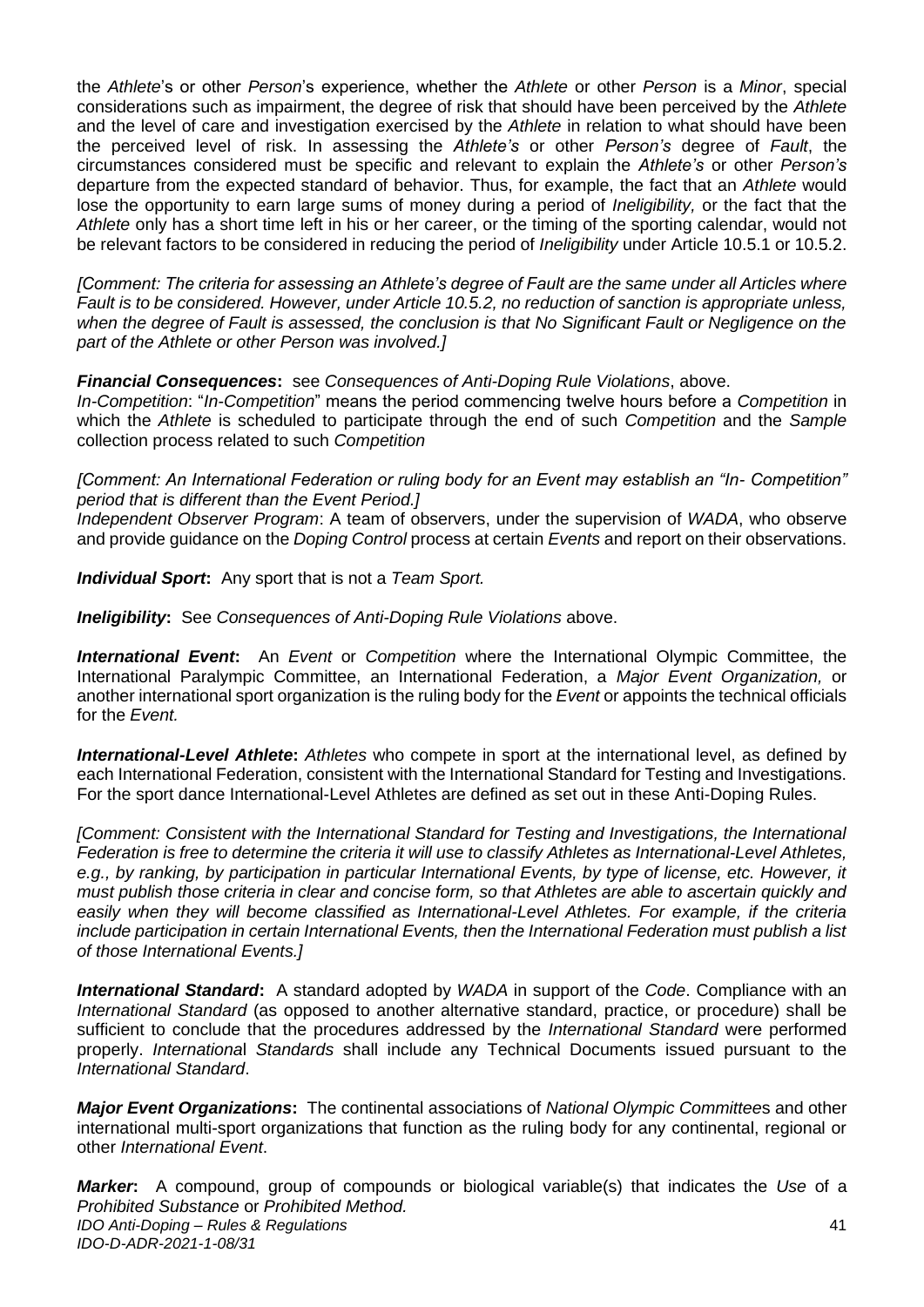*Metabolite***:** Any substance produced by a biotransformation process.

*Minor***:** A natural *Person* who has not reached the age of eighteen years.

*National Anti-Doping Organization***:** The entity(ies) designated by each country as possessing the primary authority and responsibility to adopt and implement anti- doping rules, direct the collection of *Samples*, the management of test results, and the conduct of hearings at the national level. If this designation has not been made by the competent public authority(ies), the entity shall be the country's *National Olympic Committee* or its designee.

*National Event***:** A sport *Event* or *Competition* involving *International-* or *National- Level Athletes* that is not an *International Event*.

**National Federation:** A national or regional entity which is a member of or is recognized by IDO as the entity governing IDO's sport in that nation or region.

*National-Level Athlete***:** *Athletes* who compete in sport at the national level, as defined by each *National Anti-Doping Organization,* consistent with the International Standard for Testing and Investigations.

*National Olympic Committee***:** The organization recognized by the International Olympic Committee. The term *National Olympic Committee* shall also include the National Sport Confederation in those countries where the National Sport Confederation assumes typical *National Olympic Committee*  responsibilities in the anti-doping area.

*No Fault or Negligence***:** The *Athlete* or other *Person's* establishing that he or she did not know or suspect and could not reasonably have known or suspected even with the exercise of utmost caution, that he or she had *Used* or been administered the *Prohibited Substance* or *Prohibited Method* or otherwise violated an anti-doping rule*.* Except in the case of a *Minor*, for any violation of Article 2.1, the *Athlete* must also establish how the *Prohibited Substance* entered his or her system.

*No Significant Fault or Negligence*: The *Athlete* or other *Person's* establishing that his or her *Fault* or negligence, when viewed in the totality of the circumstances and considering the criteria for *No Fault* or negligence, was not significant in relationship to the anti-doping rule violation. Except in the case of a *Minor*, for any violation of Article 2.1, the *Athlete* must also establish how the *Prohibited Substance*  entered his or her system.

*[Comment: For Cannabinoids, an Athlete may establish No Significant Fault or Negligence by clearly demonstrating that the context of the Use was unrelated to sport performance.]* 

*Out-of-Competition***:** Any period which is not *In-Competition*. *Participant*: Any *Athlete* or *Athlete Support Person*.

**Person:** A natural *Person* or an organization or other entity.

*IDO Anti-Doping – Rules & Regulations IDO-D-ADR-2021-1-08/31* 42 *Possession*: The actual, physical *Possession*, or the constructive *Possession* (which shall be found only if the *Person* has exclusive control or intends to exercise control over the *Prohibited Substance* or *Prohibited Method* or the premises in which a *Prohibited Substance* or *Prohibited Method* exists); provided, however, that if the *Person* does not have exclusive control over the *Prohibited Substance* or *Prohibited Method* or the premises in which a *Prohibited Substance* or *Prohibited Method* exists, constructive *Possession* shall only be found if the *Person* knew about the presence of the *Prohibited Substance* or *Prohibited Method* and intended to exercise control over it. Provided, however, there shall be no anti-doping rule violation based solely on *Possession* if, prior to receiving notification of any kind that the *Person* has committed an anti-doping rule violation, the *Person* has taken concrete action demonstrating that the *Person* never intended to have *Possession* and has renounced *Possession* by explicitly declaring it to an *Anti-Doping Organization*. Notwithstanding anything to the contrary in this definition, the purchase (including by any electronic or other means) of a *Prohibited Substance* or *Prohibited Method* constitutes *Possession* by the *Person* who makes the purchase.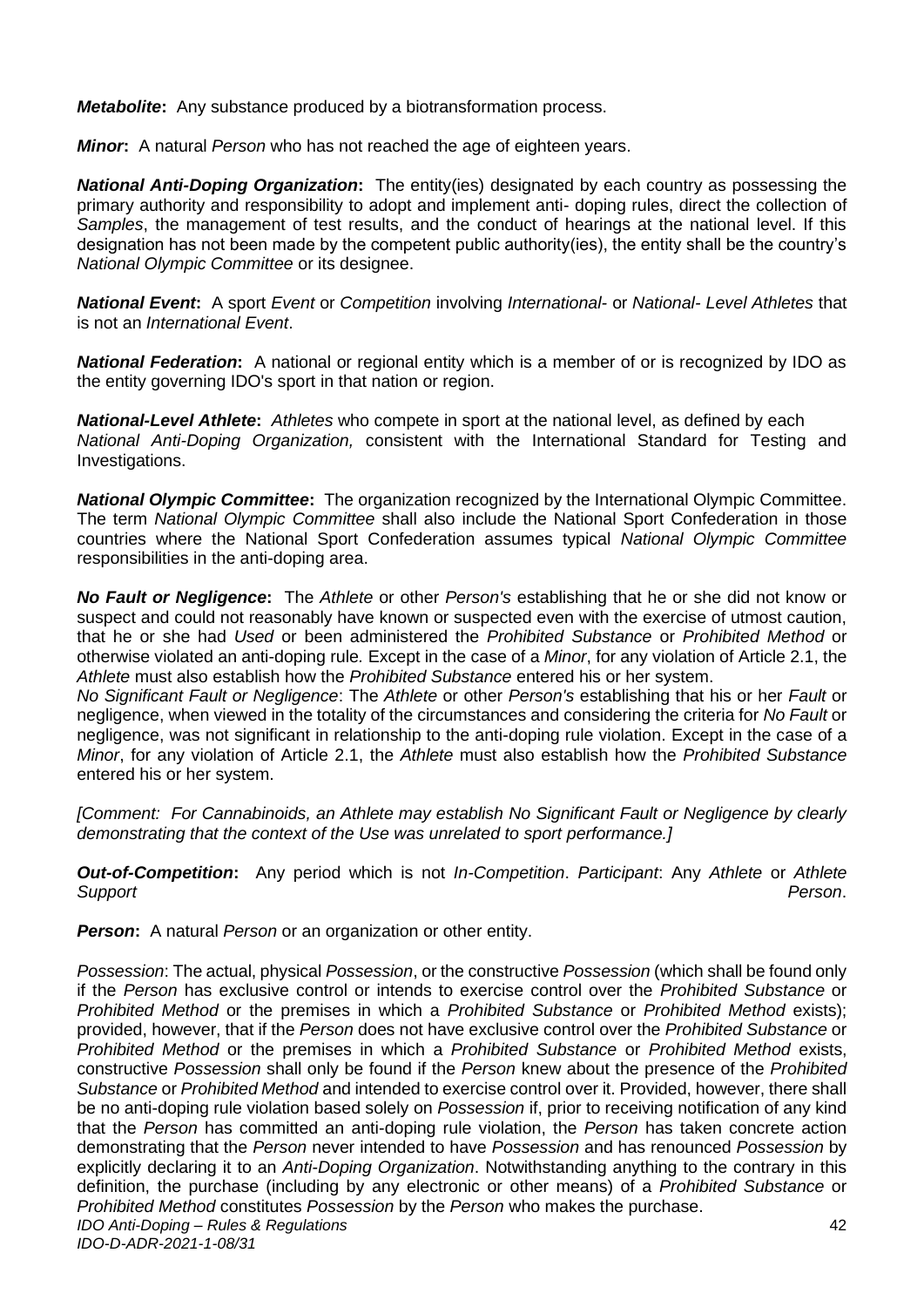*[Comment: Under this definition, steroids found in an Athlete's car would constitute a violation unless the Athlete establishes that someone else used the car; in that event, the Anti-Doping Organization must establish that, even though the Athlete did not have exclusive control over the car, the Athlete knew about the steroids and intended to have control over the steroids. Similarly, in the example of steroids found in a home medicine cabinet under the joint control of an Athlete and spouse, the Anti-Doping Organization must establish that the Athlete knew the steroids were in the cabinet and that the Athlete intended to exercise control over the steroids. The act of purchasing a Prohibited Substance alone constitutes Possession, even where, for example, the product does not arrive, is received by someone else, or is sent to a third-party address.]* 

*Prohibited List***:** The List identifying the *Prohibited Substances* and *Prohibited Methods*.

*Prohibited Method***:** Any method so described on the *Prohibited List*.

*Prohibited Substance***:** Any substance, or class of substances, so described on the *Prohibited List*.

*Provisional Hearing***:** For purposes of Article 7.9, an expedited abbreviated hearing occurring prior to a hearing under Article 8 that provides the *Athlete* with notice and an opportunity to be heard in either written or oral form.

*[Comment: A Provisional Hearing is only a preliminary proceeding which may not involve a full review of the facts of the case. Following a Provisional Hearing, the Athlete remains entitled to a subsequent full hearing on the merits of the case. By contrast, an "expedited hearing," as that term is used in Article 7.9, is a full hearing on the merits conducted on an expedited time schedule.]* 

*Provisional Suspension***:** See *Consequences of Anti-Doping Rule Violations* above. *Publicly Disclose or Publicly Report*: See *Consequences of Anti-Doping Rule Violations* above.

*Regional Anti-Doping Organization***:** A regional entity designated by member countries to coordinate and manage delegated areas of their national anti-doping programs, which may include the adoption and implementation of anti-doping rules, the planning and collection of *Samples*, the management of results, the review of *TUEs*, the conduct of hearings, and the conduct of educational programs at a regional level.

*Registered Testing Pool***:** The pool of highest-priority *Athletes* established separately at the international level by International Federations and at the national level by *National Anti-Doping Organizations,* who are subject to focused *In- Competition* and *Out-of-Competition Testing* as part of that International Federation's or *National Anti-Doping Organization*'s test distribution plan and therefore are required to provide whereabouts information as provided in Article 5.6 of the *Code* and the International Standard for Testing and Investigations.

*Sample* **or** *Specimen***:** Any biological material collected for the purposes of *Doping Control*.

*[Comment: It has sometimes been claimed that the collection of blood Samples violates the tenets of certain religious or cultural groups. It has been determined that there is no basis for any such claim.] Signatories*: Those entities signing the *Code* and agreeing to comply with the *Code*, as provided in Article 23 of the *Code*.

#### *Specified Substance***:** See Article 4.2.2.

**Strict Liability:** The rule which provides that under Article 2.1 and Article 2.2, it is not necessary that intent, *Fault*, negligence, or knowing *Use* on the *Athlete's* part be demonstrated by the *Anti-Doping Organization* to establish an anti- doping rule violation.

*IDO Anti-Doping – Rules & Regulations IDO-D-ADR-2021-1-08/31* 43 *Substantial Assistance***:** For purposes of Article 10.6.1, a *Person* providing *Substantial Assistance*  must: (1) fully disclose in a signed written statement all information he or she possesses in relation to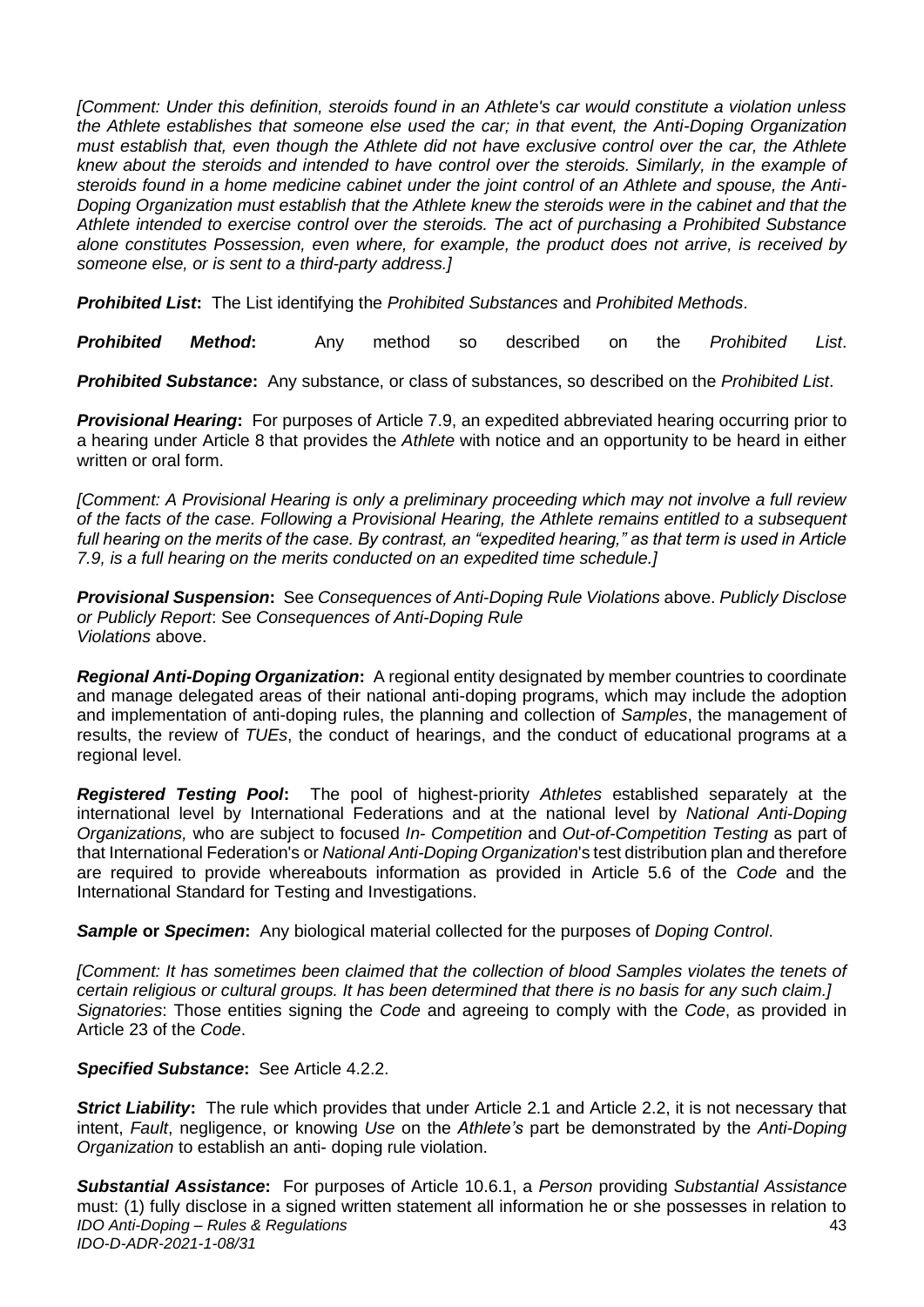anti-doping rule violations, and (2) fully cooperate with the investigation and adjudication of any case related to that information, including, for example, presenting testimony at a hearing if requested to do so by an *Anti-Doping Organization* or hearing panel. Further, the information provided must be credible and must comprise an important part of any case which is initiated or, if no case is initiated, must have provided a sufficient basis on which a case could have been brought.

*Tampering***:** Altering for an improper purpose or in an improper way, bringing improper influence to bear upon, interfering improperly, obstructing, misleading, or engaging in any fraudulent conduct to alter results or to prevent normal procedures from occurring.

*Target Testing***:** Selection of specific *Athletes* for *Testing* based on criteria set forth in the International Standard for Testing and Investigations.

*Team Sport***:** A sport in which the substitution of players is permitted during a *Competition*.

*Testing***:** The parts of the *Doping Control* process involving test distribution planning, *Sample*  collection, *Sample* handling, and *Sample* transport to the laboratory.

*Trafficking***:** Selling, giving, transporting, sending, delivering or distributing (or *Possessing* for any such purpose) a *Prohibited Substance* or *Prohibited Method* (either physically or by any electronic or other means) by an *Athlete*, *Athlete Support Person* or any other *Person* subject to the jurisdiction of an *Anti-Doping Organization* to any third party; provided, however, this definition shall not include the actions of "bona fide" medical personnel involving a *Prohibited Substance* used for genuine and legal therapeutic purposes or other acceptable justification, and shall not include actions involving *Prohibited Substances* which are not prohibited in *Out-of-Competition Testing* unless the circumstances as a whole demonstrate such *Prohibited Substances* are not intended for genuine and legal therapeutic purposes or are intended to enhance sport performance.

*TUE***:** Therapeutic Use Exemption, as described in Article 4.4.

**UNESCO Convention:** The International Convention against Doping in Sport adopted by the 33<sup>rd</sup> session of the UNESCO General Conference on 19 October 2005 including all amendments adopted by the States Parties to the Convention and the Conference of Parties to the International Convention against Doping in Sport.

*Use*: The utilization, application, ingestion, injection, or consumption by any means whatsoever of any *Prohibited Substance* or *Prohibited Method*.

*WADA***:** The World Anti-Doping Agency.

*[Comment: Defined terms shall include their plural and possessive forms, as well as those terms used as other parts of speech].*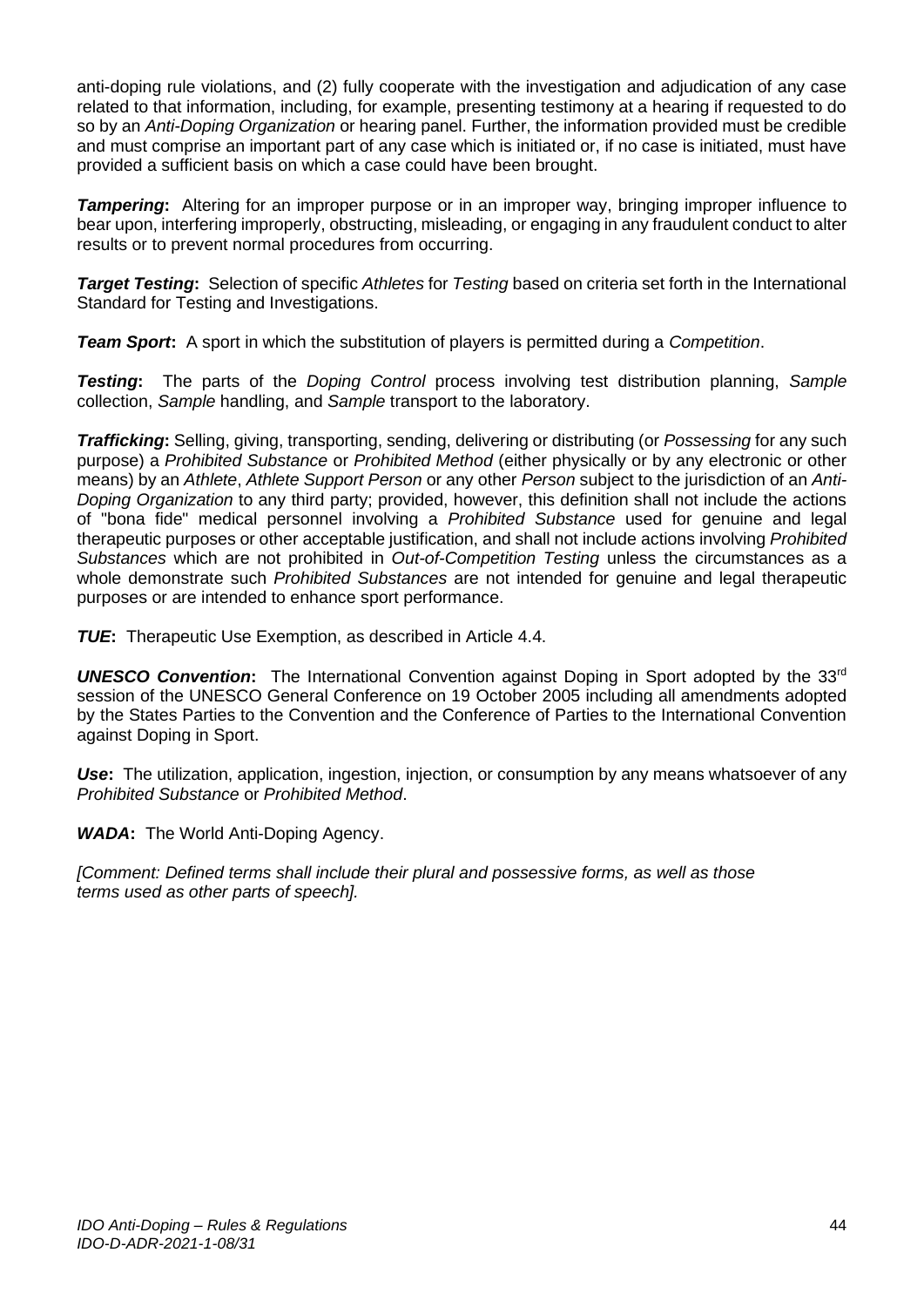# <span id="page-45-0"></span>**APPENDIX 2 - EXAMPLES OF THE APPLICATION OF ARTICLE 10**

# **EXAMPLE 1.**

**Facts**: An *Adverse Analytical Finding* results from the presence of an anabolic steroid in an *In-Competition* test (Article 2.1); the *Athlete* promptly admits the anti- doping rule violation; the *Athlete*  establishes *No Significant Fault or Negligence*; and the *Athlete* provides *Substantial Assistance*.

#### **Application of** *Consequences***:**

1. The starting point would be Article 10.2. Because the *Athlete* is deemed to have *No Significant Fault*  that would be sufficient corroborating evidence (Articles 10.2.1.1 and 10.2.3) that the anti-doping rule violation was not intentional, the period of *Ineligibility* would thus be two years, not four years (Article 10.2.2).

2. In a second step, the panel would analyze whether the *Fault*-related reductions (Articles 10.4 and 10.5) apply. Based on *No Significant Fault or Negligence* (Article 10.5.2) since the anabolic steroid is not a *Specified Substance*, the applicable range of sanctions would be reduced to a range of two years to one year (minimum one-half of the two-year sanction). The panel would then determine the applicable period of *Ineligibility* within this range based on the *Athlete's* degree of *Fault*. (Assume for purposes of illustration in this example that the panel would otherwise impose a period of *Ineligibility* of 16 months.)

3. In a third step, the panel would assess the possibility for suspension or reduction under Article 10.6 (reductions not related to *Fault*). In this case, only Article 10.6.1 (*Substantial Assistance)* applies. (Article 10.6.3, Prompt Admission, is not applicable because the period of *Ineligibility* is already below the two-year minimum set forth in Article 10.6.3.) Based on *Substantial Assistance*, the period of *Ineligibility* could be suspended by three-quarters of 16 months.\* The minimum period of *Ineligibility*  would thus be four months. (Assume for purposes of illustration in this example that the panel suspends ten months, and the period of *Ineligibility* would thus be six months.)

4. Under Article 10.11, the period of *Ineligibility*, in principle, starts on the date of the final hearing decision. However, because the *Athlete* promptly admitted the anti-doping rule violation, the period of *Ineligibility* could start as early as the date of *Sample* collection, but in any event the *Athlete* would have to serve at least one- half of the *Ineligibility* period (i.e., three months) after the date of the hearing decision (Article 10.11.2).

5. Since the *Adverse Analytical Finding* was committed in a *Competition*, the panel would have to automatically *Disqualify* the result obtained in that *Competition* (Article 9).

6. According to Article 10.8, all results obtained by the *Athlete,* after the date of the *Sample* collection, until the start of the period of *Ineligibility* would also be *Disqualified* unless fairness requires otherwise.

7. The information referred to in Article 14.3.2 must be *Publicly Disclosed*, unless the *Athlete* is a *Minor*, since this is a mandatory part of each sanction (Article 10.13).

8. The *Athlete* is not allowed to participate in any capacity in a *Competition* or other sport-related activity under the authority of any *Signatory* or its affiliates during the *Athlete's* period of *Ineligibility* (Article 10.12.1). However, the *Athlete* may return to train with a team or to use the facilities of a club or other member organization of a *Signatory* or its affiliates during the shorter of: (a) the last two months of the *Athlete's* period of *Ineligibility*, or (b) the last one-quarter of the period of *Ineligibility* imposed (Article 10.12.2). Thus, the *Athlete* would be allowed to return to training one and one-half months before the end of the period of *Ineligibility*.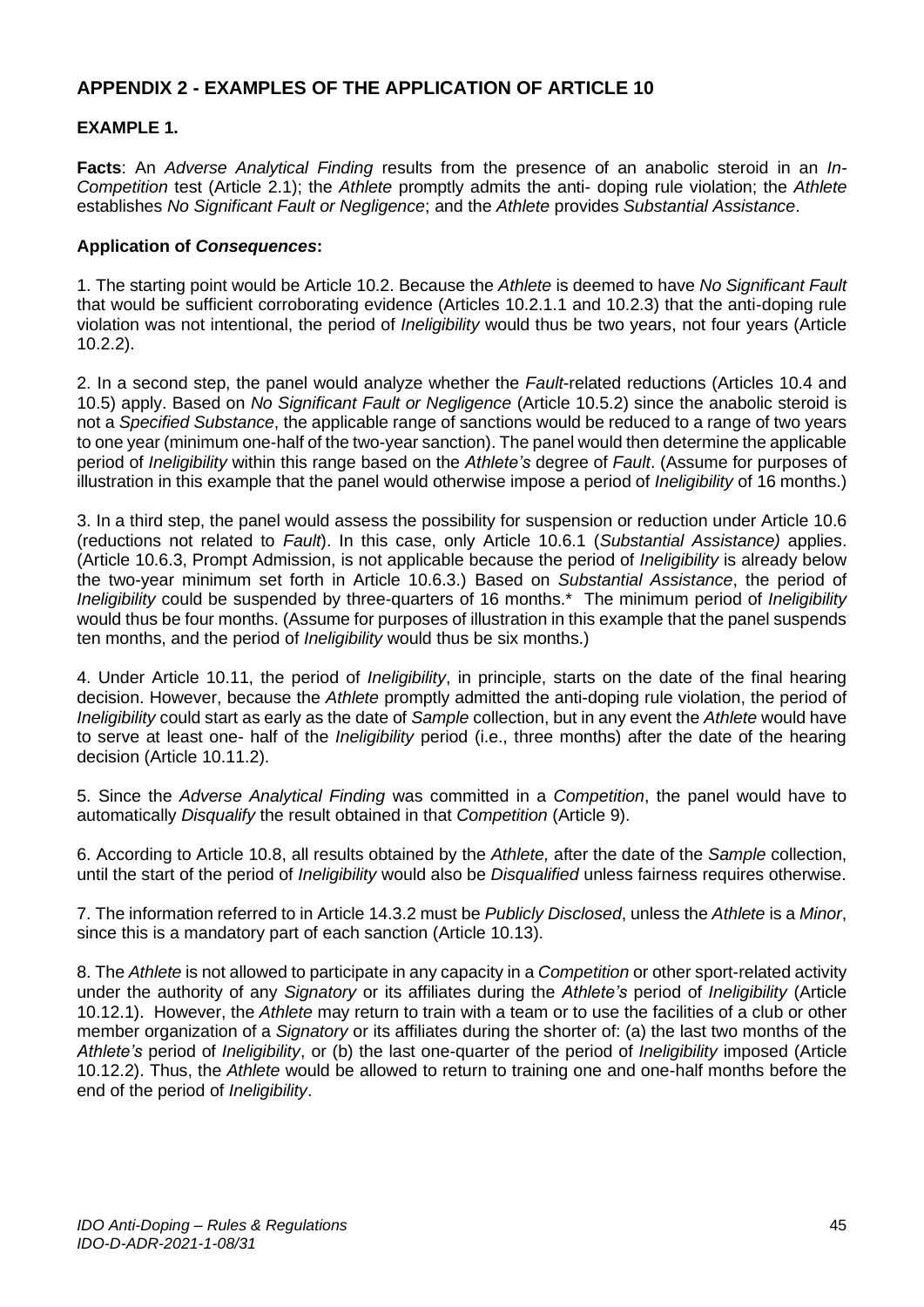#### **EXAMPLE 2.**

**Facts**: An *Adverse Analytical Finding* results from the presence of a stimulant which is a *Specified Substance* in an *In-Competition* test (Article 2.1); the *Anti- Doping Organization* is able to establish that the *Athlete* committed the anti-doping rule violation intentionally; the *Athlete* is not able to establish that the *Prohibited Substance* was *Used Out-of-Competition* in a context unrelated to sport performance; the *Athlete* does not promptly admit the anti-doping rule violation as alleged; the *Athlete* does provide *Substantial Assistance*.

#### **Application of Consequences:**

1. The starting point would be Article 10.2. Because the *Anti-Doping Organization* can establish that the anti-doping rule violation was committed intentionally and the *Athlete* is unable to establish that the substance was permitted *Out-of-Competition* and the *Use* was unrelated to the *Athlete's* sport performance (Article 10.2.3), the period of *Ineligibility* would be four years (Article 10.2.1.2).

2. Because the violation was intentional, there is no room for a reduction based on *Fault* (no application of Articles 10.4 and 10.5). Based on *Substantial Assistance*, the sanction could be suspended by up to three-quarters of the four years.\* The minimum period of *Ineligibility* would thus be one year.

3. Under Article 10.11, the period of *Ineligibility* would start on the date of the final hearing decision.

4. Since the *Adverse Analytical Finding* was committed in a *Competition*, the panel would automatically *Disqualify* the result obtained in the *Competition*.

5. According to Article 10.8, all results obtained by the *Athlete,* after the date of *Sample* collection, until the start of the period of *Ineligibility* would also be *Disqualified* unless fairness requires otherwise.

6. The information referred to in Article 14.3.2 must be *Publicly Disclosed*, unless the *Athlete* is a *Minor*, since this is a mandatory part of each sanction (Article 10.13).

7. The *Athlete* is not allowed to participate in any capacity in a *Competition* or other sport-related activity under the authority of any *Signatory* or its affiliates during the *Athlete's* period of *Ineligibility* (Article 10.12.1). However, the *Athlete* may return to train with a team or to use the facilities of a club or other member organization of a *Signatory* or its affiliates during the shorter of: (a) the last two months of the *Athlete's* period of *Ineligibility*, or (b) the last one-quarter of the period of *Ineligibility* imposed (Article 10.12.2). Thus, the *Athlete* would be allowed to return to training two months before the end of the period of *Ineligibility*.

# **EXAMPLE 3.**

**Facts**: An *Adverse Analytical Finding* results from the presence of an anabolic steroid in *an Out-of-Competition* test (Article 2.1); the *Athlete* establishes *No Significant Fault or Negligence*; the *Athlete*  also establishes that the *Adverse Analytical Finding* was caused by a *Contaminated Product*.

#### **Application of Consequences:**

1. The starting point would be Article 10.2. Because the *Athlete* can establish through corroborating evidence that he did not commit the anti-doping rule violation intentionally, i.e., he had *No Significant Fault* in *Using* a *Contaminated Product* (Articles 10.2.1.1 and 10.2.3), the period of *Ineligibility* would be two years (Articles 10.2.2).

*IDO Anti-Doping – Rules & Regulations IDO-D-ADR-2021-1-08/31* 46 2. In a second step, the panel would analyze the *Fault*-related possibilities for reductions (Articles 10.4 and 10.5). ,Since the *Athlete* can establish that the anti- doping rule violation was caused by a *Contaminated Product* and that he acted with *No Significant Fault or Negligence* based on Article 10.5.1.2, the applicable range for the period of *Ineligibility* would be reduced to a range of two years to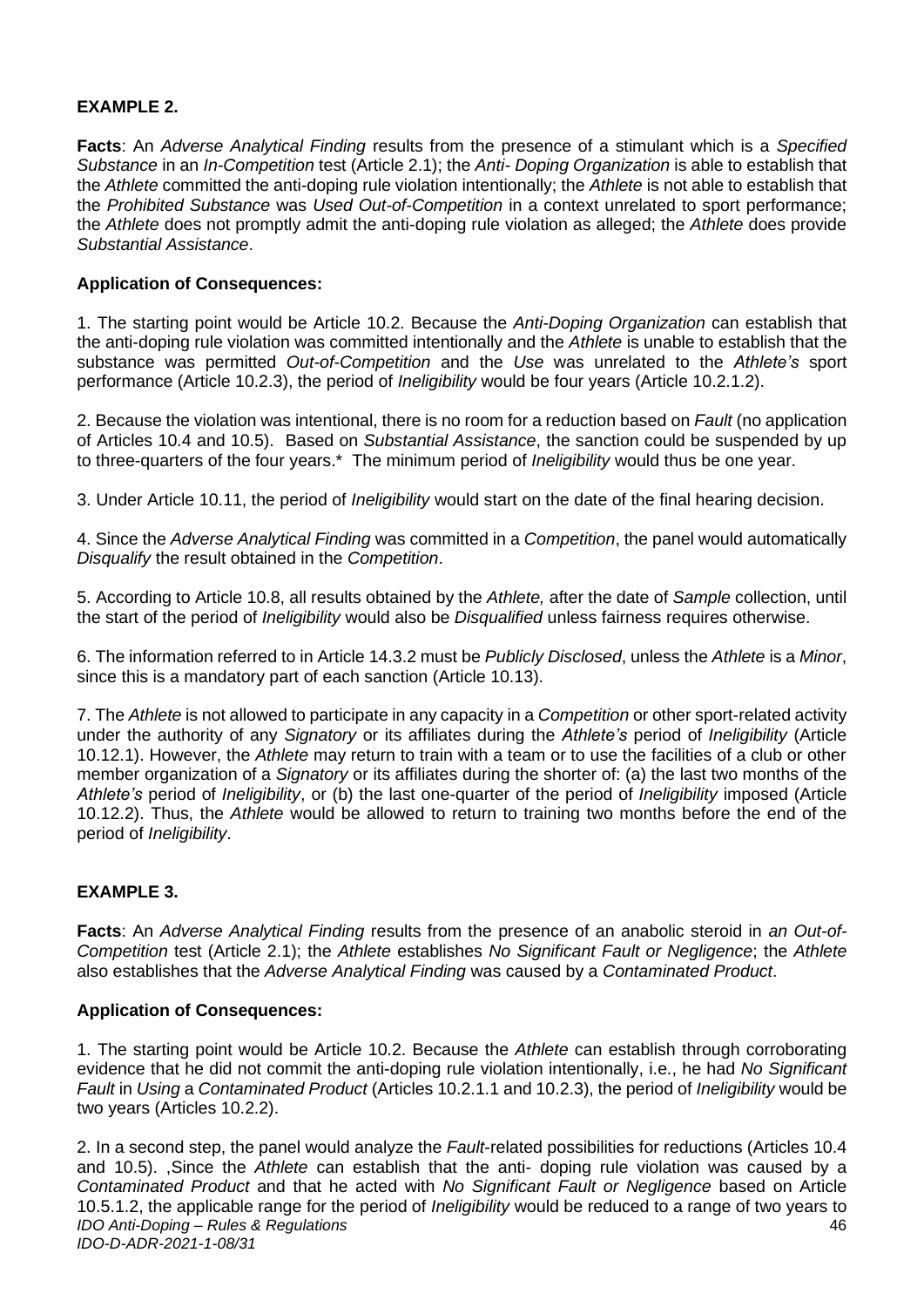a reprimand. ,The panel would determine the period of *Ineligibility* within this range, based on the *Athlete's* degree of *Fault*. (Assume for purposes of illustration in this example that the panel would otherwise impose a period of *Ineligibility* of four months.)

3. According to Article 10.8, all results obtained by the *Athlete,* after the date of *Sample* collection, until the start of the period of *Ineligibility* would be *Disqualified* unless fairness requires otherwise.

4. The information referred to in Article 14.3.2 must be *Publicly Disclosed*, unless the *Athlete* is a *Minor*, since this is a mandatory part of each sanction (Article 10.13).

5. The *Athlete* is not allowed to participate in any capacity in a *Competition* or other sport-related activity under the authority of any *Signatory* or its affiliates during the *Athlete's* period of *Ineligibility* (Article 10.12.1). ,However, the *Athlete* may return to train with a team or to use the facilities of a club or other member organization of a *Signatory* or its affiliates during the shorter of: (a) the last two months of the *Athlete's* period of *Ineligibility*, or (b) the last one-quarter of the period of *Ineligibility* imposed (Article 10.12.2). ,Thus, the *Athlete* would be allowed to return to training one month before the end of the period of *Ineligibility*.

#### **EXAMPLE 4.**

**Facts**: An *Athlete* who has never had an *Adverse Analytical Finding* or been confronted with an antidoping rule violation spontaneously admits that she *Used* an anabolic steroid to enhance her performance. The *Athlete* also provides *Substantial Assistance*.

#### **Application of Consequences:**

1. Since the violation was intentional, Article 10.2.1 would be applicable and the basic period of *Ineligibility* imposed would be four years.

2. There is no room for *Fault*-related reductions of the period of *Ineligibility* (no application of Articles 10.4 and 10.5).

3. Based on the *Athlete's* spontaneous admission (Article 10.6.2) alone, the period of *Ineligibility* could be reduced by up to one-half of the four years. Based on the *Athlete's Substantial Assistance* (Article 10.6.1) alone, the period of *Ineligibility* could be suspended up to three-quarters of the four years.\* Under Article 10.6.4, in considering the spontaneous admission and *Substantial Assistance* together, the most the sanction could be reduced or suspended would be up to three-quarters of the four years. The minimum period of *Ineligibility* would be one year.

4. The period of *Ineligibility*, in principle, starts on the day of the final hearing decision (Article 10.11). If the spontaneous admission is factored into the reduction of the period of *Ineligibility*, an early start of the period of *Ineligibility* under Article 10.11.2 would not be permitted. The provision seeks to prevent an *Athlete* from benefitting twice from the same set of circumstances. However, if the period of *Ineligibility* was suspended solely based on *Substantial Assistance*, Article 10.11.2 may still be applied, and the period of *Ineligibility* started as early as the *Athlete's* last *Use* of the anabolic steroid.

5. According to Article 10.8, all results obtained by the *Athlete,* after the date of the anti-doping rule violation, until the start of the period of *Ineligibility* would be *Disqualified* unless fairness requires otherwise.

6. The information referred to in Article 14.3.2 must be *Publicly Disclosed*, unless the *Athlete* is a *Minor*, since this is a mandatory part of each sanction (Article 10.13).

*IDO Anti-Doping – Rules & Regulations IDO-D-ADR-2021-1-08/31* 47 7. The *Athlete* is not allowed to participate in any capacity in a *Competition* or other sport-related activity under the authority of any *Signatory* or its affiliates during the *Athlete's* period of *Ineligibility* (Article 10.12.1). However, the *Athlete* may return to train with a team or to use the facilities of a club or other member organization of a *Signatory* or its affiliates during the shorter of: (a) the last two months of the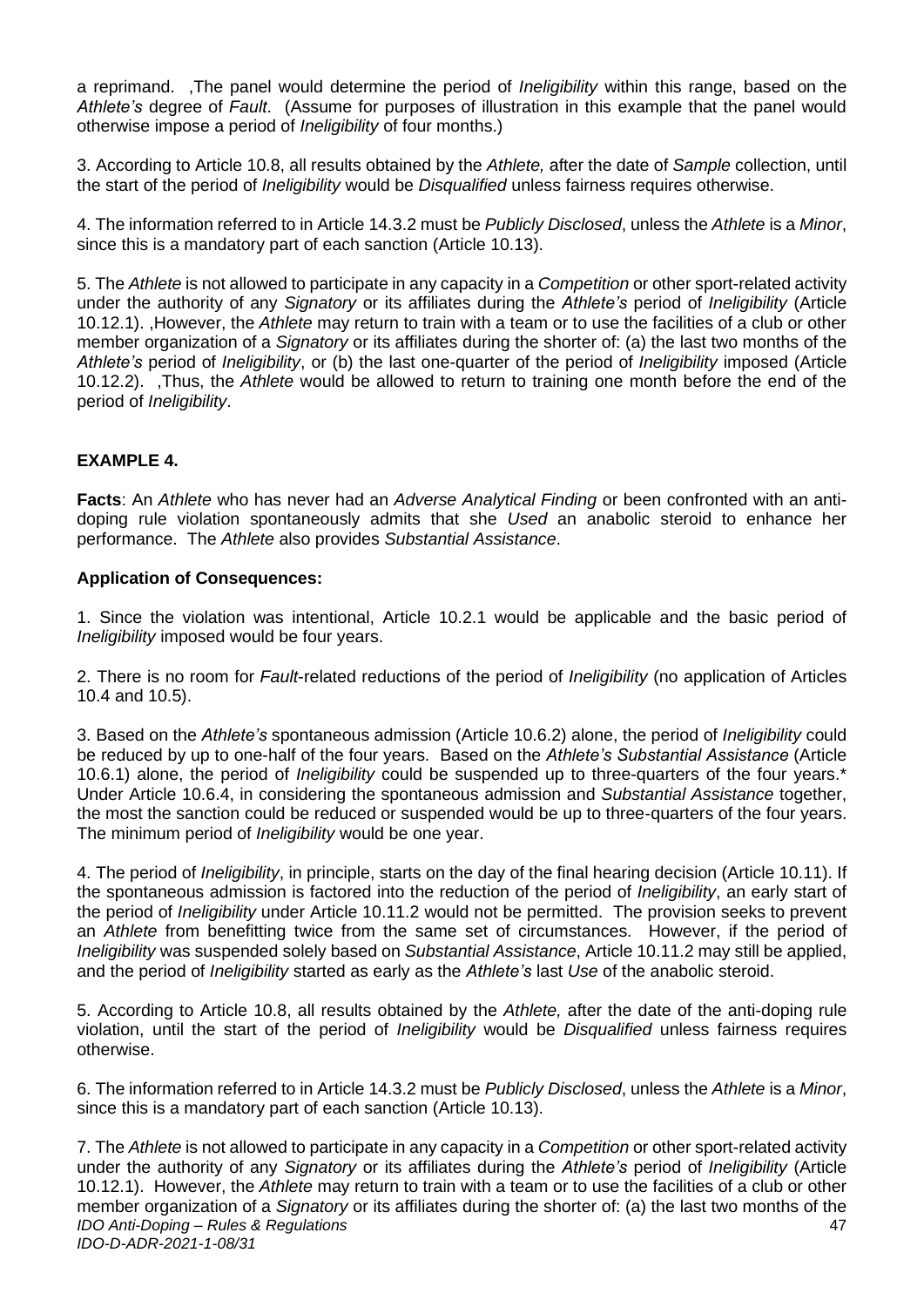*Athlete's* period of *Ineligibility*, or (b) the last one-quarter of the period of *Ineligibility* imposed (Article 10.12.2). Thus, the *Athlete* would be allowed to return to training two months before the end of the period of *Ineligibility*.

#### **EXAMPLE 5.**

#### **Facts**:

An *Athlete Support Person* helps to circumvent a period of *Ineligibility* imposed on an *Athlete* by entering him into a *Competition* under a false name. The *Athlete Support Person* comes forward with this antidoping rule violation (Article 2.9) spontaneously before being notified of an anti-doping rule violation by an *Anti- Doping Organization.* 

#### **Application of Consequences***:*

1. According to Article 10.3.4, the period of *Ineligibility* would be from two up to four years, depending on the seriousness of the violation. (Assume for purposes of illustration in this example that the panel would otherwise impose a period of *Ineligibility* of three years.)

2. There is no room for *Fault*-related reductions since intent is an element of the anti-doping rule violation in Article 2.9 (see comment to Article 10.5.2).

3. According to Article 10.6.2, provided that the admission is the only reliable evidence, the period of *Ineligibility* may be reduced to one-half. (Assume for purposes of illustration in this example that the panel would impose a period of *Ineligibility* of 18 months.)

4. The information referred to in Article 14.3.2 must be *Publicly Disclosed* unless the *Athlete Support Person* is a *Minor*, since this is a mandatory part of each sanction (Article 10.13).

#### **EXAMPLE 6.**

**Facts**: An *Athlete* was sanctioned for a first anti-doping rule violation with a period of *Ineligibility* of 14 months, of which four months were suspended because of *Substantial Assistance*. Now, the *Athlete*  commits a second anti-doping rule violation resulting from the presence of a stimulant which is not a *Specified Substance* in an *In-Competition* test (Article 2.1); the *Athlete* establishes *No Significant Fault or Negligence*; and the *Athlete* provided *Substantial Assistance*. If this were a first violation, the panel would sanction the *Athlete* with a period of *Ineligibility* of 16 months and suspend six months for *Substantial Assistance*.

#### **Application of Consequences:**

1. Article 10.7 is applicable to the second anti-doping rule violation because Article 10.7.4.1 and Article 10.7.5 apply.

2. Under Article 10.7.1, the period of Ineligibility would be the greater of: (a) six months; (b) one-half of the period of *Ineligibility* imposed for the first anti-doping rule violation without taking into account any reduction under Article 10.6 (in this example, that would equal one-half of 14 months, which is seven months); or (c) twice the period of *Ineligibility* otherwise applicable to the second anti- doping rule violation treated as if it were a first violation, without taking into account any reduction under Article 10.6 (in this example, that would equal two times 16 months, which is 32 months). Thus, the period of *Ineligibility* for the second violation would be the greater of (a), (b) and (c), which is a period of *Ineligibility*  of 32 months.

*IDO Anti-Doping – Rules & Regulations IDO-D-ADR-2021-1-08/31* 48 3. In a next step, the panel would assess the possibility for suspension or reduction under Article 10.6 (non-*Fault*-related reductions). In the case of the second violation, only Article 10.6.1 (*Substantial Assistance*) applies. Based on *Substantial Assistance*, the period of *Ineligibility* could be suspended by three- quarters of 32 months.\* The minimum period of *Ineligibility* would thus be eight months.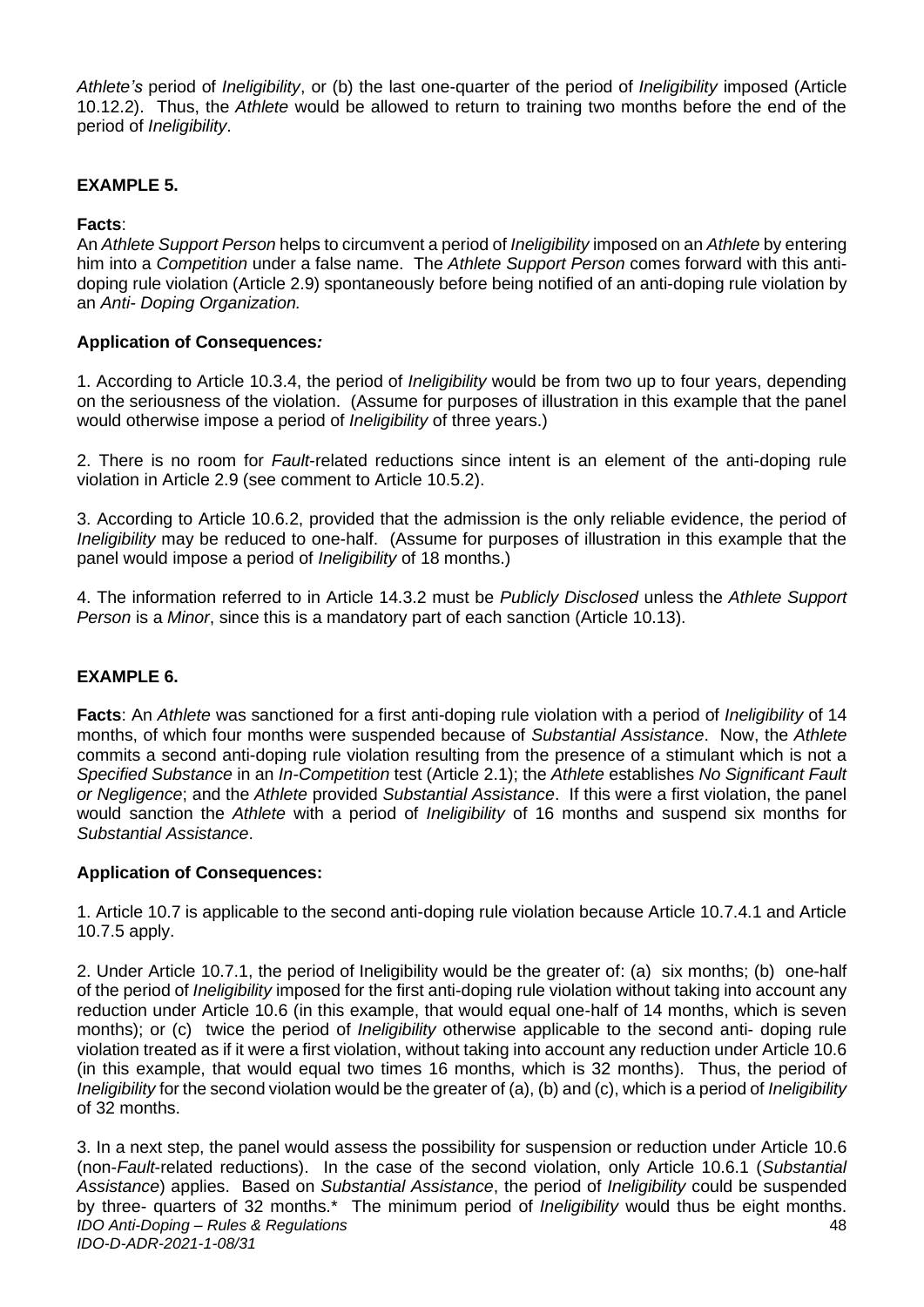(Assume for purposes of illustration in this example that the panel suspends eight months of the period of *Ineligibility* for *Substantial Assistance*, thus reducing the period of *Ineligibility* imposed to two years.)

4. Since the *Adverse Analytical Finding* was committed in a *Competition*, the panel would automatically *Disqualify* the result obtained in the *Competition.* 

5. According to Article 10.8, all results obtained by the *Athlete,* after the date of *Sample* collection, until the start of the period of *Ineligibility* would also be *Disqualified* unless fairness requires otherwise.

6. The information referred to in Article 14.3.2 must be *Publicly Disclosed*, unless the *Athlete* is a *Minor*, since this is a mandatory part of each sanction (Article 10.13).

7. The *Athlete* is not allowed to participate in any capacity in a *Competition* or other sport-related activity under the authority of any *Signatory* or its affiliates during the *Athlete's* period of *Ineligibility* (Article 10.12.1). However, the *Athlete* may return to train with a team or to use the facilities of a club or other member organization of a *Signatory* or its affiliates during the shorter of: (a) the last two months of the *Athlete's* period of *Ineligibility*, or (b) the last one-quarter of the period of *Ineligibility* imposed (Article 10.12.2). Thus, the *Athlete* would be allowed to return to training two months before the end of the period of *Ineligibility.*

\_\_\_\_\_\_\_\_\_\_\_\_\_\_\_\_\_\_\_\_\_\_\_\_\_\_\_\_\_\_

<sup>\*</sup> Upon the approval of *WADA* in exceptional circumstances, the maximum suspension of the period of *Ineligibility* for *Substantial Assistance* may be greater than three-quarters, and reporting and publication may be delayed.